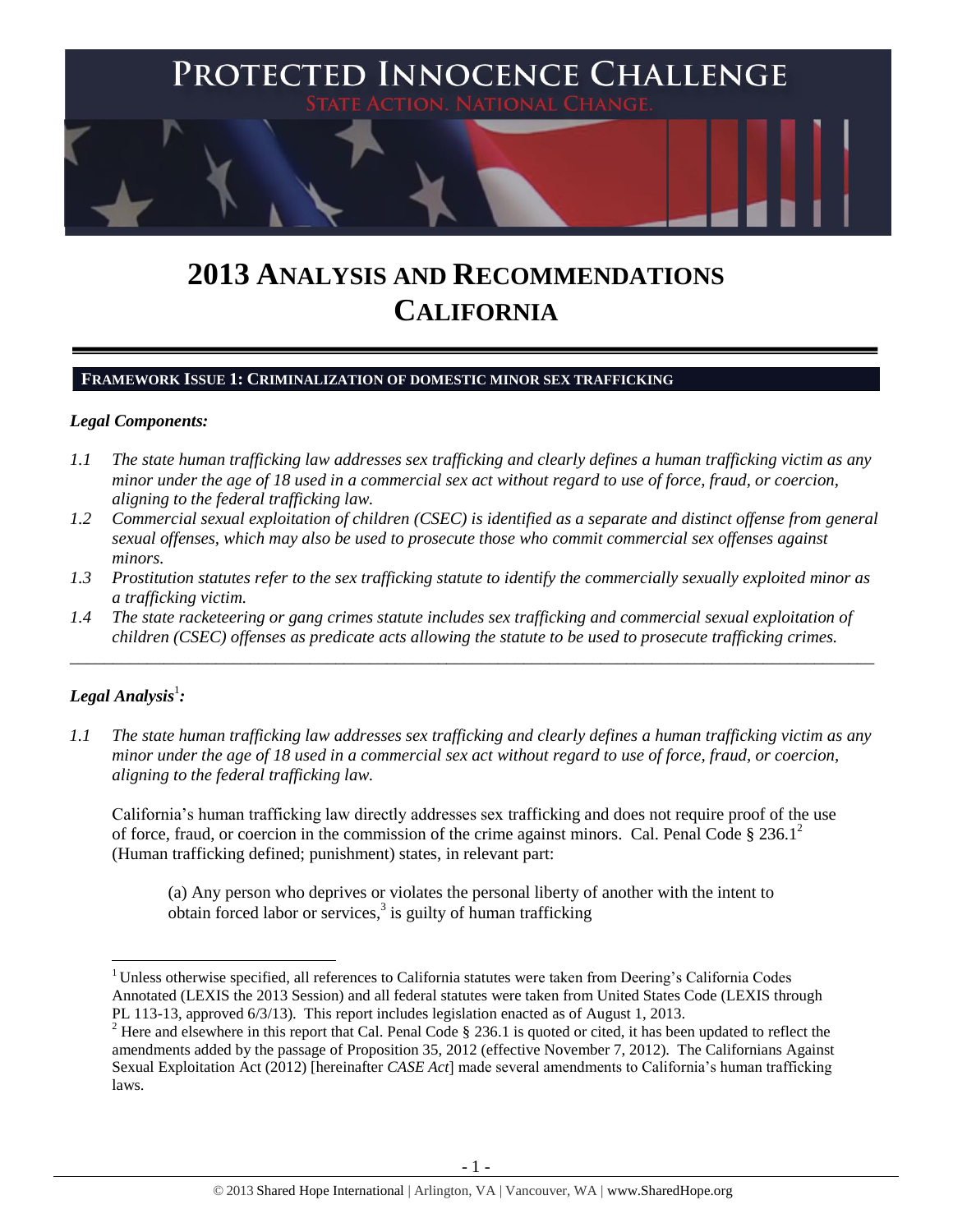(b) Any person who deprives or violates the personal liberty of another with the intent to effect or maintain a violation of Section 266 [Procurement], 266h [Pimping], 266i [Pandering], 266j [Procurement of child under age 16 for lewd or lascivious acts] , 267 [Abduction of minor for prostitution], 311.1 [Sent or brought into state for sale or distribution; possessing, preparing, publishing, producing, developing, or printing within state; matter depicting sexual conduct by minor] , 311.2 [Sending or bringing into state for sale or distribution; printing, exhibiting, distributing, exchanging, or possession within state; matter depicting sexual conduct by minor], 311.3 [Sexual exploitation of a child], 311.4 [Employment or use of minor to perform prohibited acts], 311.5 [Advertising or promoting sale or distribution; solicitation], 311.6 [Participation in, or production or presentation of, obscene live conduct in public place], or 518 [Definition – extortion] is guilty of human trafficking.  $(c)$  Any person who causes, induces, or persuades<sup>4</sup>, or attempts to cause, induce, or

persuade, a person who is a minor at the time of commission of the offense to engage in a commercial sex  $act^5$ , with the intent to effect or maintain a violation of Section 266 [Procurement], 266h [Pimping], 266i [Pandering], 266j [Procurement of child under age 16 for lewd or lascivious acts] , 267 [Abduction of minor for prostitution], 311.1 [Sent or brought into state for sale or distribution; possessing, preparing, publishing, producing, developing, or printing within state; matter depicting sexual conduct by minor] , 311.2 [Sending or bringing into state for sale or distribution; printing, exhibiting, distributing, exchanging, or possession within state; matter depicting sexual conduct by minor], 311.3 [Sexual exploitation of a child], 311.4 [Employment or use of minor to perform prohibited acts], 311.5 [Advertising or promoting sale or distribution; solicitation], 311.6 [Participation in, or production or presentation of, obscene live conduct in public place], or 518 [Definition –extortion] is guilty of human trafficking.

A conviction under Cal. Penal Code § 236.1(a) (Human trafficking defined; punishment) is punishable as a felony<sup>6</sup> by imprisonment in a state prison for 5, 8, or 12 years<sup>7</sup> and a possible fine not to exceed \$500,000. Cal. Penal Code § 236.1(a).

A conviction under Cal. Penal Code  $\S$  236.1(b) (Human trafficking defined; punishment) is punishable as a felony by imprisonment in a state prison for 8, 14, or 20 years, and a possible fine not to exceed \$500,000.

 $\overline{a}$ 

<sup>&</sup>lt;sup>3</sup> Cal. Penal Code § 236.1(e) defines "forced labor or services" as "labor or services that are performed or provided by a person and are obtained or maintained through force, fraud, or coercion, or equivalent conduct that would reasonably overbear the will of the person."

<sup>&</sup>lt;sup>4</sup> Cal. Penal Code § 236.1(d) states that "[i]n determining whether a minor was caused, induced, or persuaded to engage in a commercial sex act, the totality of the circumstances, including the age of the victim, his or her relationship to the trafficker or agents of the trafficker, and any handicap or disability of the victim, shall be considered."

 $5$  Cal. Penal Code § 236.1(h)(2) defines "commercial sex act" to mean "sexual conduct on account of which anything of value is given or received by any person."

 $6$  Cal. Penal Code § 17(a) defines "felony" as "a crime that is punishable with death, by imprisonment in the state prison, or notwithstanding any other provision of law, by imprisonment in a county jail under the provisions of subdivision (h) of Section 1170. Every other crime or public offense is a misdemeanor except those offenses that are classified as infractions."

or the family of the victim if the victim is deceased, and any further evidence introduced at the sentencing hearing. The court shall set forth on the record the facts and reasons for imposing the upper or lower term. . . .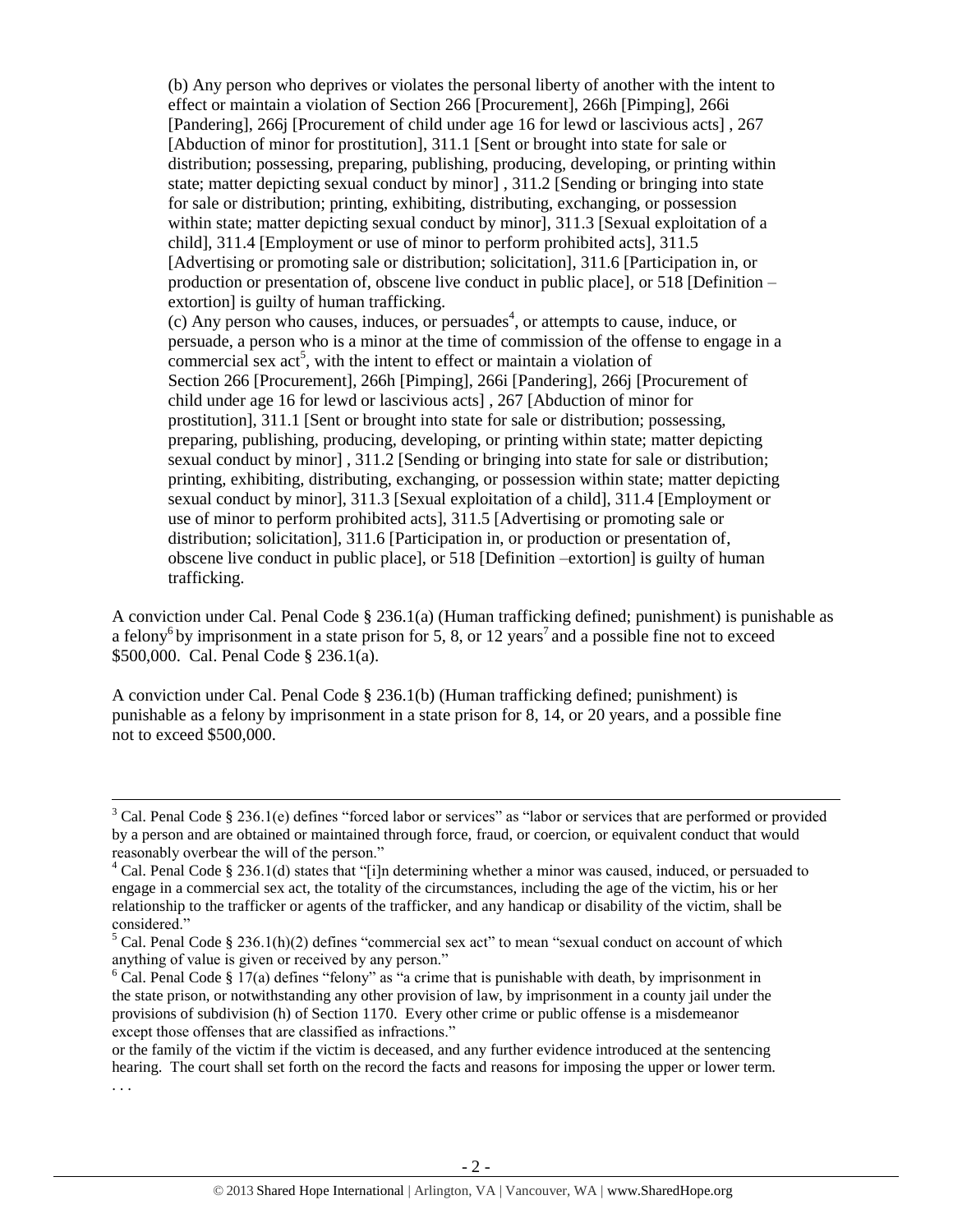If the victim is under the age of 18, a conviction under Cal. Penal Code  $\S 236.1(c)$  is punishable by imprisonment for 5, 8, or 12 years and a possible fine not to exceed \$500,000. Cal. Penal Code §236.1(c)(1). However, if the offense involves force, fear, fraud, deceit, coercion, violence, duress, menace, or threat of unlawful injury, then a conviction is punishable by imprisonment for 15 years to life, and a possible fine not to exceed \$500,000. Cal Penal Code  $\S 236.1(c)(2)$ .

<span id="page-2-1"></span>A person convicted under Cal. Penal Code § 236.1 (Human trafficking defined; punishment) is also subject to penalty and fine enhancements specific to human trafficking. Cal. Penal Code § 236.4<sup>8</sup> (Conviction of human trafficking violation; additional fines and penalties) establishes that a person in violation of Cal. Penal Code § 236.1 is subject to an additional fine not to exceed \$1,000,000. Further, a person in violation of Cal. Penal Code § 236.1 who inflicts great bodily injury on a victim shall be punished by an additional term of imprisonment in the state prison for 5, 7, or 10 years. Cal. Penal Code § 236.4(a), (b).

*1.2 Commercial sexual exploitation of children (CSEC) is identified as a separate and distinct offense from general sexual offenses, which may also be used to prosecute those who commit commercial sex offenses against minors.*

California has several statutes specifically criminalizing CSEC, including the following:

1. Cal. Penal Code § 266 (Procurement) makes it a crime if a person

inveigles or entices any unmarried female, of previous chaste character,<sup>9</sup> under the age of 18 years, into any house of ill fame, or of assignation, or elsewhere, for the purpose of prostitution, or to have illicit carnal connection with any man; [or] . . . aids or assists in such inveiglement or enticement; [or] . . . by any false pretenses, false representation, or other fraudulent means, procures any female to have illicit carnal connection with any man . . . .

A conviction under Cal. Penal Code  $\S 266$  is punishable as either a misdemeanor or felony.<sup>10</sup> A misdemeanor conviction is punishable by imprisonment in a county jail up to 1 year, a fine not to

Here and elsewhere in this report that Cal. Penal Code § 236.4 is quoted or cited, it has been updated to reflect the amendments added by the passage of Proposition 35, 2012 (effective November 7, 2012).

 $\overline{a}$ <sup>8</sup> Cal. Penal Code § 236.4 (Conviction of human trafficking violation; additional fines and penalties) states that

<span id="page-2-0"></span><sup>(</sup>a) Upon the conviction of a person of a violation of Section 236.1, the court may, in addition to any other penalty, fine, or restitution imposed, order the defendant to pay an additional fine not to exceed one million dollars (\$1,000,000). In setting the amount of the fine, the court shall consider any relevant factors, including, but not limited to, the seriousness and gravity of the offense, the circumstances and duration of its commission, the amount of economic gain the defendant derived as a result of the crime, and the extent to which the victim suffered losses as a result of the crime.

<sup>&</sup>lt;sup>9</sup> The California Supreme Court has stated that whether a victim under the age of 18 is of "previous chaste" character" is "a question for the jury." People v. Elliott, 51 P. 955 (Cal. 1898).

 $10$  Under California law, whether a crime is a felony or misdemeanor is determined by the type and place of punishment. Cal. Penal Code § 17(a), (b). A felony is any crime punished by death, imprisonment in a state prison, or imprisonment in a county jail under Cal. Penal Code § 1170(h), while a misdemeanor is any crime punished by a fine, imprisonment in a county jail, or both. Cal. Penal Code § 17(a); *see also infra* not[e 39](#page-18-0) discussing the test concerning when a crime is a felony or misdemeanor. Several California statues, however, include a choice of punishments that, depending on which punishment is imposed, determine whether a conviction is a misdemeanor or a felony. *See, e.g.,* Cal. Penal Code §§ 266, 261.5(c), (d). These statutes have been termed "wobblers." *E.g.,*  People v. Mauch, 77 Cal. Rptr. 3d 751, 754 (Cal. Ct. App. 2008) (stating that Cal. Penal Code § 17(b) "only applies to offenses, known as 'wobblers'"). Specifically, Cal. Penal Code § 17(b) states,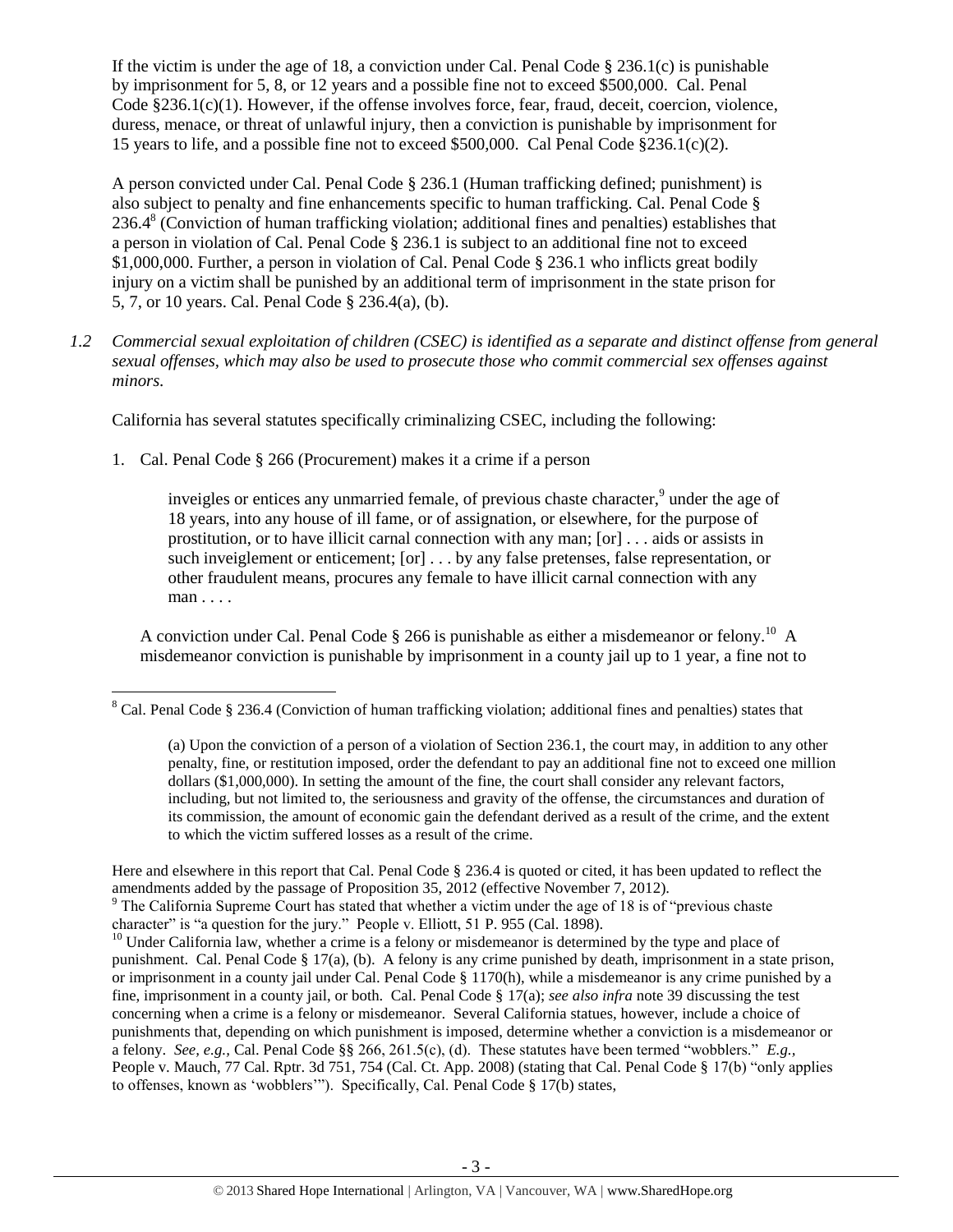<span id="page-3-0"></span>exceed \$2,000, or both. Cal. Penal Code §§ 266, 17(b). A felony conviction is punishable by imprisonment in a state prison for 16 months, 2 years, or 3 years<sup>11</sup> and a possible fine not to exceed \$2,000. Cal. Penal Code §§ 18(a), 266. First time convictions, for either a misdemeanor or felony, are also subject to an additional mandatory fine of \$300 while subsequent convictions are subject to an additional mandatory fine of \$500, if the offender is able to pay. Cal. Penal Code §§ 290.3(a),  $290(c)$ .

2. Cal. Penal Code § 266h(b) (Pimping) states,

l

Any person who, knowing another person is a prostitute, lives or derives support or maintenance in whole or in part from the earnings or proceeds of the person's prostitution, or from money loaned or advanced to or charged against that person by any keeper or manager or inmate of a house or other place where prostitution is practiced or allowed, or who solicits or receives compensation for soliciting for the person, when the prostitute is a minor, is guilty of pimping a minor . . . .

If the victim is a minor 16 years of age or older, a conviction under Cal. Penal Code  $\S$  266h(b) is punishable as a felony by imprisonment in a state prison for 3, 4, or 6 years and a possible fine not to

(1) After a judgment imposing a punishment other than imprisonment in the state prison or imprisonment in a county jail under the provisions of subdivision (h) of Section 1170.

<sup>(</sup>b) When a crime is punishable, in the discretion of the court, either by imprisonment in the state prison or imprisonment in a county jail under the provisions of [Cal. Penal Code § 1170(h)], or by fine or imprisonment in the county jail, it is a misdemeanor for all purposes under the following circumstances:

<sup>(2)</sup> When the court, upon committing the defendant to the Division of Juvenile Justice, designates the offense to be a misdemeanor.

<sup>(3)</sup> When the court grants probation to a defendant without imposition of sentence and at the time of granting probation, or on application of the defendant or probation officer thereafter, the court declares the offense to be a misdemeanor.

<sup>(4)</sup> When the prosecuting attorney files in a court having jurisdiction over misdemeanor offenses a complaint specifying that the offense is a misdemeanor, unless the defendant at the time of his or her arraignment or plea objects to the offense being made a misdemeanor, in which event the complaint shall be amended to charge the felony and the case shall proceed on the felony complaint.

<sup>(5)</sup> When, at or before the preliminary examination or prior to filing an order pursuant to Section 872, the magistrate determines that the offense is a misdemeanor, in which event the case shall proceed as if the defendant had been arraigned on a misdemeanor complaint.

In addition to interpreting the statutory language, California Judges Benchguide 74 was used for clarifying which statutes fall under the "wobbler" category. JUDICIAL COUNCIL OF CALIFORNIA, CALIFORNIA JUDGES BENCHGUIDE 74, SENTENCING GUIDELINES FOR COMMON MISDEMEANORS AND INFRACTIONS (2011), *available at*  http://www2.courtinfo.ca.gov/protem/pubs/bg74.pdf (listing misdemeanor statutes and indicating "wobbler" status with an asterisk).

<sup>&</sup>lt;sup>11</sup> Cal. Penal Code § 18 (Punishment of felony not otherwise prescribed) provides,

<sup>(</sup>a) Except in cases where a different punishment is prescribed by any law of this state, every offense declared to be a felony is punishable by imprisonment for 16 months, or two or three years in the state prison unless the offense is punishable pursuant to subdivision (h) of Section 1170. (b) Every offense which is prescribed by any law of the state to be a felony punishable by imprisonment or by a fine, but without an alternate sentence to the county jail for a period not exceeding one year, may be punishable by imprisonment in the county jail not exceeding one year or by a fine, or by both.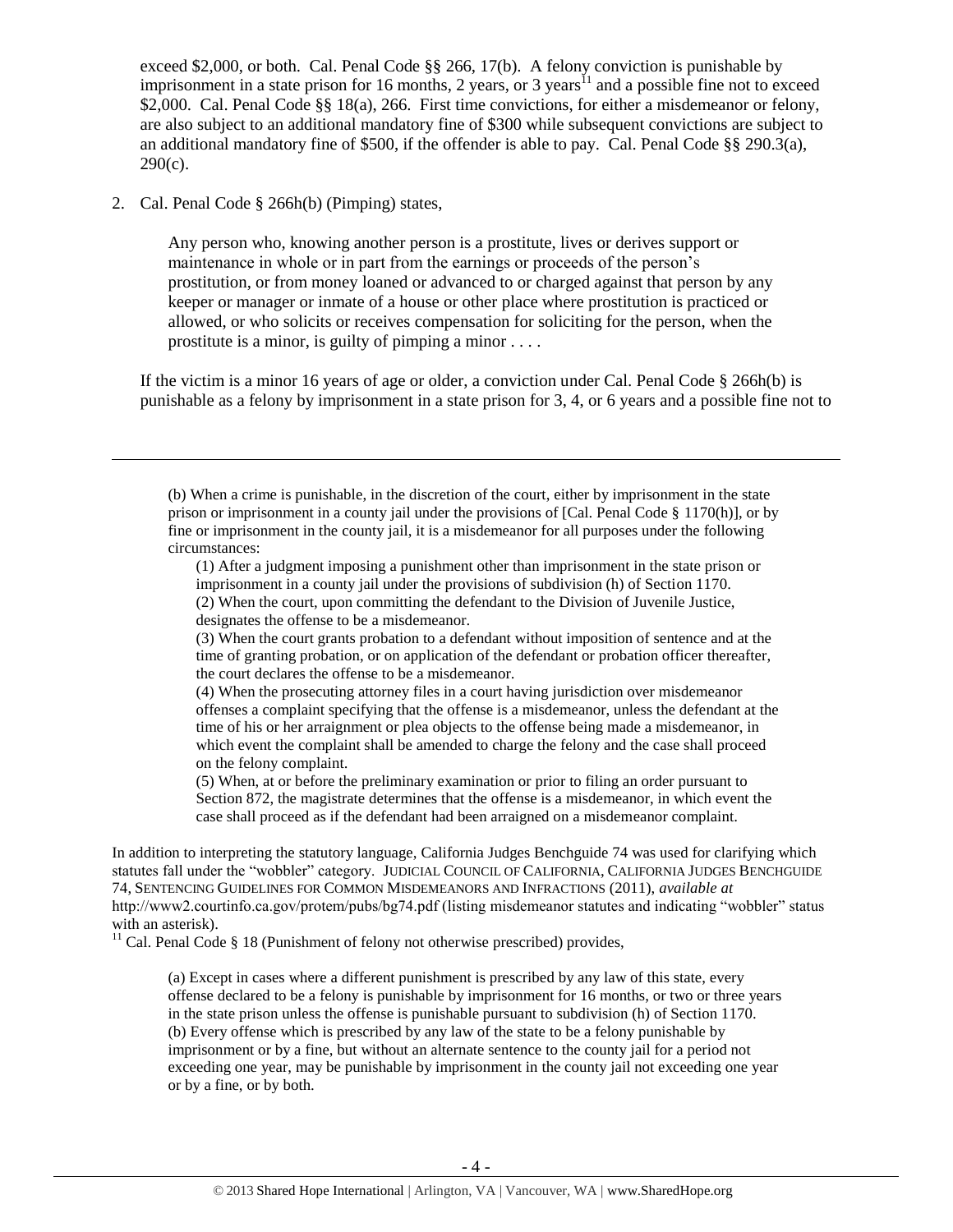exceed \$10,000.<sup>12</sup> Cal. Penal Code  $\S\S$  266h(b)(1), 672. If the minor is under 16, however, a conviction under Cal. Penal Code  $\S$  266h(b) is punishable as a felony by imprisonment in a state prison for 3, 6, or 8 years and a possible fine not to exceed \$10,000. Cal. Penal Code §§ 266h(b)(2), 672. In either instance, the court may also order an additional fine not to exceed \$5,000. Cal. Penal Code § 266k(a).

3. Cal. Penal Code § 266i(a) (Pandering) makes it a crime if a person

(1) Procures another person for the purpose of prostitution. (2) By promises, threats, violence, or by any device or scheme, causes, induces, persuades, or encourages another person to become a prostitute. (3) Procures for another person a place as an inmate in a house of prostitution or as an inmate of any place in which prostitution is encouraged or allowed within this state. (4) By promises, threats, violence, or by any device or scheme, causes, induces, persuades, or encourages an inmate of a house of prostitution, or any other place in which prostitution is encouraged or allowed, to remain therein as an inmate. (5) By fraud or artifice, or by duress of person or goods, or by abuse of any position of confidence or authority, procures another person for the purpose of prostitution, or to enter any place in which prostitution is encouraged or allowed within this state, or to come into this state or leave this state for the purpose of prostitution. (6) Receives or gives, or agrees to receive or give, any money or thing of value for procuring, or attempting to procure, another person for the purpose of prostitution, or to come into this state or leave this state for the purpose of prostitution.

If the person procured is a minor 16 or older, a conviction under Cal. Penal Code  $\S$  266i(a) is punishable as a felony by imprisonment in a state prison for 3, 4, or 6 years and a possible fine not to exceed \$10,000. Cal. Penal Code  $\S$ § 266i(b)(1), 672. If the person procured is a minor under 16, however, a conviction is punishable as a felony by imprisonment in a state prison for 3, 6, or 8 years and a possible fine not to exceed \$10,000. Cal. Penal Code §§ 266i(b)(2), 672. In either instance, the court may also order an additional fine not to exceed \$5,000. Cal. Penal Code  $\S$  266k(a).

- 4. Cal. Penal Code § 267 (Abduction of minor for prostitution) makes it a crime when a person "takes away any other person under the age of 18 years from the father, mother, guardian, or other person having the legal charge of the other person, without their consent, for the purpose of prostitution." A conviction under Cal. Penal Code § 267 is punishable as a felony by imprisonment in a state prison for 16 months, 2 years, or 3 years and a fine not to exceed \$2,000.<sup>13</sup> Cal. Penal Code §§ 267, 18(a). The court may also order an additional fine not to exceed \$20,000. Cal. Penal Code § 266k(b).
- 5. Cal. Penal Code § 311.4(b) (Employment of minor in sale or distribution of obscene matter or production of pornography) states that a crime is committed by

[e]very person who, with knowledge that a person is a minor under the age of 18 years, or who, while in possession of any facts on the basis of which he or she should reasonably know that the person is a minor under the age of 18 years, knowingly promotes, employs, uses, persuades, induces, or coerces a minor under the age of 18 years, or any parent or

 $\overline{a}$ 

 $12$  Cal. Penal Code § 672 (Conviction of crime for which no fine prescribed) states,

Upon a conviction for any crime punishable by imprisonment in any jail or prison, in relation to which no fine is herein prescribed, the court may impose a fine on the offender not exceeding one thousand dollars (\$1,000) in cases of misdemeanors or ten thousand dollars (\$10,000) in cases of felonies, in addition to the imprisonment prescribed.

<sup>&</sup>lt;sup>13</sup> See supra note [11](#page-3-0) discussing penalties applicable to a felony under Cal. Penal Code § 18.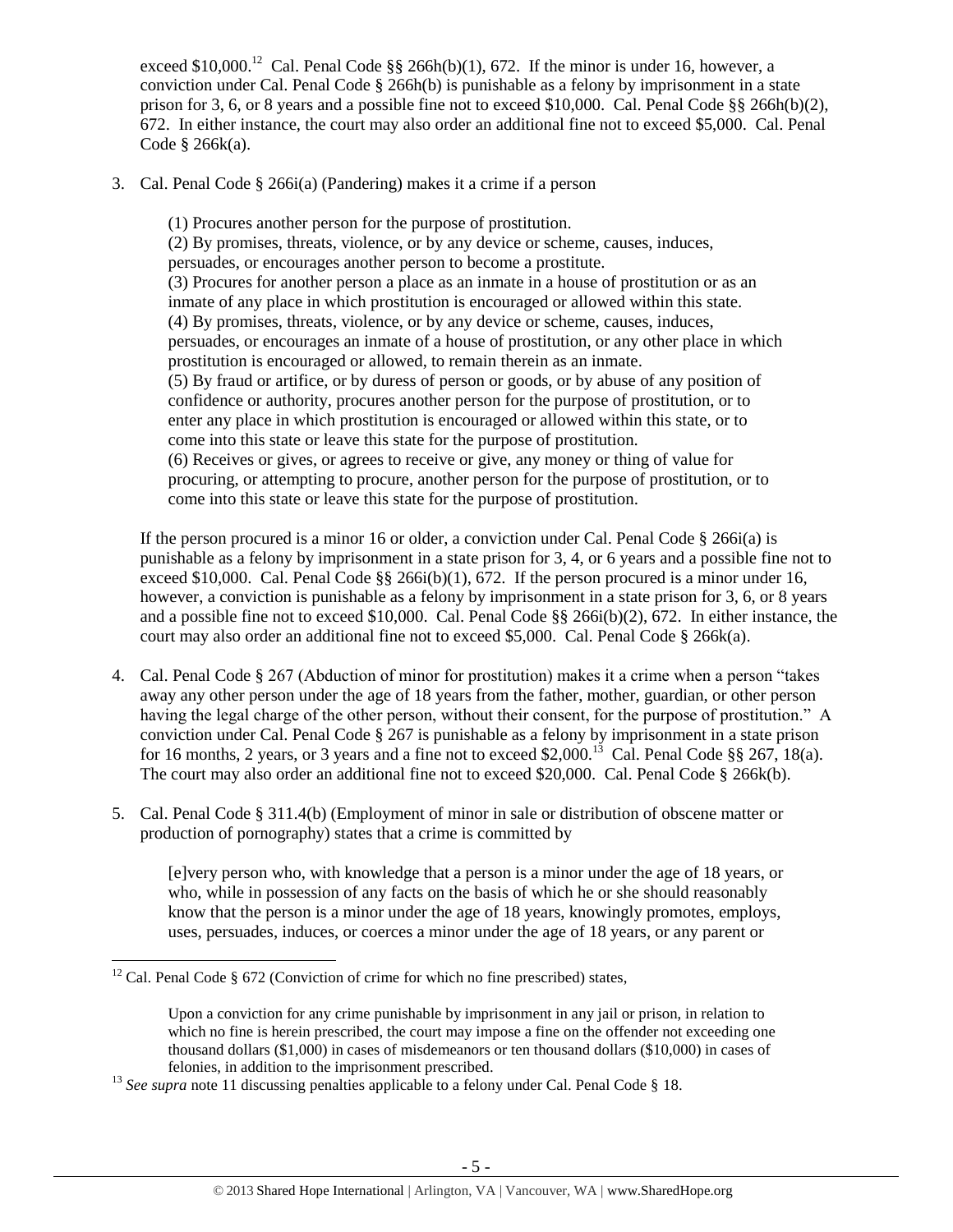guardian of a minor under the age of 18 years under his or her control who knowingly permits the minor, to engage in or assist others to engage in either posing or modeling alone or with others for purposes of preparing any representation of information, data, or image, including, but not limited to, any film, filmstrip, photograph, negative, slide, photocopy, videotape, video laser disc, computer hardware, computer software, computer floppy disc, data storage media, CD-ROM, or computer-generated equipment or any other computer-generated image that contains or incorporates in any manner, any film, filmstrip, or a live performance involving, sexual conduct by a minor under the age of 18 years alone or with other persons or animals, for commercial purposes . . . .

A conviction under Cal. Penal Code  $\S 311.4(b)$  is punishable as a felony by imprisonment in a state prison for 3, 6, or 8 years and a possible fine not to exceed \$10,000. Cal. Penal Code §§ 311.4(b), 672.

Several other laws, while not expressly commercial in nature, may also apply in cases involving the commercial sexual exploitation of a child. These include the following:

1. Cal. Penal Code § 266j (Procurement of child) provides,

<span id="page-5-0"></span>Any person who intentionally gives, transports, provides, or makes available, or who offers to give, transport, provide, or make available to another person, a child under the age of 16 for the purpose of any lewd or lascivious act as defined in Section  $288<sup>14</sup>$  or who causes, induces, or persuades a child under the age of 16 to engage in such an act with another person . . . .

A conviction under Cal. Penal Code § 266j is punishable as a felony by imprisonment for 3, 6, or 8 years in a state prison and a fine not to exceed \$15,000. Cal. Penal Code § 266j. The court may also order an additional fine not to exceed \$20,000. Cal. Penal Code § 266k(b).

2. Cal. Penal Code  $\S 261(a)$ –(c) (Rape; "duress"; "menace") states,

(a) Rape is an act of sexual intercourse accomplished with a person not the spouse of the perpetrator, under any of the following circumstances:

(2) Where it is accomplished against a person's will by means of force, violence, duress, menace, or fear of immediate and unlawful bodily injury on the person or another.

(b) As used in this section, "duress" means a direct or implied threat of force, violence, danger, or retribution sufficient to coerce a reasonable person of ordinary susceptibilities to perform an act which otherwise would not have been performed, or acquiesce in an act to which one otherwise would not have submitted. The total circumstances, including the age of the victim, and his or her relationship to the defendant, are factors to consider in appraising the existence of duress.

l

. . . .

. . . .

 $14$  Cal. Penal Code § 288(a) states,

Except as provided in subdivision (i), any person who willfully and lewdly commits any lewd or lascivious act, including any of the acts constituting other crimes provided for in Part 1, upon or with the body, or any part or member thereof, of a child who is under the age of 14 years, with the intent of arousing, appealing to, or gratifying the lust, passions, or sexual desires of that person or the child, is guilty of a felony and shall be punished by imprisonment in the state prison for three, six, or eight years.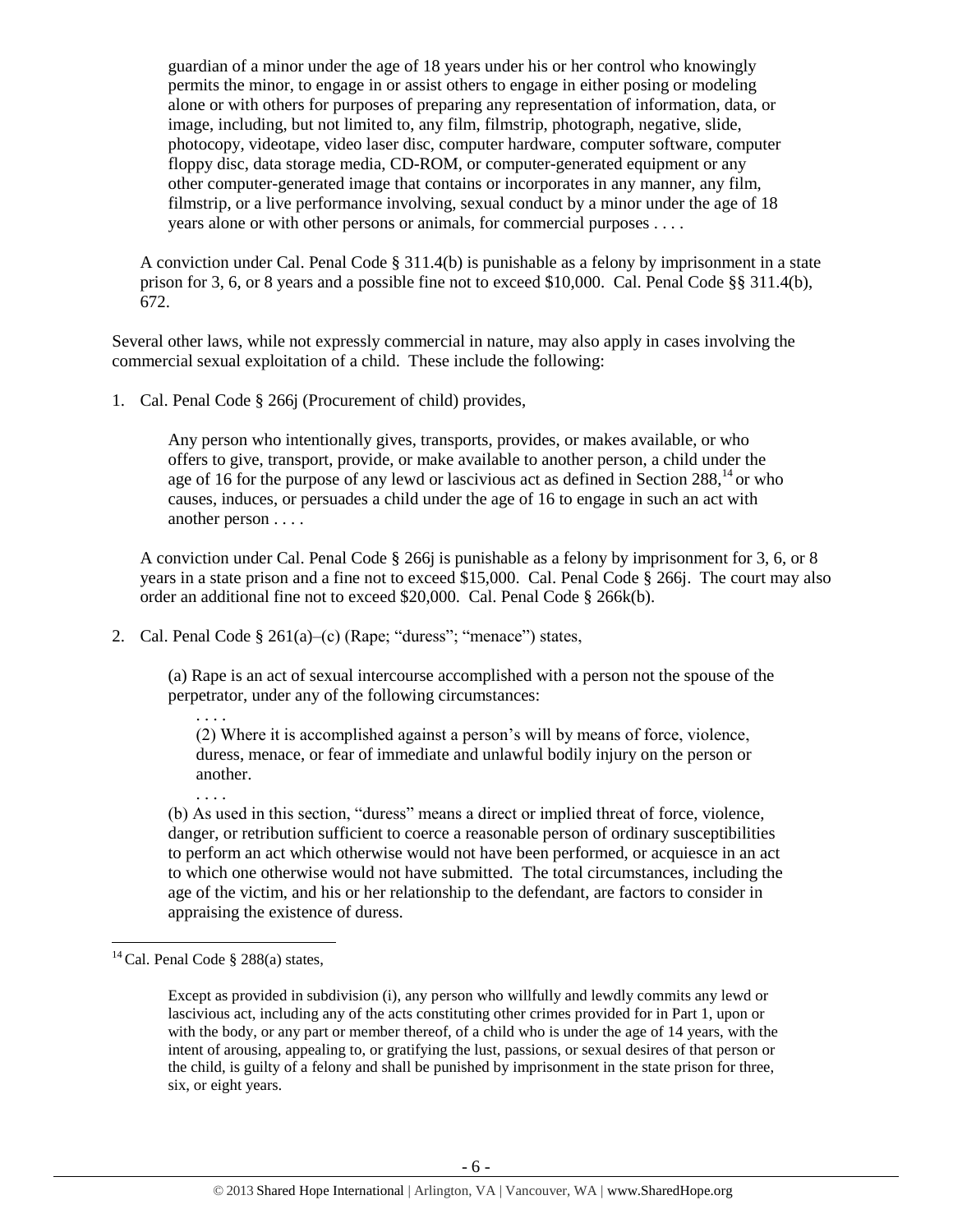(c) As used in this section, "menace" means any threat, declaration, or act which shows an intention to inflict an injury upon another.

A conviction under Cal. Penal Code  $\S 261(a)$ –(c) generally is punishable as a felony by imprisonment in a state prison for 3, 6, or 8 years and a possible fine not to exceed \$70, if the offender is able to pay. Cal. Penal Code §§ 17(a), 264(a), (b). An additional mandatory fine not to exceed \$5,000 also applies if the rape victim is a minor under 14 years of age. Cal. Penal Code § 294(b) (Restitution fine to be imposed on conviction of violation of specified offenses against children). Convictions under Cal. Penal Code  $\S 261(a)(2)$ , however, result in longer prison terms if the victim is a minor. Specifically, if the victim is younger than 14 years of age, a conviction is punishable by imprisonment in a state prison for 9, 11, or 13 years, but if the victim is a minor 14 years of age or older, a conviction is punishable by imprisonment for 7, 9, or 11 years. Cal. Penal Code § 264(c).

3. Cal. Penal Code § 261.5 (Unlawful sexual intercourse with a minor; misdemeanor or felony violation; civil penalties) states,

(a) Unlawful sexual intercourse is an act of sexual intercourse accomplished with a person who is not the spouse of the perpetrator, if the person is a minor. For the purposes of this section, a "minor" is a person under the age of 18 years and an "adult" is a person who is at least 18 years of age.

(b) Any person who engages in an act of unlawful sexual intercourse with a minor who is not more than three years older or three years younger than the perpetrator, is guilty of a misdemeanor.

(c) Any person who engages in an act of unlawful sexual intercourse with a minor who is more than three years younger than the perpetrator is guilty of either a misdemeanor or a felony, and shall be punished by imprisonment in a county jail not exceeding one year, or by imprisonment pursuant to subdivision (h) of Section 1170 [Determinate sentencing; sentence recall; medical release].<sup>15</sup>

(d) Any person 21 years of age or older who engages in an act of unlawful sexual intercourse with a minor who is under 16 years of age is guilty of either a misdemeanor or a felony, and shall be punished by imprisonment in a county jail not exceeding one year, or by imprisonment pursuant to subdivision (h) of Section 1170 for two, three, or four years.

<sup>&</sup>lt;sup>15</sup> Cal. Penal Code § 1170(h) (Determinate sentencing; sentence recall; medical release) (Operative until Jan. 1, 2014) states,

<sup>(1)</sup> Except as provided in paragraph (3), a felony punishable pursuant to this subdivision where the term is not specified in the underlying offense shall be punishable by a term of imprisonment in a county jail for 16 months, or two or three years.

<sup>(2)</sup> Except as provided in paragraph (3), a felony punishable pursuant to this subdivision shall be punishable by imprisonment in a county jail for the term described in the underlying offense. (3) Notwithstanding paragraphs (1) and (2), where the defendant (A) has a prior or current felony conviction for a serious felony described in subdivision (c) of Section 1192.7 [Limitation of plea bargaining] [Operative until Jan. 1, 2014] or a prior or current conviction for a violent felony described in subdivision (c) of Section 667.5 [Enhancement of prison terms for new offenses], (B) has a prior felony conviction in another jurisdiction for an offense that has all the elements of a serious felony described in subdivision (c) of Section 1192.7 or a violent felony described in subdivision (c) of Section 667.5, (C) is required to register as a sex offender pursuant to Chapter 5.5 (commencing with Section 290) of Title 9 of Part 1, or (D) is convicted of a crime and as part of the sentence an enhancement pursuant to Section 186.11 [Pattern of related felony conduct] is imposed, an executed sentence for a felony punishable pursuant to this subdivision shall be served in state prison.

<sup>.</sup> . . .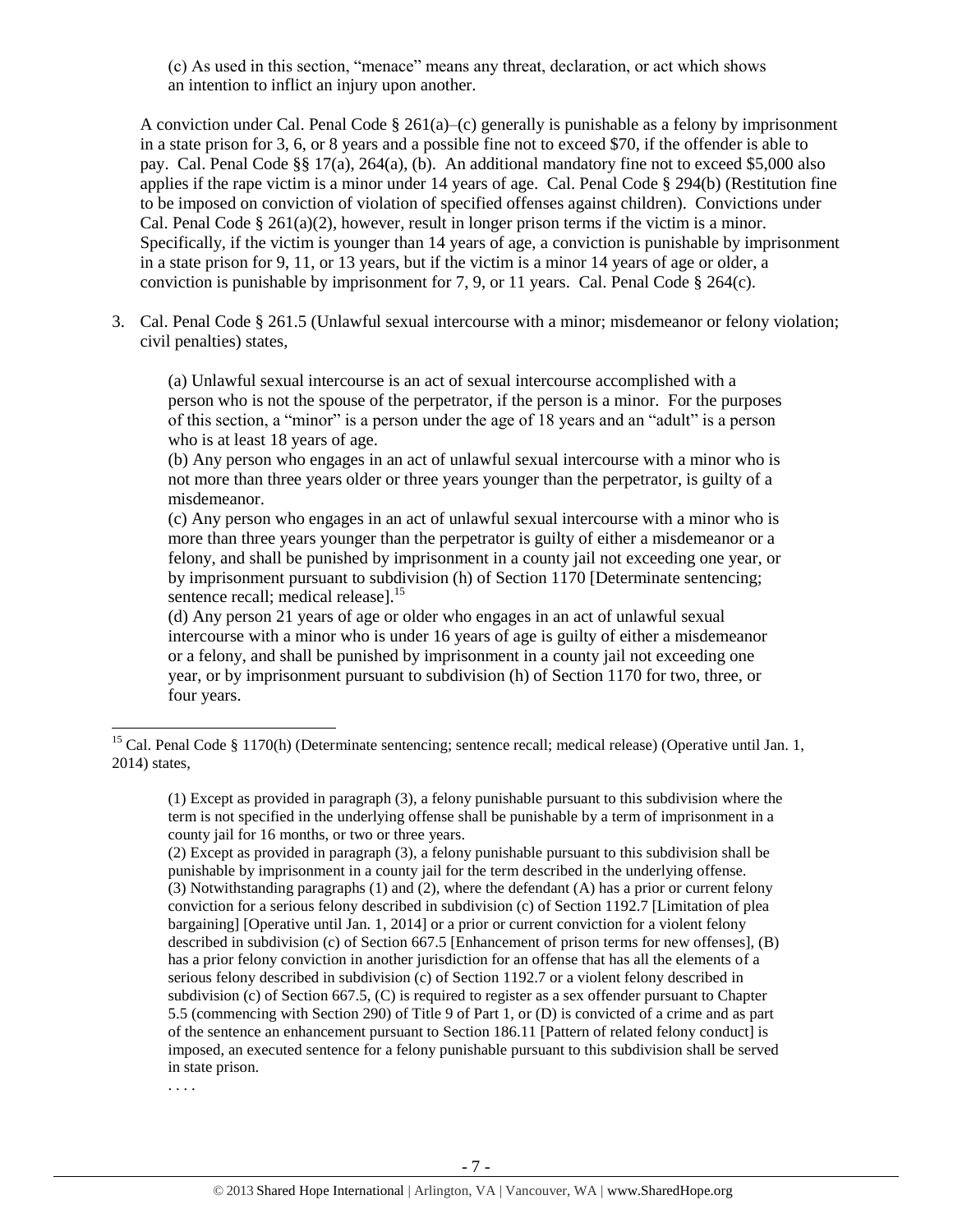A conviction under Cal. Penal Code § 261.5(b) is punishable as a misdemeanor by imprisonment in a county jail up to 6 months, a fine not to exceed \$1,000, or both. Cal. Penal Code §§ 261.5(b), 19. A conviction under Cal. Penal Code  $\S$  261.5(c) or (d) is punishable as either a misdemeanor or felony. A misdemeanor conviction is punishable by imprisonment in a county jail up to 1 year and a possible fine not to exceed \$1,000. Cal. Penal Code §§ 261.5(c), (d), 672. A felony conviction under Cal. Penal Code § 261.5(c) is punishable by imprisonment in a county jail for 16 months, 2 years, or 3 years and a possible fine not exceeding \$10,000. Cal. Penal Code §§ 261.5(c), 1170(h)(1), 672. A felony conviction under Cal. Penal Code § 261.5(d) is punishable by imprisonment in a county jail for 2, 3, or 4 years and a possible fine not to exceed \$10,000. Cal. Penal Code §§ 261.5(d),  $1170(h)(2)$ , 672. Additionally, for any conviction under this statute, the court may assess an additional fine not to exceed \$70, if the defendant is able to pay. Cal. Penal Code  $\S 261.5(e)(3)$ .

4. Cal. Penal Code § 269(a) (Aggravated sexual assault of child) provides,

. . . .

Any person who commits any of the following acts upon a child who is under 14 years of age and seven or more years younger than the person is guilty of aggravated sexual assault of a child:

(1) Rape, in violation of paragraph (2) or (6) of subdivision (a) of Section 261.

(2) Rape or sexual penetration, in concert, in violation of Section 264.1.

(3) Sodomy, in violation of paragraph (2) or (3) of subdivision (c), or subdivision (d), of Section 286.

(4) Oral copulation, in violation of paragraph (2) or (3) of subdivision (c), or subdivision (d), of Section 288a.

(5) Sexual penetration, in violation of subdivision (a) of Section 289.

A conviction under Cal. Penal Code  $\S 269(a)$  is punishable as a felony by imprisonment of 15 years to life in a state prison and a possible fine not to exceed \$10,000. Cal. Penal Code §§ 269(b), 672. Cal. Penal Code § 269(c) further provides that "[t]he court shall impose a consecutive sentence for each offense that results in a conviction under this section if the crimes involve separate victims or involve the same victim on separate occasions as defined in subdivision (d) of Section 667.6 [Enhancement and fine for prior conviction or prior term for sex offense]."

5. Cal. Penal Code § 288(a) (Lewd or lascivious acts involving children) makes it a crime for

any person who willfully and lewdly commits any lewd or lascivious act, including any of the acts constituting other crimes provided for in Part 1, upon or with the body, or any part or member thereof, of a child who is under the age of 14 years, with the intent of arousing, appealing to, or gratifying the lust, passions, or sexual desires of that person or the child . . . .

A conviction under Cal. Penal Code § 288(a) is punishable as a felony by imprisonment in a state prison for 3, 6, or 8 years and a possible fine not to exceed \$10,000. Cal. Penal Code §§ 288(a), 672. If the defendant uses "force, violence, duress, menace, or fear of immediate and unlawful bodily injury on the victim or another person," however, a conviction is punishable by imprisonment in a state prison for 5, 8, or 10 years and a possible fine not to exceed \$10,000. Cal. Penal Code  $\S$ § 288(b)(1), 672. If the defendant personally inflicted "bodily harm"<sup>16</sup> on the victim during the commission of Cal. Penal Code  $\S 288(a)$ , the term of imprisonment is extended to life with the

 $\overline{\phantom{a}}$ <sup>16</sup> For the purposes of Cal. Penal Code  $\S$  288(a), "bodily harm" is defined as "any substantial physical injury resulting from the use of force that is more than the force necessary to commit the offense." Cal. Penal Code  $§ 288(i)(3).$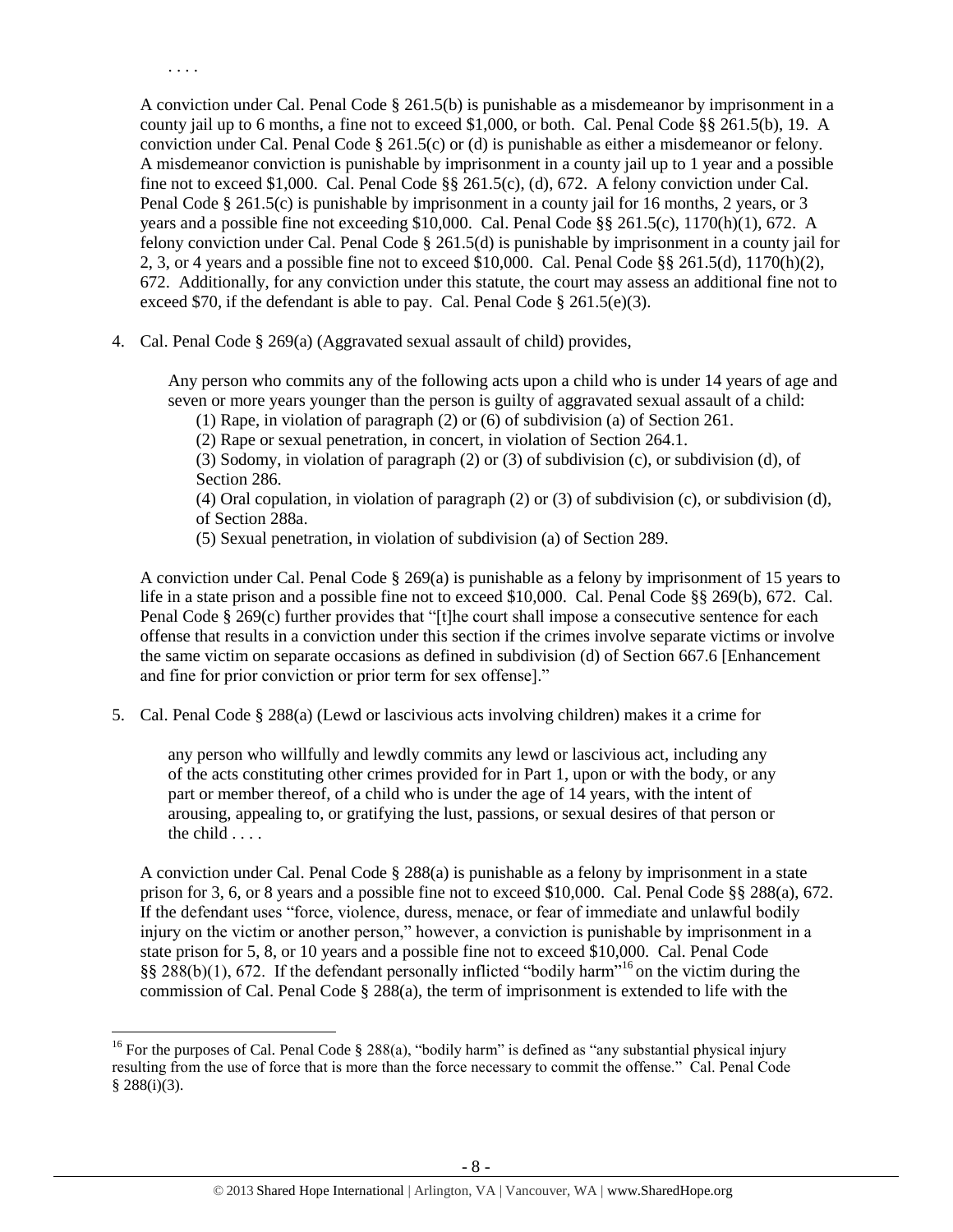possibility of parole. Cal. Penal Code  $\S 288(i)(1)$ . Furthermore, if the victim is 14 or 15 years old and the defendant "is at least 10 years older than the child," a conviction is punishable as either a misdemeanor by imprisonment in a county jail up to 1 year and a possible fine not to exceed \$1,000, or a felony by imprisonment in a state prison for 1, 2, or 3 years and a possible fine not to exceed \$10,000. Cal. Penal Code §§ 288(c)(1), 17(b), 672. Other enhancement provisions may also apply.<sup>17</sup> Lastly, if the victim was under 14 years of age, "[a]ny person convicted of . . . [Cal. Penal Code § 288] shall not have his or her sentence suspended until the court obtains a report from a reputable psychiatrist, from a reputable psychologist who meets the standards set forth in Section 1027, as to the mental condition of that person." Cal. Penal Code § 288.1 (Sentencing for crime against child).

6. Cal. Penal Code § 288.3(a) (Contact or communication with minor with knowledge and intent to commit specified offenses punishable by imprisonment; additional punishment for repeat violation) makes it a crime if a person

<span id="page-8-0"></span>contacts or communicates with<sup>18</sup> a minor, or attempts to contact or communicate with a minor, who knows or reasonably should know that the person is a minor, with intent to commit an offense specified in Section. . . 261 [Rape; "duress"; "menace"], 264.1 [Punishment for aiding or abetting rape], . . . 286 [Sodomy], 288 [Lewd or lascivious acts involving children], 288a [Oral copulation], 288.2 [Sending harmful matter to minor by telephone messages, electronic mail, Internet, or commercial online service; Defenses; Exemption of carrier, broadcaster, or transmitter], 289 [Penetration by foreign object], 311.1 [Sale or distribution of obscene matter depicting person under age of 18 years engaging in sexual conduct], 311.2 [Production, distribution, or exhibition of obscene matter], 311.4 [Employment of minor in sale or distribution of obscene matter or production of pornography] or 311.11 [Possession or control of child pornography; persons previously convicted guilty of felony] involving the minor . . . .

<span id="page-8-1"></span>A conviction under Cal. Penal Code § 288.3(a) is punishable as a felony "by imprisonment in the state prison for the term prescribed for an attempt<sup>19</sup> to commit the intended offense" and a fine not to

<sup>19</sup> Cal. Penal Code § 664 (Punishment for unsuccessful attempt to commit crime) states,

 $17$  A person convicted under Cal. Penal Code § 288 "shall receive a five-year enhancement for a prior conviction" under Cal. Penal Code § 261, § 262, § 264.1, § 269, § 285, § 286, § 288, § 288a, § 288.5 or § 289. Cal. Penal Code § 667.51(a), (b). If, however, the defendant has more than one prior conviction for any of the previously listed offenses, a conviction under Cal. Penal Code § 288 or § 288.5 is punishable by imprisonment in a state prison for 15 years to life. Cal. Penal Code § 667.51(c). Furthermore, a defendant convicted of a felony under Cal. Penal Code § 288(a), or (c)(1) is subject to an additional one-year term of imprisonment in a state prison if "the offense was committed with a minor for money or other consideration." Cal. Penal Code  $\S$  675(a).

 $18$  Cal. Penal Code § 288.3(b) (Contact or communication with minor with knowledge and intent to commit specified offenses punishable by imprisonment; additional punishment for repeat violation) defines "contacts or communicates with" as including "direct and indirect contact or communication that may be achieved personally or by use of an agent or agency, any print medium, any postal service, a common carrier or communication common carrier, any electronic communications system, or any telecommunications, wire, computer, or radio communications device or system."

Every person who attempts to commit any crime, but fails, or is prevented or intercepted in its perpetration, shall be punished where no provision is made by law for the punishment of those attempts, as follows:

<sup>(</sup>a) If the crime attempted is punishable by imprisonment in the state prison, or by imprisonment pursuant to subdivision (h) of Section 1170, the person guilty of the attempt shall be punished by imprisonment in the state prison or in a county jail, respectively, for onehalf the term of imprisonment prescribed upon a conviction of the offense attempted. . . . (b) If the crime attempted is punishable by imprisonment in a county jail, the person guilty of the attempt shall be punished by imprisonment in a county jail for a term not exceeding one-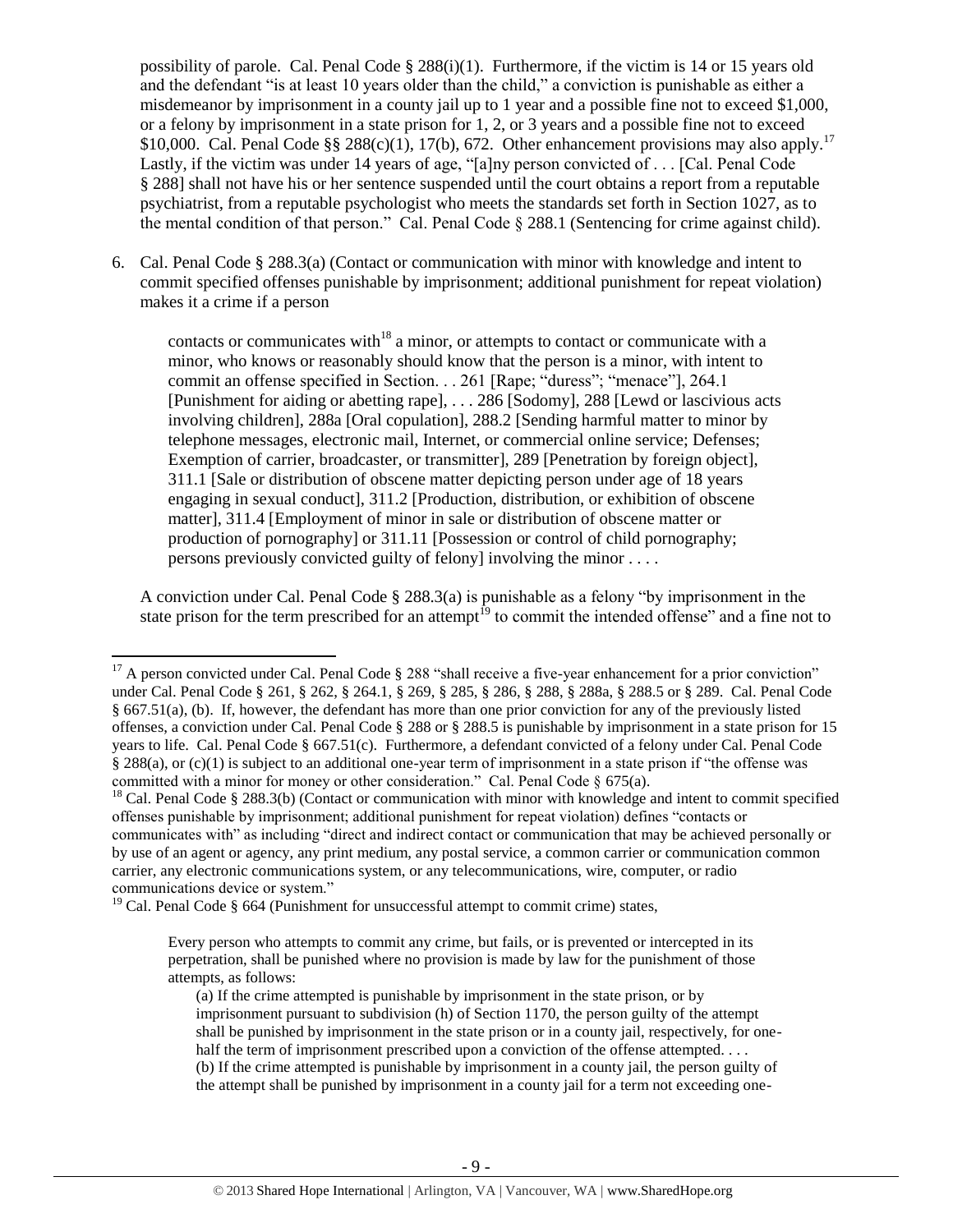exceed \$10,000. Cal. Penal Code § 288.3(a), 17(a), 672. Subsequent convictions under this statute are punishable by "an additional and consecutive term of imprisonment in the state prison for five years." Cal. Penal Code § 288.3(c).

7. Cal. Penal Code § 288.4(a)(1) (Arrangement of meeting with minor for purpose of engaging in certain lewd and lascivious behavior; punishment) makes it a crime if a person

motivated by an unnatural or abnormal sexual interest in children, arranges a meeting with a minor or a person he or she believes to be a minor for the purpose of exposing his or her genitals or pubic or rectal area, having the child expose his or her genitals or pubic or rectal area, or engaging in lewd or lascivious behavior . . . .

A conviction under Cal. Penal Code  $\S 288.4(a)(1)$  is punishable as a misdemeanor by imprisonment in a county jail up to 1 year, a fine not to exceed \$5,000, or both.<sup>20</sup> Cal. Penal Code §§ 288.4(a)(1), 17(a). If, however, the defendant "goes to the arranged meeting place at or about the arranged time," a conviction is punishable as a felony by imprisonment in a state prison for 2, 3, or 4 years and a possible fine not to exceed \$10,000. Cal. Penal Code §§ 288.4(b), 17(a), 672. First time convictions are also subject to an additional mandatory fine of \$300 while subsequent convictions are subject to an additional mandatory fine of \$500, if the offender is able to pay. Cal. Penal Code  $\S$ § 290.3(a), 290(c).

*1.3 Prostitution statutes refer to the sex trafficking statute to identify the commercially sexually exploited minor as a trafficking victim.* 

Neither of California's prostitution related statutes, Cal. Penal Code § 647(b) (Disorderly conduct; restrictions on probation) and § 653.22(a) (Loitering with intent to commit prostitution; determination of intent), refer to § 236.1, the human trafficking statute, when a minor is involved in prostitution.

- 1.3.1 Recommendation: Amend Cal. Penal Code § 647(b) (Disorderly conduct; restrictions on probation) and § 653.22(a) (Loitering with intent to commit prostitution; determination of intent) when a minor is involved in prostitution, to refer to Cal. Penal Code § 236.1 (Human trafficking defined; punishment) to ensure that commercially sexually exploited minors are properly identified as trafficking victims.
- *1.4 The state racketeering or gang crimes statute includes sex trafficking and commercial sexual exploitation of children (CSEC) offenses as predicate acts allowing the statute to be used to prosecute trafficking crimes.*

Cal. Penal Code §§ 186–186.8 (California Control of Profits of Organized Crime Act) requires forfeiture of assets derived from a pattern of criminal profiteering activity but does not makes it a separate crime to engage in a pattern of criminal profiteering activity. "Criminal profiteering activity" is defined in Cal. Penal Code § 186.2 and includes the following:

> half the term of imprisonment prescribed upon a conviction of the offense attempted. (c) If the offense so attempted is punishable by a fine, the offender convicted of that attempt shall be punished by a fine not exceeding one-half the largest fine which may be imposed upon a conviction of the offense attempted.

 $\overline{a}$ 

(d) If a crime is divided into degrees, an attempt to commit the crime may be of any of those degrees, and the punishment for the attempt shall be determined as provided by this section.

. . . . <sup>20</sup> If the defendant has "a prior conviction for an offense listed in subdivision (c) of Section 290," a conviction under this statute is as punishable a felony by imprisonment in a state prison for 16 months, 2 years, or 3 years and a possible fine not to exceed \$10,000. Cal. Penal Code §§ 288.4(a)(2), 17(a), 18(a), 672.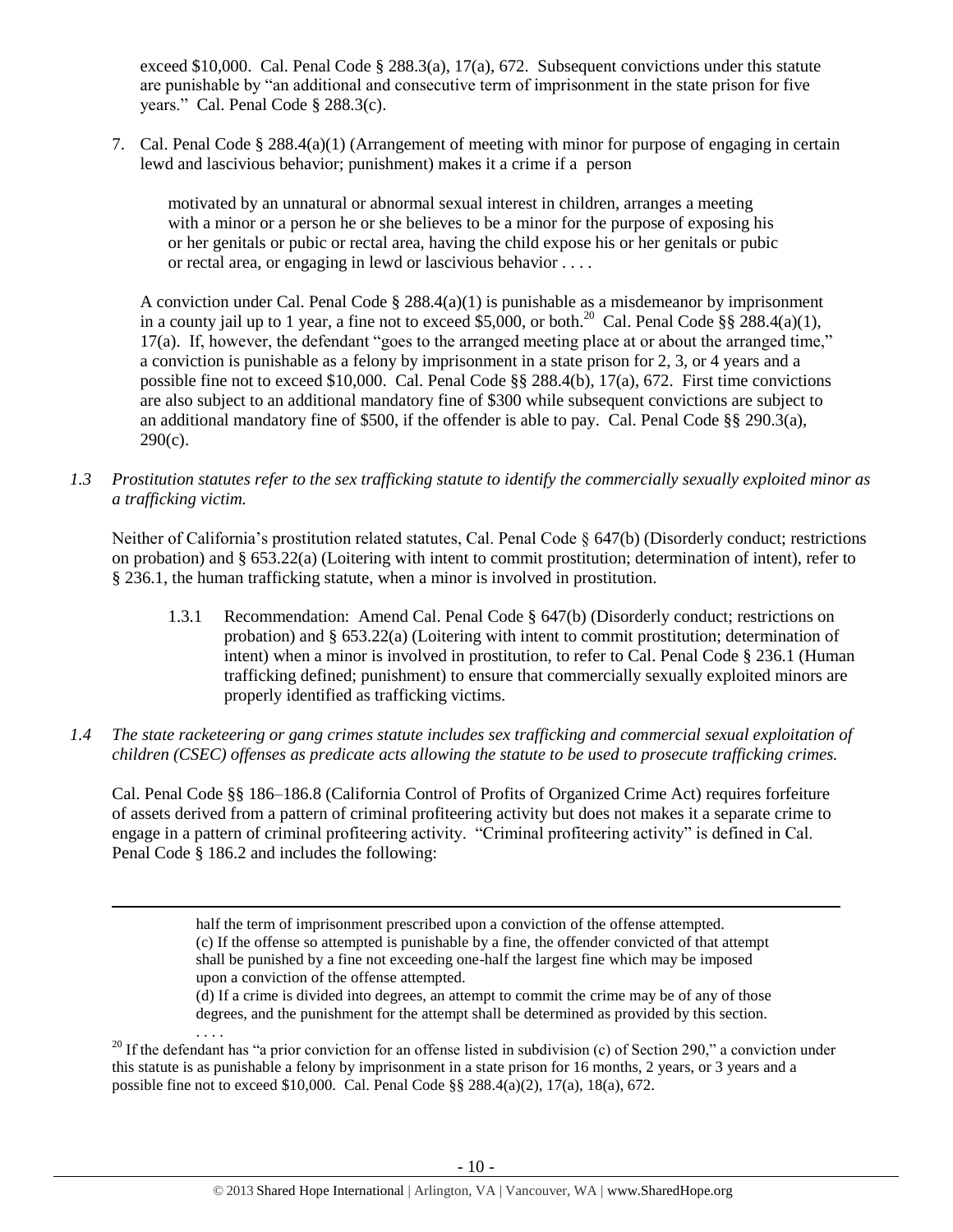(3) Child pornography or exploitation, as defined in subdivision (b) of Section 311.2, or Section 311.3 or 311.4, which may be prosecuted as a felony.

(9) Kidnapping, as defined in Section 207.

. . . .

. . . .

. . . .

(12) Pimping and pandering, as defined in Section 266.

(19) Any of the offenses contained in Chapter 7.5 (commencing with Section 311) of Title 9, relating to obscene matter, or in Chapter 7.6 (commencing with Section 313) of Title 9, relating to harmful matter that may be prosecuted as a felony.

. . . .

. . . .

(25) Conspiracy to commit any of the crimes listed above, as defined in Section 182.

(28) Human trafficking, as defined in Section 236.1.

(29) Any crime in which the perpetrator induces, encourages, or persuades a person under 18 years of age to engage in a commercial sex act. For purposes of this paragraph, a commercial sex act means any sexual conduct on account of which anything of value is given or received by any person.

(30) Any crime in which the perpetrator, through force, fear, coercion, deceit, violence, duress, menace, or threat of unlawful injury to the victim or to another person, causes a person under 18 years of age to engage in a commercial sex act. For purposes of this paragraph, a commercial sex act means any sexual conduct on account of which anything of value is given or received by any person.

. . . .

(33) Abduction or procurement by fraudulent inducement for prostitution, as defined in Section 266a.

A pattern of criminal profiteering activity is defined in Cal. Penal Code §186.2 and means "engaging in at least two incidents of criminal profiteering, as defined by this chapter, that meet the following requirements:

(A) Have the same or a similar purpose, result, principals, victims, or methods of commission, or are otherwise interrelated by distinguishing characteristics.

(B) Are not isolated events.

(C) Were committed as a criminal activity of organized crime.

Following a conviction of a criminal profiteering offense, the offender is subject to mandatory asset forfeiture pursuant to Cal. Penal Code §§ 186.3-186.5. Cal. Penal Code 186.3 states,

(a)In any case in which a person is alleged to have been engaged in a pattern of criminal profiteering activity, upon a conviction of the underlying offense, the assets listed in subdivisions (b) and (c) shall be subject to forfeiture upon proof of the provisions of subdivision (d) of Section 186.5.

(b)Any property interest whether tangible or intangible, acquired through a pattern of criminal profiteering activity.

(c)All proceeds of a pattern of criminal profiteering activity, which property shall include all things of value that may have been received in exchange for the proceeds immediately derived from the pattern of criminal profiteering activity.

Cal. Penal Code § 186.4 states,

(a) The prosecuting agency shall, in conjunction with the criminal proceeding, file a petition of forfeiture with the superior court of the county in which the defendant has been charged with the underlying criminal offense, which shall allege that the defendant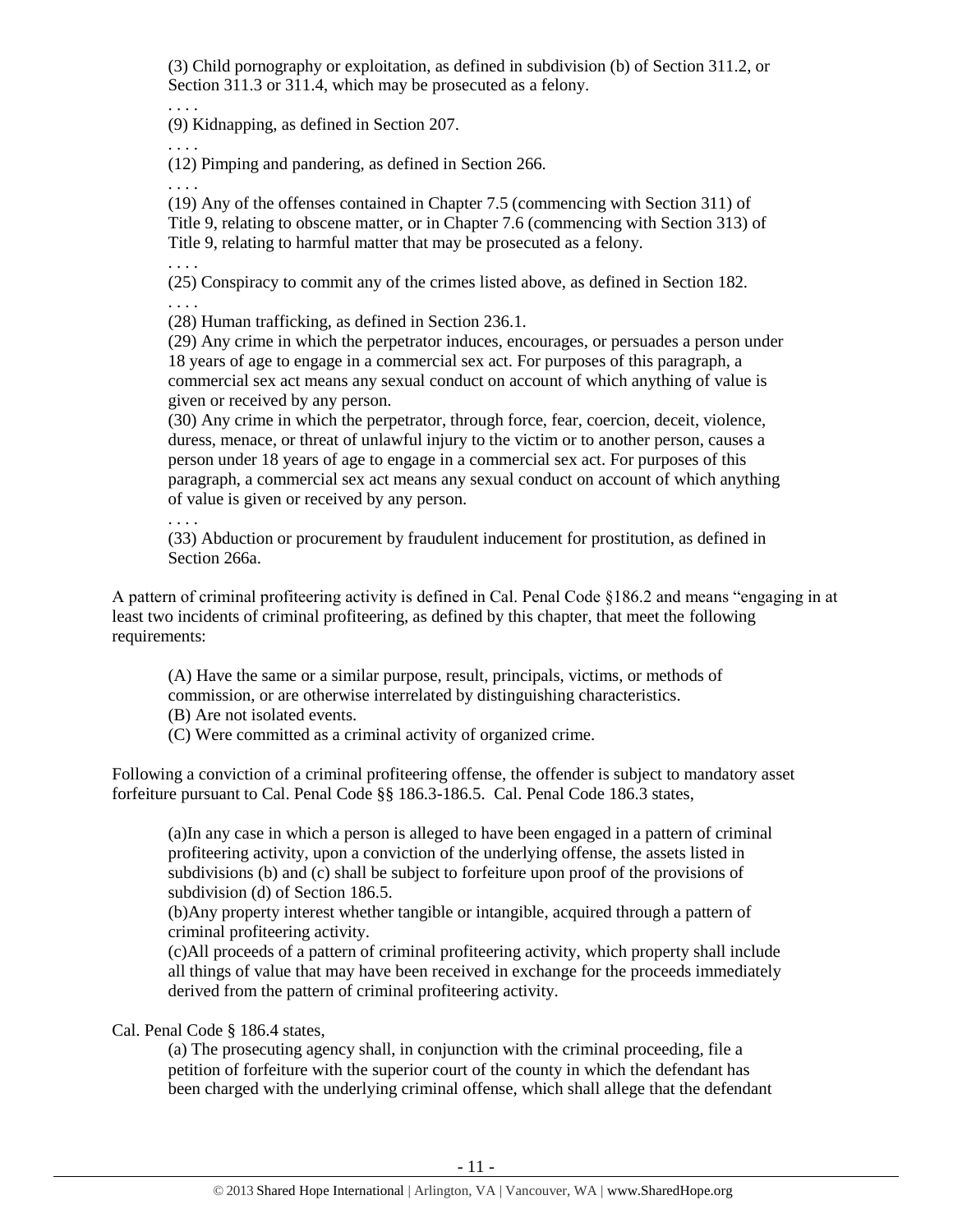has engaged in a pattern of criminal profiteering activity, including the acts or threats chargeable as crimes and the property forfeitable pursuant to Section 186.3.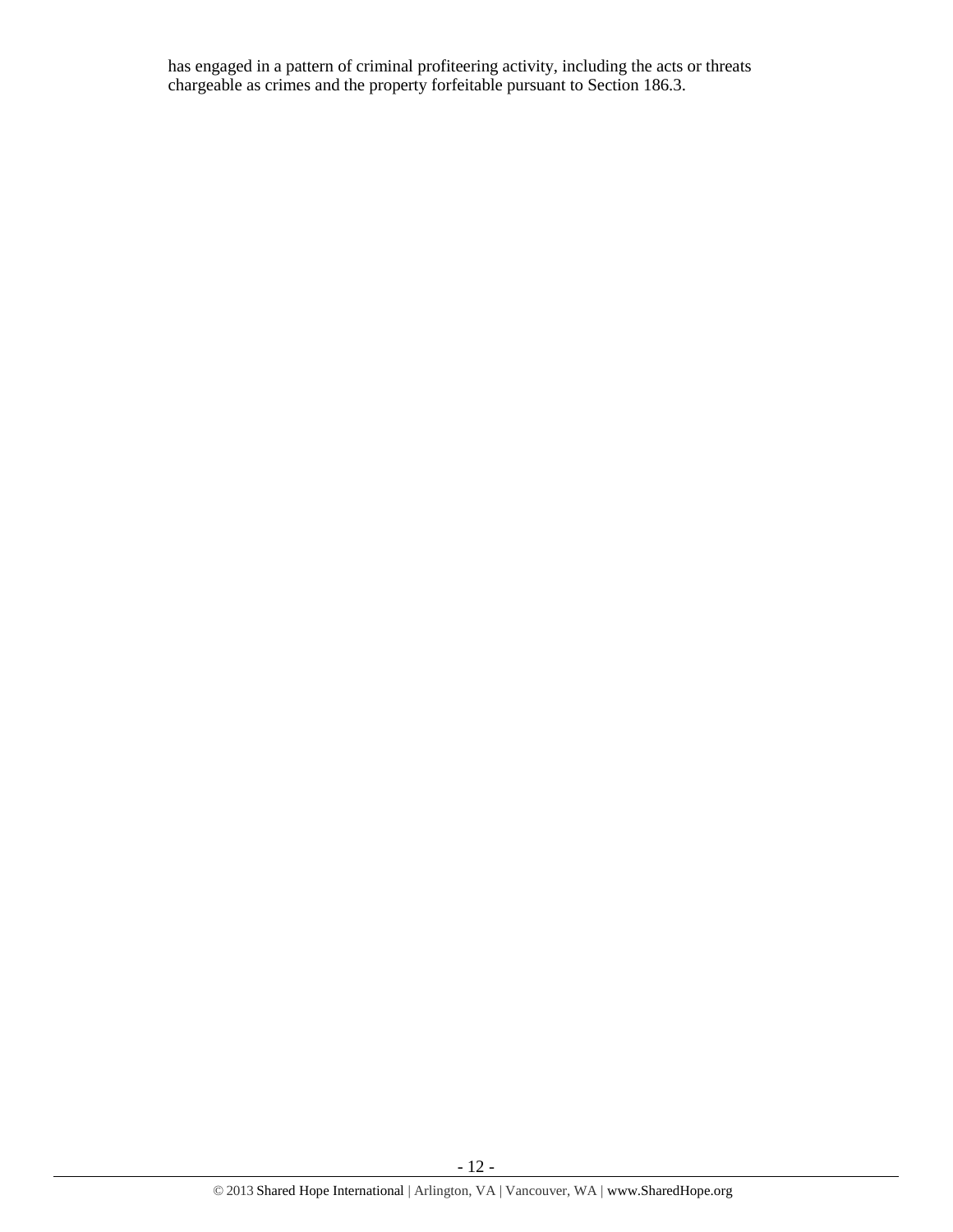### **FRAMEWORK ISSUE 2: CRIMINAL PROVISIONS FOR DEMAND**

# *Legal Components:*

- *2.1 The state sex trafficking law can be applied to the buyers of commercial sex acts with a victim of domestic minor sex trafficking.*
- *2.2 Buyers of commercial sex acts with a minor can be prosecuted under commercial sexual exploitation of children (CSEC) laws.*
- *2.3 Solicitation laws differentiate buying sex acts with an adult and buying sex acts with a minor under 18.*
- *2.4 Penalties for buyers of commercial sex acts with minors are as high as federal penalties.*
- *2.5 Using the Internet to lure, entice, or purchase, or attempt to lure, entice, or purchase commercial sex acts with a minor is a separate crime or results in an enhanced penalty for buyers.*
- *2.6 No age mistake defense is permitted for a buyer of commercial sex acts with any minor under 18.*
- *2.7 Base penalties for buying sex acts with a minor under 18 are sufficiently high and not reduced for older minors.*
- *2.8 Financial penalties for buyers of commercial sex acts with minors are sufficiently high to make it difficult for buyers to hide the crime.*
- *2.9 Buying and possessing child pornography carries penalties as high as similar federal offenses.*
- *2.10 Convicted buyers of commercial sex acts with minors and child pornography are required to register as sex offenders.*

\_\_\_\_\_\_\_\_\_\_\_\_\_\_\_\_\_\_\_\_\_\_\_\_\_\_\_\_\_\_\_\_\_\_\_\_\_\_\_\_\_\_\_\_\_\_\_\_\_\_\_\_\_\_\_\_\_\_\_\_\_\_\_\_\_\_\_\_\_\_\_\_\_\_\_\_\_\_\_\_\_\_\_\_\_\_\_\_\_\_\_\_\_\_

# *Legal Analysis:*

 $\overline{\phantom{a}}$ 

*2.1 The state sex trafficking law can be applied to the buyers of commercial sex acts with a victim of domestic minor sex trafficking.*

Cal. Penal Code § 236.1 (Human trafficking defined; punishment) does not apply to buyers who purchase sex with a minor. Cal. Penal Code § 236.1 does not prohibit the act of purchasing a commercial sex act. Moreover, Cal. Penal Code § 236.1(a) does not include in its list of predicate crimes the statutes most applicable to buyers: Cal. Penal Code § 266e (Acquiring prostitute) or § 647(b) (Disorderly conduct; restrictions on probation). $^{21}$ 

- 2.1.1 Recommendation: Amend Cal. Penal Code § 236.1(a)-(c) (Human trafficking defined; punishment) to include violations of Cal. Penal Code § 266e (Acquiring prostitute) and § 647(b) (Disorderly conduct; restrictions on probation) when the victim is a minor, without regard to the use of force, fraud or coercion.
- *2.2 Buyers of commercial sex acts with a minor can be prosecuted under commercial sexual exploitation of children (CSEC) laws.*

California does not have a law specifically prohibiting the buying of sex with a minor.<sup>22</sup> Buyers may, however, be prosecuted under California's general age-neutral solicitation statute. Cal. Penal Code § 647(b) (Disorderly conduct; restrictions on probation) states,

<sup>&</sup>lt;sup>21</sup> *See infra* Section 2.2 for the substantive provisions of Cal. Penal Code § 266e (Acquiring prostitute) and Cal. Penal Code § 647(b) (Disorderly conduct; Restrictions on probation).

<sup>&</sup>lt;sup>22</sup> Caselaw interpreting Cal. Penal Code § 266i(a) (Pandering) precludes application of this CSEC offense to buyers. In People v. Dixon, 191 Cal.App.4th 1154 (2011), the defendant was charged with pandering for soliciting sex with a 17-year old via text message by offering her over \$200. *Id.* at 1156. The defendant was convicted as "a person who '[b]y promises, threats, violence, or by any device or scheme, causes, induces, persuades, or encourages another person to become a prostitute' (§ 266i, subd. (a)(2).)" *Id.* The court agreed with the defendant on appeal that "'a person who seeks sex for himself, and uses the money as an inducement, is not a panderer.'" *Id.* The court followed the reasoning of California's Supreme Court that defined a panderer "in a similar context . . . [as] one '"who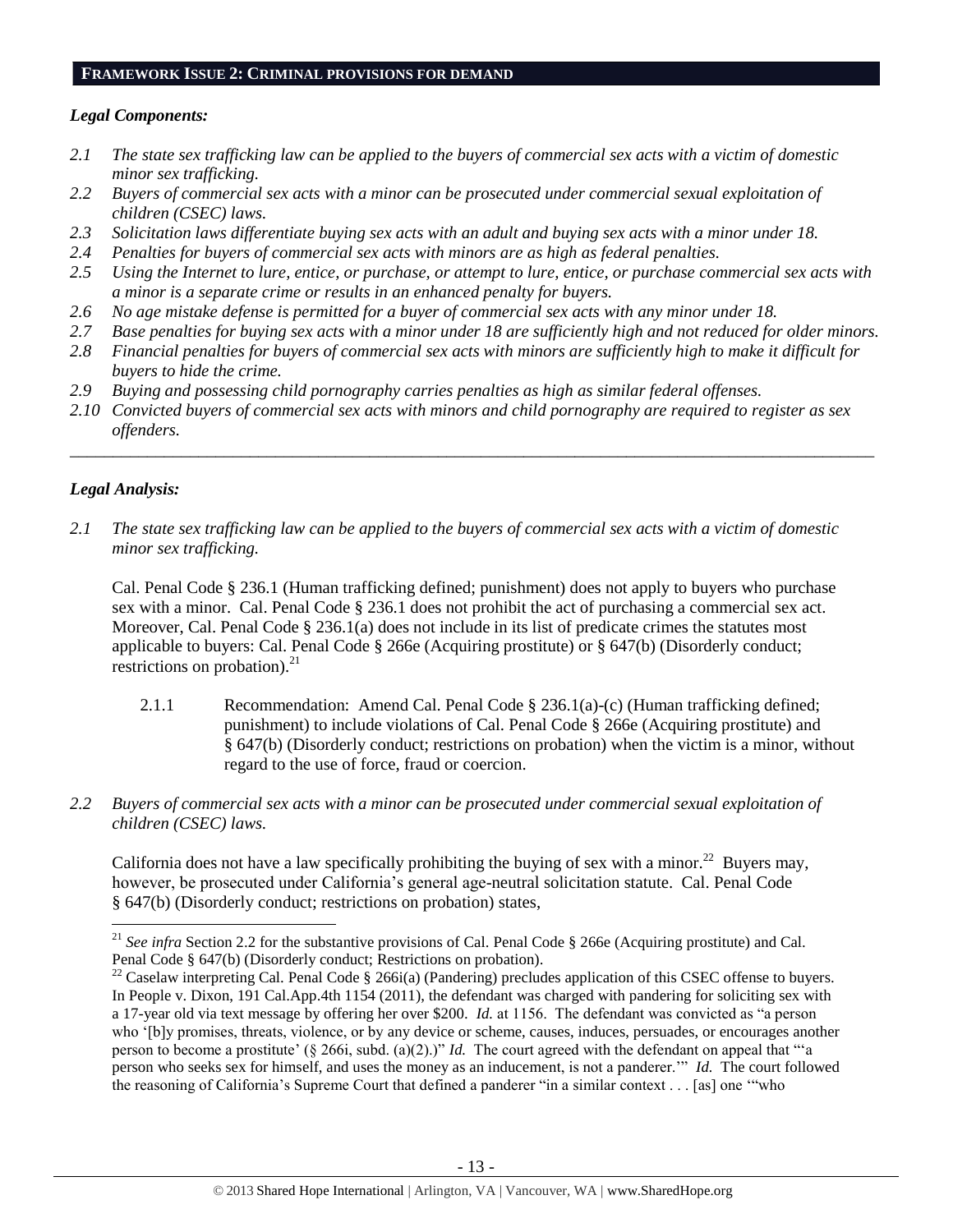[E]very person who commits any of the following acts is guilty of disorderly conduct, a misdemeanor:

. . . .

(b) Who solicits or who agrees to engage in or who engages in any act of prostitution.<sup>23</sup> A person agrees to engage in an act of prostitution when, with specific intent to so engage, he or she manifests an acceptance of an offer or solicitation to so engage, regardless of whether the offer or solicitation was made by a person who also possessed the specific intent to engage in prostitution. No agreement to engage in an act of prostitution shall constitute a violation of this subdivision unless some act, in addition to the agreement, is done within this state in furtherance of the commission of an act of prostitution by the person agreeing to engage in that act. . . .

A conviction under this statute is punishable as a misdemeanor by imprisonment in a county jail up to 6 months, a fine not to exceed \$1,000, or both. Cal. Penal Code §§ 647(b), 672, 19. Second convictions under Cal. Penal Code § 647(b) are subject to a mandatory minimum of 45 days in a county jail, while subsequent convictions are subject to a mandatory minimum of 90 days in a county jail. Cal. Penal Code § 647(k). In instances where a "violation of subdivision (b) . . . was committed within 1,000 feet of a private residence and with the use of a vehicle," the court may also suspend a buyer's driver's license up to 30 days.<sup>24</sup> Cal. Penal Code § 647(k). For any conviction under this statute, the court may also order an additional fine not to exceed \$70, if the defendant is able to pay. Cal. Penal Code § 647.1.

<span id="page-13-0"></span>Buyers also may be prosecuted under Cal. Penal Code § 266e (Acquiring prostitute), which makes it a crime if a person "purchases, or pays any money or other valuable thing for, any person for the purpose of prostitution as defined in subdivision (b) of Section 647." Like Cal. Penal Code § 647(b), this statute is age-neutral and does not impose enhanced penalties for purchasing sex with a minor. Regardless of the victim's age, a conviction under Cal. Penal Code § 266e is punishable as a felony by imprisonment in a state prison for 16 months, 2 years, or 3 years and a possible fine not to exceed \$10,000. Cal. Penal Code §§ 266e, 672.

- 2.2.1 Recommendation: Amend Cal. Penal Code § 647(b) (Disorderly conduct; restrictions on probation) and § 266e (Acquiring prostitute) to impose enhanced penalties where a person solicits or pays for sex with a minor under the age of 18.
- *2.3 Solicitation laws differentiate buying sex acts with an adult and buying sex acts with a minor under 18.*

Neither Cal. Penal Code § 647(b) (Disorderly conduct; restrictions on probation) nor § 266e (Acquiring prostitute) differentiate between the buying of sex with an adult or a minor.<sup>25</sup>

 $\overline{\phantom{a}}$ 

In lieu of the suspension, the court may order a person's privilege to operate a motor vehicle restricted, for not more than six months, to necessary travel to and from the person's place of employment or education. If driving a motor vehicle is necessary to perform the duties of the person's employment, the court may also allow the person to drive in that person's scope of employment.

<sup>25</sup> See supra<sup>Section</sup> 2.2 for the substantive provisions of Cal. Penal Code § 647(b) and § 266e.

procures the gratification of the passion of lewdness for another."' (People v. Roderigas (1874) 49 Cal. 9, 11). *Id.* The court further noted: "As to the sexual desires of others, 'pandering' means the business of recruiting a prostitute, finding a place of business for a prostitute, or soliciting customers for a prostitute. (Black's Law Dict. (7th ed. 1999) p. 1135; see United States v. Williams (2008) 553 U.S. 285, 308, fn. 1 [170 L.Ed.2d 650, 672, fn. 1, 128 S.Ct. 1830].)." *Id.* at 1159-1160.

<sup>&</sup>lt;sup>23</sup> Cal. Penal Code § 647(b) defines "prostitution" as "any lewd act between persons for money or other consideration."

<sup>&</sup>lt;sup>24</sup> Cal. Penal Code  $\S$  647(k) states,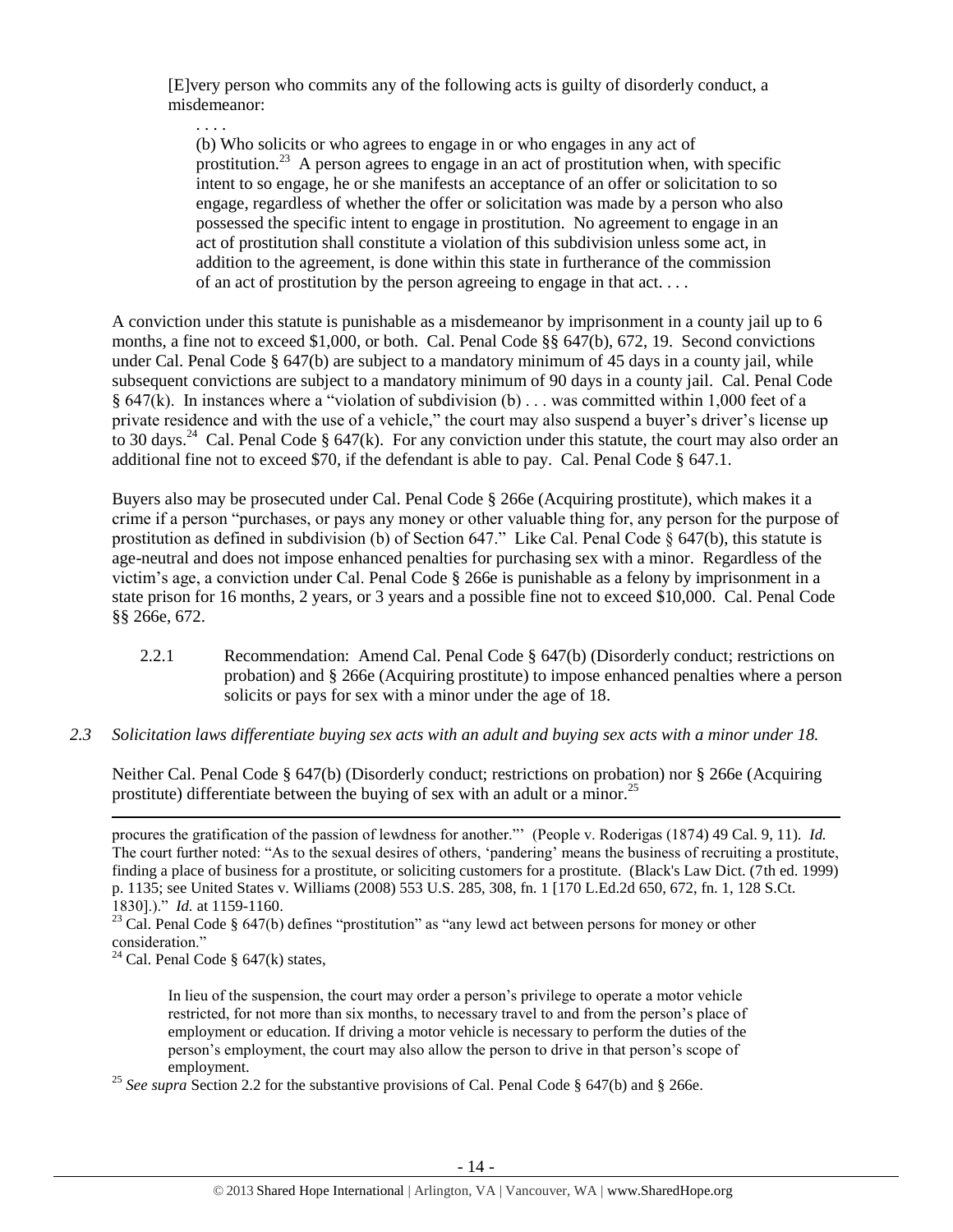2.3.1 Recommendation: Amend Cal. Penal Code § 647(b) (Disorderly conduct; restrictions on probation) and § 266e (Acquiring prostitute) to expressly prohibit soliciting a minor under the age of 18.

# *2.4 Penalties for buyers of commercial sex acts with minors are as high as federal penalties.*

A conviction under Cal. Penal Code § 647(b) (Disorderly conduct; restrictions on probation)<sup>26</sup> is punishable as a misdemeanor by imprisonment in a county jail up to 6 months, a fine not to exceed \$1,000, or both. Cal. Penal Code §§ 647(b), 19. Second convictions under Cal. Penal Code § 647(b) are subject to a mandatory minimum of 45 days in a county jail, while subsequent convictions are subject to a mandatory minimum of 90 days in a county jail. Cal. Penal Code  $\S$  647(k). When a "violation of subdivision (b) . . . was committed within 1,000 feet of a private residence and with the use of a vehicle," the court may also suspend the buyer's driver's license up to 30 days.<sup>27</sup> Cal. Penal Code § 647(k). For any conviction under Cal. Penal Code § 647(b), the court may also order an additional fine not to exceed \$70, if the defendant is able to pay. Cal. Penal Code § 647.1. Buyers convicted under Cal. Penal Code § 266e (Acquiring prostitute)<sup>28</sup> are guilty of a felony punishable by imprisonment in a state prison for 16 months, 2 years, or 3 years and a possible fine not to exceed \$10,000. Cal. Penal Code §§ 266e, 672.

<span id="page-14-0"></span>In comparison, if the victim is under the age of 14, a conviction under the Trafficking Victims Protection Act  $(TVPA)^{29}$  for child sex trafficking is punishable by 15 years to life imprisonment and a fine not to exceed \$250,000. 18 U.S.C. §§ 1591(b)(1), 3559(a)(1), 3571(b)(3). If the victim is between the ages of 14–17, a conviction is punishable by 10 years to life imprisonment and a fine not to exceed \$250,000. 18 U.S.C. §§ 1591(b)(2),  $3559(a)(1)$ ,  $3571(b)(3)$ . A conviction is punishable by mandatory life imprisonment, however, if the buyer has a prior conviction for a federal sex offense<sup>30</sup> against a minor. 18 U.S.C. § 3559(e)(1). To the extent buyers can be prosecuted under other federal CSEC laws,<sup>31</sup> a conviction is punishable by penalties ranging from a fine not to exceed \$250,000 to life imprisonment and a fine not to exceed  $$250,000.<sup>32</sup>$ 

<span id="page-14-1"></span>an offense under section 1591 [18 USCS § 1591] (relating to sex trafficking of children), 2241 [18 USCS § 2241] (relating to aggravated sexual abuse), 2242 [18 USCS § 2242] (relating to sexual abuse),  $2244(a)(1)$  [18 USCS §  $2244(a)(1)$ ] (relating to abusive sexual contact),  $2245$  [18 USCS § 2245] (relating to sexual abuse resulting in death), 2251 [18 USCS § 2251] (relating to sexual exploitation of children), 2251A [18 USCS § 2251A] (relating to selling or buying of children), 2422(b) [18 USCS § 2422(b)] (relating to coercion and enticement of a minor into prostitution), or 2423(a) [18 USCS § 2423(a)] (relating to transportation of minors).

 $\overline{\phantom{a}}$ <sup>26</sup> *See supra* Section 2.2 for the substantive provisions of Cal. Penal Code § 647(b).

<sup>27</sup> *See supra* note [24.](#page-13-0) 

<sup>&</sup>lt;sup>28</sup> See supra Section 2.2 for the substantive provisions of Cal. Penal Code § 266e.

<sup>&</sup>lt;sup>29</sup> Trafficking Victims Protection Act (TVPA) of 2000, Pub. L. No. 106-386, 114 Stat. 1464, 1466 (codified in scattered sections of 18 and 22 U.S.C.).

<sup>&</sup>lt;sup>30</sup> Pursuant to 18 U.S.C. § 3559(e)(2), "federal sex offense" is defined as:

<sup>31</sup> 18 U.S.C. §§ 2251A(b) (Selling or buying of children), 2251(a) (Sexual exploitation of children), 2423(a) (Transportation of a minor with intent for minor to engage in criminal sexual activity), 2422(a) (Coercion and enticement), 2252(a)(2), (a)(4) (Certain activities relating to material involving the sexual exploitation of minors). <sup>32</sup> 18 U.S.C. §§ 2251A(b) (conviction punishable by imprisonment for 30 years to life and a fine), 2251(e)

<sup>(</sup>conviction punishable by imprisonment for 15–30 years and a fine), 2423(a) (conviction punishable by imprisonment for 10 years to life and a fine), 2422(a) (conviction punishable by a fine, imprisonment up to 20 years, or both),  $2252(a)(2)$ , (4) (stating that a conviction under subsection (a)(2) is punishable by imprisonment for  $5-20$ years and a fine, while a conviction under subsection (a)(4) is punishable by imprisonment up to 10 years, a fine, or both); *see also* 18 U.S.C. §§ 3559(a)(1) (classifying all of the above listed offenses as felonies), 3571(b)(3) (providing a fine up to \$250,000 for any felony conviction).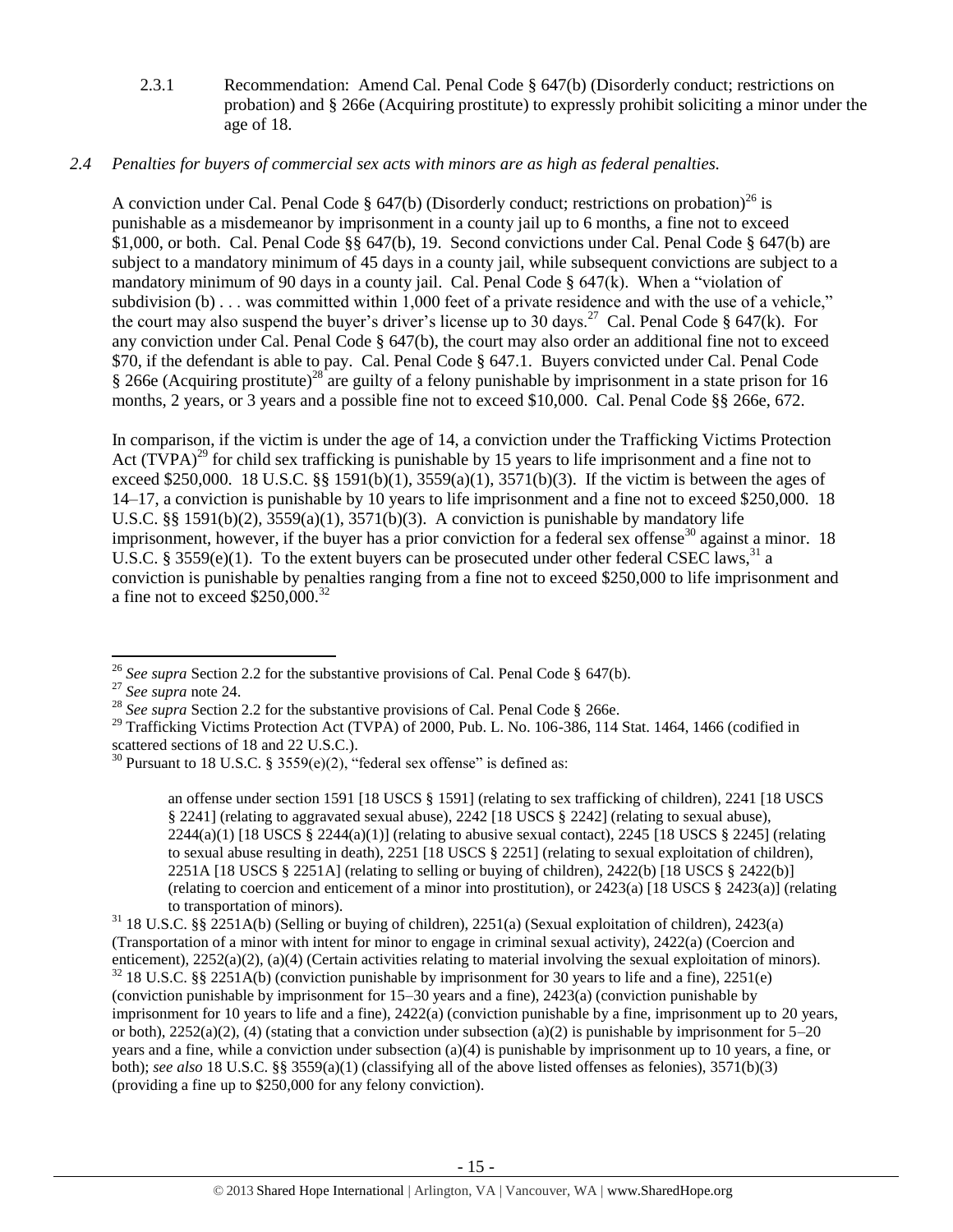- 2.4.1 Recommendation: Amend Cal. Penal Code § 647(b) (Disorderly conduct; restrictions on probation) and § 266e (Acquiring prostitute) to expressly classify and punish the crimes as felonies when commercial sex is purchased with a minor under the age of 18 and to raise the penalties to be consistent with those available under federal law.
- *2.5 Using the Internet to lure, entice, or purchase, or attempt to lure, entice, or purchase commercial sex acts with a minor is a separate crime or results in an enhanced penalty for buyers.*

Cal. Penal Code § 288.3(a) (Contact or communication with minor with knowledge and intent to commit specified offenses punishable by imprisonment; additional punishment for repeat violation) makes it a crime if a person

contacts or communicates with $33$  a minor, or attempts to contact or communicate with a minor, who knows or reasonably should know that the person is a minor, with intent to commit an offense specified in Section . . . 261 [Rape; "duress"; "menace"], 264.1 [Punishment for aiding or abetting rape], . . . 286 [Sodomy], 288 [Lewd or lascivious acts involving children], 288a [Oral copulation], 288.2 [Sending harmful matter to minor by telephone messages, electronic mail, Internet, or commercial online service; Defenses; Exemption of carrier, broadcaster, or transmitter], 289 [Penetration by foreign object], 311.1 [Sale or distribution of obscene matter depicting person under age of 18 years engaging in sexual conduct], 311.2 [Production, distribution, or exhibition of obscene matter], 311.4 [Employment of minor in sale or distribution of obscene matter or production of pornography] or 311.11 [Possession or control of child pornography; persons previously convicted guilty of felony] involving the minor . . . .

A conviction under Cal. Penal Code § 288.3(a) is punishable as a felony by "imprisonment in the state prison for the term prescribed for an attempt<sup> $34$ </sup> to commit the intended offense" and a possible fine not to exceed \$10,000. Cal. Penal Code §§ 288.3(a), 17(a), 672. Subsequent convictions under this statute are punishable by "an additional and consecutive term of imprisonment in the state prison for five years." Cal. Penal Code § 288.3(c).

- 2.5.1 Recommendation: Amend Cal. Penal Code § 288.3(a) (Contact or communication with minor with knowledge and intent to commit specified offenses punishable by imprisonment; additional punishment for repeat violation) to include a buyer's use of the Internet with intent to violate Cal. Penal Code § 236.1(a) (Human trafficking defined; punishment), § 647(b) (Disorderly conduct; restrictions on probation) or § 266e (Acquiring prostitute).
- *2.6 No age mistake defense is permitted for a buyer of commercial sex acts with any minor under 18.*

Both Cal. Penal Code § 647(b) (Disorderly conduct; Restrictions on probation) and § 266e (Acquiring prostitute) are age-neutral solicitation laws, making the age of the person with whom sex is purchased irrelevant for a conviction. As a result, a mistake of age defense is inapplicable to buyers convicted under either of these statutes. Additionally, Cal. Penal Code § 288.3 (Contact or communication with minor with knowledge and intent to commit specified offenses punishable by imprisonment; additional punishment for repeat violation) does not expressly prohibit or permit a mistake of age defense. Instead, Cal. Penal Code § 288.3(a) only applies if an offender "knows or reasonably should know that the person is a minor," which indicates that a mistake of age defense is permissible.

2.6.1 Recommendation: Amend Cal. Penal Code § 288.3(a) (Contact or communication

l <sup>33</sup> *Supra* note [18.](#page-8-0)

<sup>34</sup> *Supra* note [19.](#page-8-1)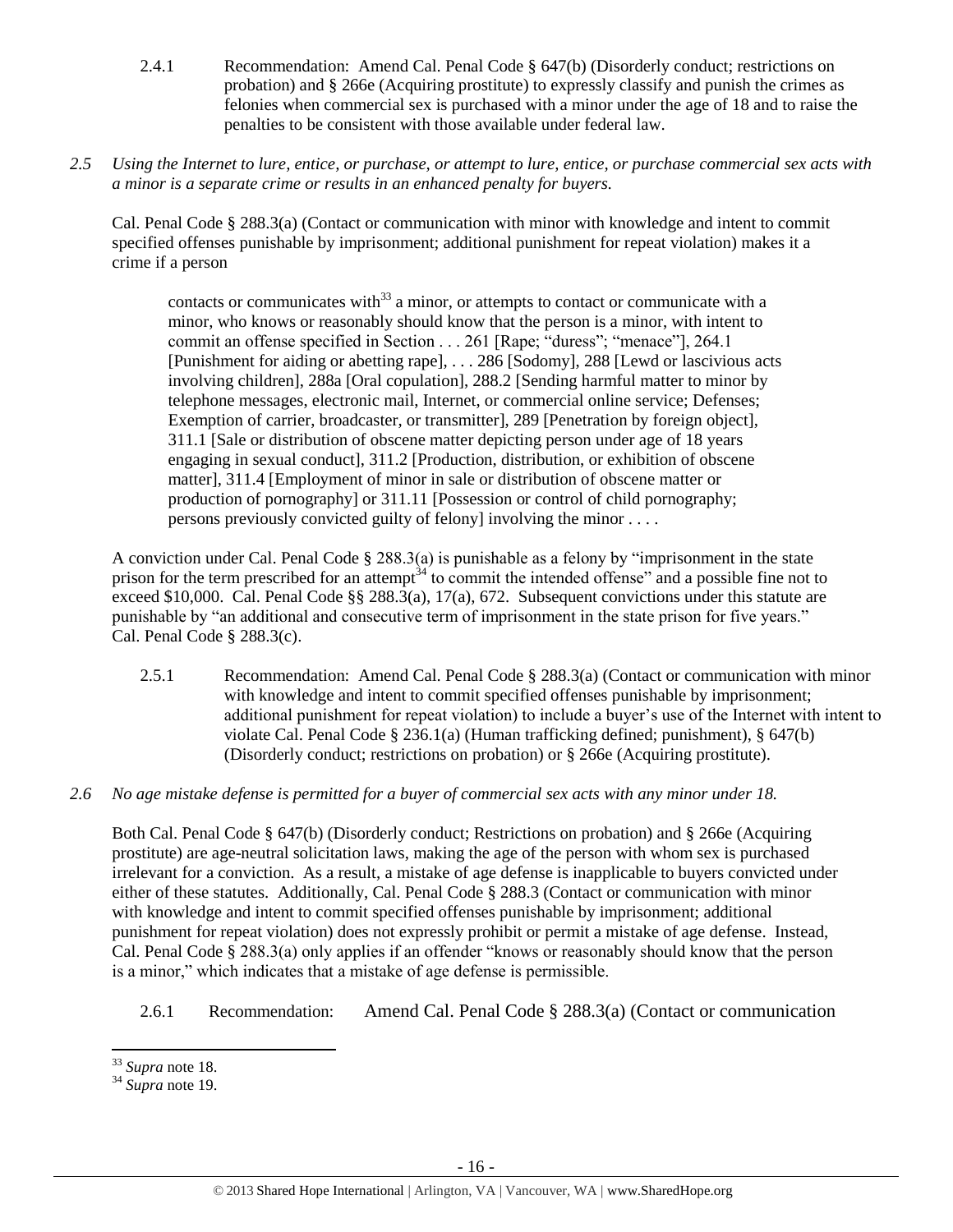with minor with knowledge and intent to commit specified offenses punishable by imprisonment; additional punishment for repeat violation) to specifically state there is no age mistake defense permitted for a buyer of commercial sex acts with any minor under 18.

*2.7 Base penalties for buying sex acts with a minor under 18 are sufficiently high and not reduced for older minors.*

Because Cal. Penal Code § 647(b) (Disorderly conduct; restrictions on probation) and § 266e (Acquiring prostitute) are age-neutral solicitation laws, the same penalties apply to a buyer regardless of the age of the person solicited. $35$ 

- 2.7.1 Recommendation: Amend Cal. Penal Code § 647(b) (Disorderly conduct; restrictions on probation) and § 266e (Acquiring prostitute) to impose enhanced penalties for any offense where a person solicits or pays for sex with a minor under the age of 18.
- *2.8 Financial penalties for buyers of commercial sex acts with minors are sufficiently high to make it difficult for buyers to hide the crime.*

Buyers convicted under Cal. Penal Code § 647(b) (Disorderly conduct; restrictions on probation)<sup>36</sup> are subject to a possible fine not to exceed \$1,000. Cal. Penal Code §§ 647(b), 19. Buyers convicted under Cal. Penal Code § 266e (Acquiring prostitute) are subject to a possible fine not to exceed \$10,000.<sup>37</sup> Cal. Penal Code §§ 266e, 672.

Buyers also are subject to penalty assessments. Courts are directed to order a person convicted of any crime in California to pay a penalty assessment. Cal. Penal Code § 1202.4(a)(2) states, "Upon a person being convicted of any crime in the State of California, the court shall order the defendant to pay a fine in the form of a penalty assessment in accordance with Section 1464 [Penalty assessment; distribution of funds]." The state penalty assessment is \$10 for every \$10, or fraction of \$10, on "every fine, penalty, or forfeiture imposed and collected by the courts for all criminal offenses." Cal. Penal Code  $\S$  1464(a)(1). Penalty assessments do not apply to restitution fines. Cal. Penal Code  $\S$  1464(a)(3)(A).

Additionally, convicted buyers are also subject to a restitution fine. Pursuant to Cal. Penal Code § 1202.4(b)<sup>38</sup> (Restitution; amount; hearing and court order; financial disclosure), "In every case where a person is convicted of a crime, the court shall impose a separate and additional restitution fine, unless it finds compelling and extraordinary reasons for not doing so, and states those reasons on the record." Although the final amount of a restitution fine falls within the court's discretion, it must be between \$120–\$1,000 for a misdemeanor conviction and \$240–\$10,000 for a felony conviction. Cal. Penal Code  $$1202.4(b)(1).$ 

<sup>&</sup>lt;sup>35</sup> See supra Section 2.2 for the substantive provisions of Cal. Penal Code § 647(b) and § 266e.

<sup>&</sup>lt;sup>36</sup> *See supra* Section 2.2 for the substantive provisions of Cal. Penal Code § 647(b).

<sup>&</sup>lt;sup>37</sup> See supra Section 2.2 for the substantive provisions of Cal. Penal Code § 266e.

 $38$  Pursuant to § 1204(b)(1), these minimums will increase over the course of 2012-2014 as follows:

The restitution fine shall be set at the discretion of the court and commensurate with the seriousness of the offense, but shall not be less than two hundred forty dollars (\$240) starting on January 1, 2012, two hundred eighty dollars (\$280) starting on January 1, 2013, and three hundred dollars (\$300) starting on January 1, 2014, and not more than ten thousand dollars (\$10,000), if the person is convicted of a felony, and shall not be less than one hundred twenty dollars (\$120) starting on January 1, 2012, one hundred forty dollars (\$140) starting on January 1, 2013, and one hundred fifty dollars (\$150) starting on January 1, 2014, and not more than one thousand dollars (\$1,000), if the person is convicted of a misdemeanor.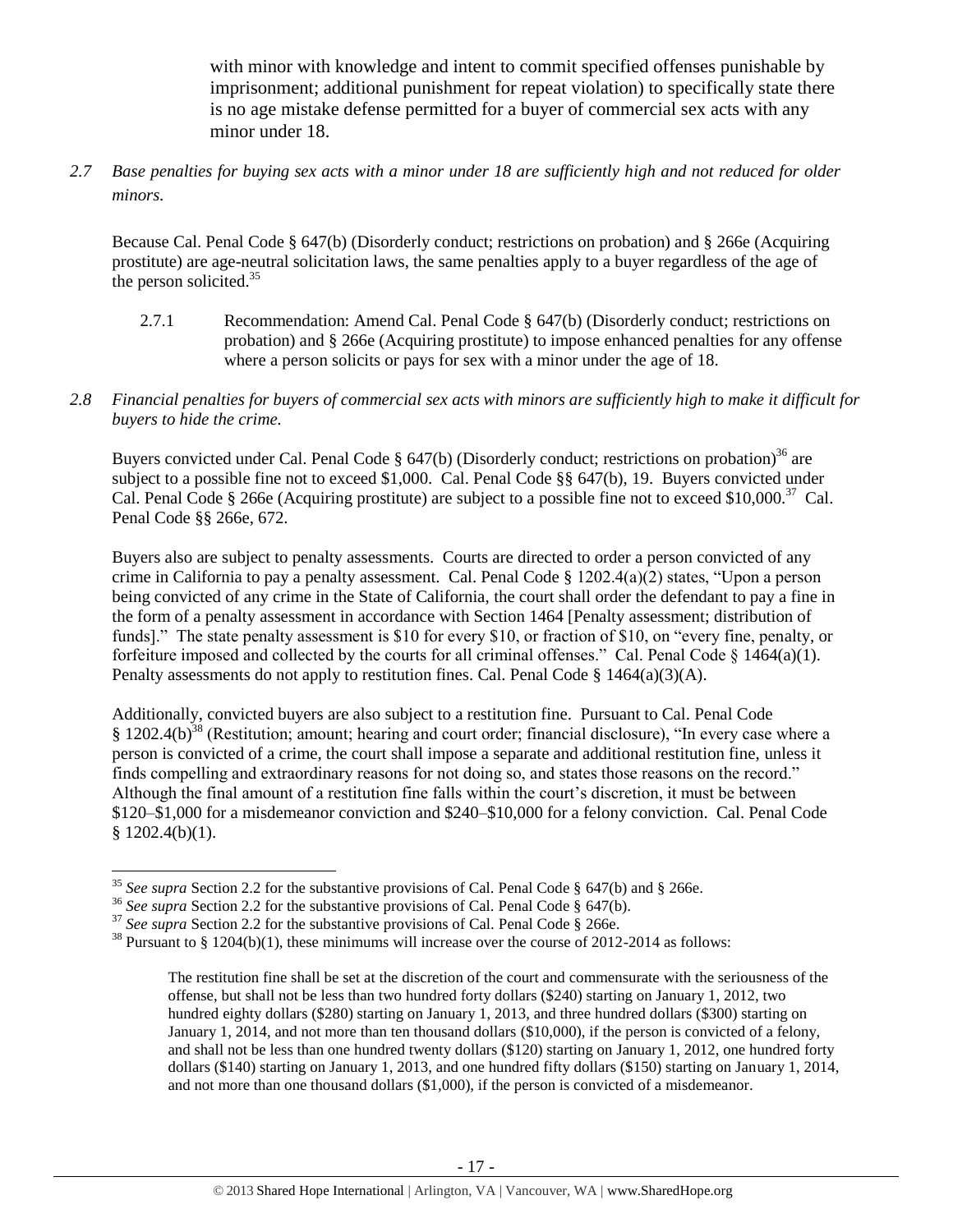Cal. Penal Code § 1202.4(f) requires a convicted defendant to make restitution to a victim who "has suffered economic loss as a result of the defendant's conduct," for either "the amount of loss claimed by the victim or victims or any other showing to the court," and "[i]f the amount of loss cannot be ascertained at the time of sentencing," the court shall order that the amount be "determined at the direction of the court."

Additionally, under Cal. Penal Code § 312.3(a) (Forfeiture and destruction of matter depicting minors engaging in or simulating sexual conduct), to the extent that "[m]atter that depicts a person under the age of 18 years personally engaging in or personally simulating sexual conduct as defined in Section 311.4," comes into "the possession of any city, county, city and county, or state official or agency" it will be "subject to forfeiture." No specific procedure for effecting the forfeiture is authorized.

Buyers may also face forfeiture of property used in connection with prostitution offenses under the Red Light Abatement Law at Cal. Penal Code § 11225–11235. Pursuant to Cal. Penal Code § 11225(a), "[e]very building or place used for the purpose of . . . lewdness, assignation, or prostitution, and every building or place in or upon which . . . lewdness, assignation, or prostitution, are held or occur, is a nuisance which shall be enjoined, abated, and prevented, and for which damages may be recovered, whether it is a public or private nuisance." Pursuant to Cal. Penal Code.  $\S$  11230(a)(1), "If the existence of a nuisance is established in an action as provided in this article, an order of abatement shall be entered as a part of the judgment in the case, directing the removal from the building or place of all fixtures, musical instruments and movable property used in conducting, maintaining, aiding, or abetting the nuisance, and directing the sale thereof in the manner provided for the sale of chattels under execution, and the effectual closing of the building or place against its use for any purpose, and that it be kept closed for a period of one year, unless sooner released."

- 2.8.1 Recommendation: Amend the forfeiture provisions of the Red Light Abatement Law at Cal. Penal Code § 11225–11235 to include forfeiture provisions for human trafficking and CSEC crimes.
- 2.8.2 Recommendation: Amend Cal. Penal Code § 236.1(a)-(c) (Human trafficking defined; punishment) to include violations of Cal. Penal Code § 266e (Acquiring prostitute) and § 647(b) (Disorderly conduct; restrictions on probation) when the victim is a minor, without regard to the use of force, fraud or coercion, and impose substantial financial penalties.
- *2.9 Buying and possessing child pornography carries penalties as high as similar federal offenses.*

Cal. Penal Code § 311.11(a) (Possession or control of child pornography; persons previously guilty of felony) makes it a crime for any person to possess child pornography. Specifically, Cal. Penal Code § 311.11(a) states,

Every person who knowingly possesses or controls any matter, representation of information, data, or image, including, but not limited to, any film, filmstrip, photograph, negative, slide, photocopy, videotape, video laser disc, computer hardware, computer software, computer floppy disc, data storage media, CD-ROM, or computer-generated equipment or any other computer-generated image that contains or incorporates in any manner, any film or filmstrip, the production of which involves the use of a person under the age of 18 years, knowing that the matter depicts a person under the age of 18 years personally engaging in or simulating sexual conduct, as defined in subdivision (d) of Section 311.4, is guilty of a felony  $\dots$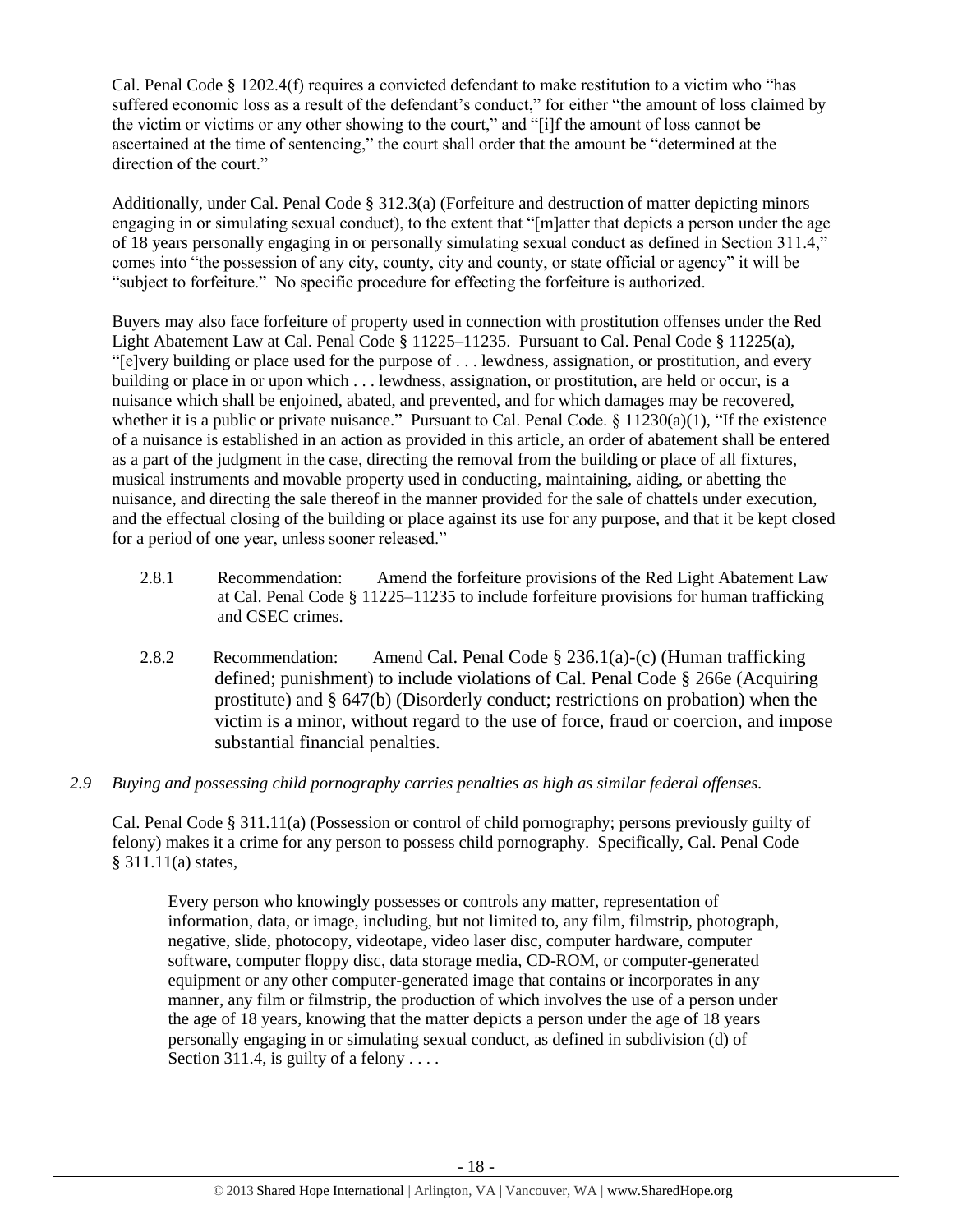<span id="page-18-0"></span>A conviction under Cal. Penal Code § 311.11(a) is punishable as either a misdemeanor<sup>39</sup> or felony. Cal. Penal Code §17(a), (b). A misdemeanor conviction is punishable by imprisonment in a county jail up to 1 year, a fine not to exceed \$2,500, or both. Cal. Penal Code  $\S$ § 311.11(a), 17(b). A felony conviction is punishable by imprisonment in a state prison for 16 months, 2 years, or 3 years and a possible fine not to exceed \$10,000. Cal. Penal Code §§ 18(a), 672. Buyers who have a prior conviction under Cal. Penal Code § 311.11(a),"an offense requiring registration under the Sex Offender Registration Act, or an attempt to commit any of the above-mentioned offenses," are guilty of a felony punishable by imprisonment in a state prison for 2, 4, or 6 years and a possible fine not to exceed \$10,000. Cal. Penal Code §§ 311.11(b), 672. First time convictions, for either a misdemeanor or a felony, are also subject to an additional mandatory fine of \$300 while subsequent offenses are subject to an additional mandatory fine of \$500, unless the defendant is unable to pay. Cal. Penal Code §§ 290.3(a), 290(c).

A buyer who "exchanges" child pornography may be prosecuted under Cal. Penal Code § 311.3(a) (Sexual exploitation of child), which provides,

A person is guilty of sexual exploitation of a child if he or she knowingly develops, duplicates, prints, or exchanges any representation of information, data, or image, including, but not limited to, any film, filmstrip, photograph, negative, slide, photocopy, videotape, video laser disc, computer hardware, computer software, computer floppy disc, data storage media, CD-ROM, or computer-generated equipment or any other computer-generated image that contains or incorporates in any manner, any film or filmstrip that depicts a person under the age of 18 years engaged in an act of sexual conduct.<sup>40</sup>

A first time conviction under Cal. Penal Code § 311.3(a) is punishable as a misdemeanor by imprisonment in a county jail up to 1 year, a fine not to exceed \$2,000, or both. Cal. Penal Code §§ 311.3(d), 17(a). A conviction for a buyer who has a prior conviction under Cal. Penal Code §§ 311.1– 311.11, however, is punishable as a felony by imprisonment in a state prison for 16 months, 2 years, or 3 years and a possible fine not to exceed \$10,000. Cal. Penal Code §§ 311.3(d), 17(a), 18(a), 672. First time convictions are also subject to an additional mandatory fine of \$300 while subsequent convictions are subject to an additional mandatory fine of \$500, if the offender is able to pay. Cal. Penal Code §§ 290.3(a), 290(c).

Additionally, violations of § 311.3 (Sexual exploitation of child) are now predicate offenses to the sex trafficking law under § 236.1(b) and (c) (Human trafficking defined; punishment) which are a felonies punishable by imprisonment in the state prison for 8, 14, or 20 years, or 5, 8, or 12 years, respectively,

 $\overline{a}$ 

 $39$  Although Cal. Penal Code § 311.11(a) specifically states that a violation is a felony, it is also possible for a violation to be a misdemeanor. *See* People v. Sacramento Butchers' Protective Ass'n, 107 P. 712, 720 (Cal. Ct. App. 1910) (stating, "[I]n the determination whether a certain offense is a felony or a misdemeanor, no material aid is necessarily afforded by the mere characterization of the prohibited and penalized act as either the one or the other, since the nature and extent and mode of the punishment prescribed . . . is the sole test. For illustration, if a statute should denounce a certain act as a felony, but limited the power of punishment . . . to imprisonment in the county  $j$ ail  $\ldots$  or a fine  $\ldots$ , or by both such fine and imprisonment, it would readily appear, notwithstanding its designation by the statute as a felony, that, from the nature of the punishment prescribed, the act so denounced and designated could be nothing more than an ordinary misdemeanor . . . .") (citations omitted).

 $^{40}$  Cal. Penal Code § 311.3(b) defines "sexual conduct" as the following:

<sup>(1)</sup> Sexual intercourse, including genital-genital, oral-genital, anal-genital, or oral-anal, whether

between persons of the same or opposite sex or between humans and animals.

<sup>(2)</sup> Penetration of the vagina or rectum by any object.

<sup>(3)</sup> Masturbation for the purpose of sexual stimulation of the viewer.

<sup>(4)</sup> Sadomasochistic abuse for the purpose of sexual stimulation of the viewer.

<sup>(5)</sup> Exhibition of the genitals or the pubic or rectal area of any person for the purpose of sexual stimulation of the viewer.

<sup>(6)</sup> Defecation or urination for the purpose of sexual stimulation of the viewer.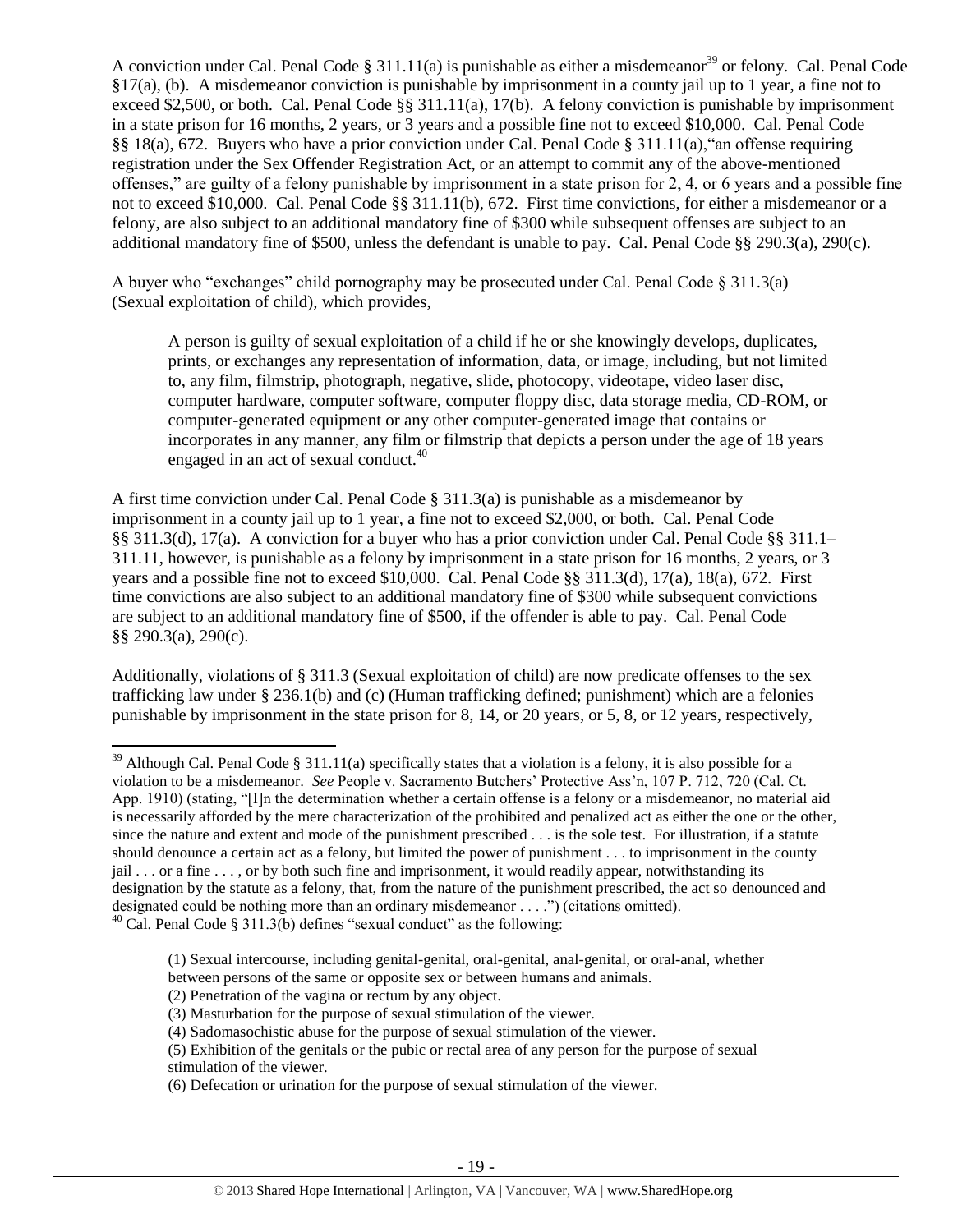and a fine of not more than five hundred thousand dollars  $(\$500,000)$ <sup>41</sup> Cal. Penal Code  $§236.1(b)$  and  $(c)(1)$ .

In comparison, a federal conviction for possession of child pornography<sup>42</sup> is generally punishable by imprisonment for 5–20 years and a fine not to exceed \$250,000.<sup>43</sup> Subsequent convictions, however, are punishable by imprisonment up to 40 years and a fine not to exceed \$250,000.<sup>44</sup>

2.9.1 Recommendation: Amend Cal. Penal Code § 311.11(a) (Possession or control of child pornography; persons previously guilty of felony) and § 311.3 (Sexual exploitation of child) to increase the penalties for possession of child pornography to the level of federal penalties to provide consistent punishment for and deterrent to this crime.

# *2.10 Convicted buyers of commercial sex acts with minors and child pornography are required to register as sex offenders.*

Pursuant to Cal. Penal Code  $\S 290(c)^{45}$  (Sex offender registration act; persons required to register) persons required to register as sex offenders include those convicted under

subdivision (b) and (c) of Section 236.1 [human trafficking]... paragraph  $(1)$ ,  $(2)$ ,  $(3)$ ,  $(4)$ , or (6) of subdivision (a) of Section 261 [Rape; "duress"; "menace"] , . . . 266c [Inducing consent to sexual act by fraud or fear], . . . 269 [Aggravated sexual assault of child], 285 [Incest], 286 [Sodomy], 288 [Lewd or lascivious acts involving children], 288a [Oral copulation], 288.3 [Contact or communication with minor with knowledge and intent to commit specified offenses punishable by imprisonment; additional punishment for repeat violation], 288.4 [Arrangement of meeting with minor for purpose of engaging in certain lewd and lascivious behavior; punishment], 288.5 [Continuous sexual abuse of child], 288.7 [Sexual acts with child 10 years old or younger; punishment as felony], 289 [Penetration by foreign object], . . . 311.11 [Possession or control of child pornography; persons previously convicted guilty of felony], or 647.6 [Annoying or molesting children; punishment; probation], . . . any offense involving lewd or lascivious conduct under Section 272 [Contributing to delinquency of minor; luring minor under 14 away from home], or any felony violation of Section 288.2 [Sending harmful matter to minor by telephone messages, electronic mail, Internet, or commercial online service; defenses;

 $\overline{\phantom{a}}$ 

<sup>43</sup> 18 U.S.C. §§ 2252(b) (stating that a conviction under subsection (a)(2) is punishable by imprisonment for 5–20 years and a fine, while a conviction under subsection (a)(4) is punishable by imprisonment up to 10 years, a fine, or both),  $2252A(b)(1)$  (a conviction is punishable by imprisonment for 5–20 years and a fine),  $1466A(a)$ , (b) (stating that a conviction under subsection (a) is "subject to the penalties provided in section  $2252A(b)(1)$ ," imprisonment for 5–20 years and a fine, while a conviction under subsection (b) is "subject to the penalties provided in section 2252A(b)(2)," imprisonment up to 10 years, a fine, or both); *see also* 18 U.S.C. §§ 3559(a)(1) (classifying all of the above listed offenses as felonies), 3571(b)(3) (providing a fine up to \$250,000 for any felony conviction).

<sup>&</sup>lt;sup>42</sup> 18 U.S.C. §§ 2252(a)(2), (a)(4) (Certain activities relating to material involving the sexual exploitation of minors),  $2252A(a)(2)$ –(3) (Certain activities relating to material constituting or containing child pornography), 1466A(a), (b) (Obscene visual representations of the sexual abuse of children).

 $44$  18 U.S.C. §§ 2252(b) (stating if a person has a prior conviction under subsection (a)(2), or a list of other statutes, a conviction is punishable by a fine and imprisonment for 15–40 years, but if a person has a prior conviction under subsection (a)(4), or a list of other statutes, a conviction is punishable by a fine and imprisonment for  $10-20$  years),  $2252A(b)(1)$  (stating if a person has a prior conviction under subsection (a)(2), (a)(3), or a list of other statutes, a conviction is punishable by a fine and imprisonment for  $15-40$  years),  $1466A(a)$ , (b) (stating that the penalty scheme for section 2252A(b) applies); *see also* 18 U.S.C. §§ 3559(a)(1) (classifying all of the above listed offenses as felonies), 3571(b)(3) (providing a fine up to \$250,000 for any felony conviction).

 $45$  Here and elsewhere in this report that Cal. Penal Code  $\S$  290 is quoted or cited, it has been updated to reflect the amendments added by the passage of Proposition 35, 2012 (effective November 7, 2012).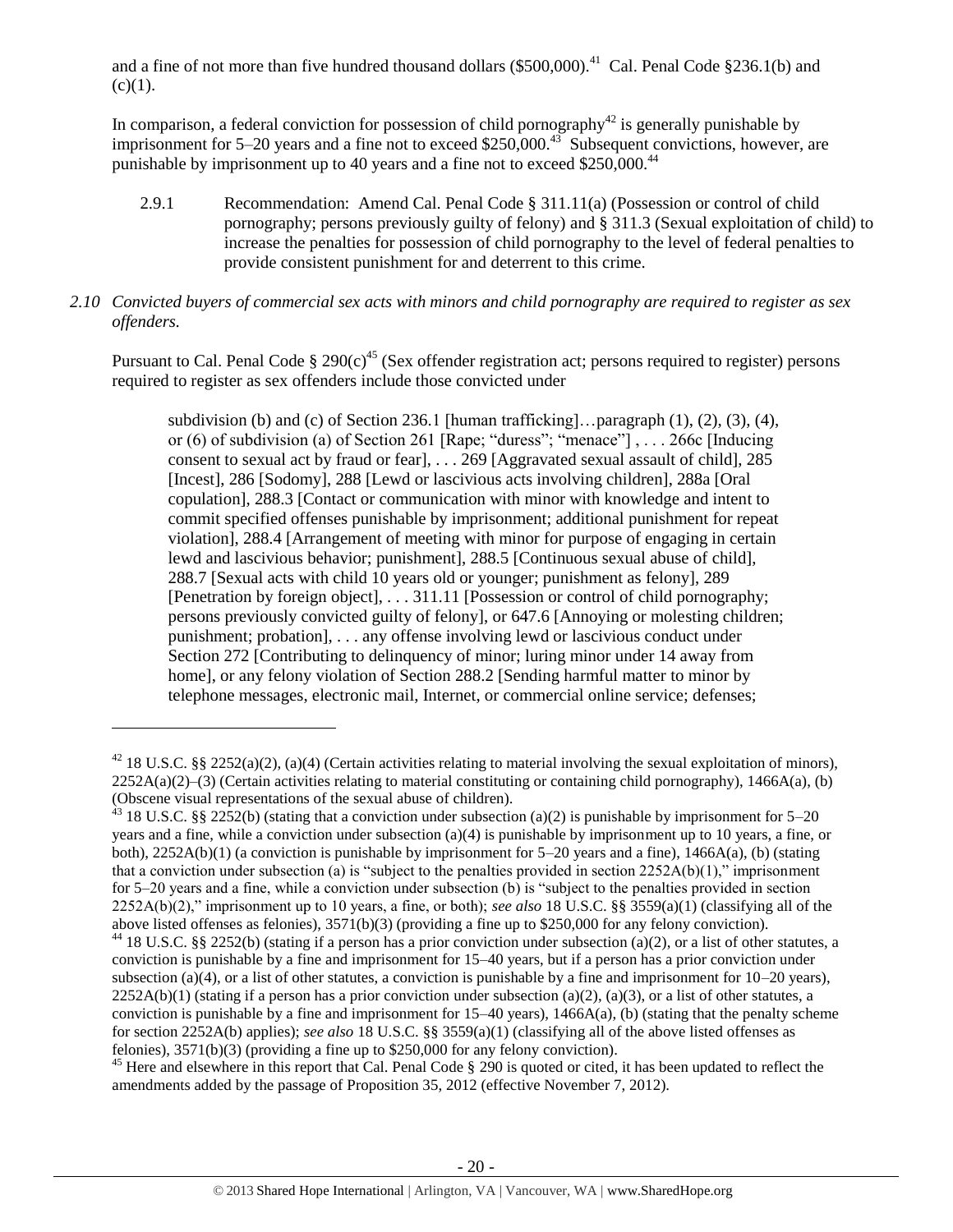exemption of carrier, broadcaster, or transmitter]; any statutory predecessor that includes all elements of one of the above-mentioned offenses; or any person who since that date has been or is hereafter convicted of the attempt or conspiracy to commit any of the above-mentioned offenses.

Buyers convicted under Cal. Penal Code § 647(b) (Disorderly conduct; restrictions on probation) and § 266e (Acquiring prostitute) are not required to register under Cal. Penal Code § 290(c) (Sex offender registration act; persons required to register).

2.10.1 Recommendation: Amend Cal. Penal Code § 290(c) (Sex offender registration act; persons required to register) to require buyers convicted under Cal. Penal Code § 647(b) (Disorderly conduct; restrictions on probation), or § 266e (Acquiring prostitute) to register as sex offenders if the victim is a minor under the age of 18.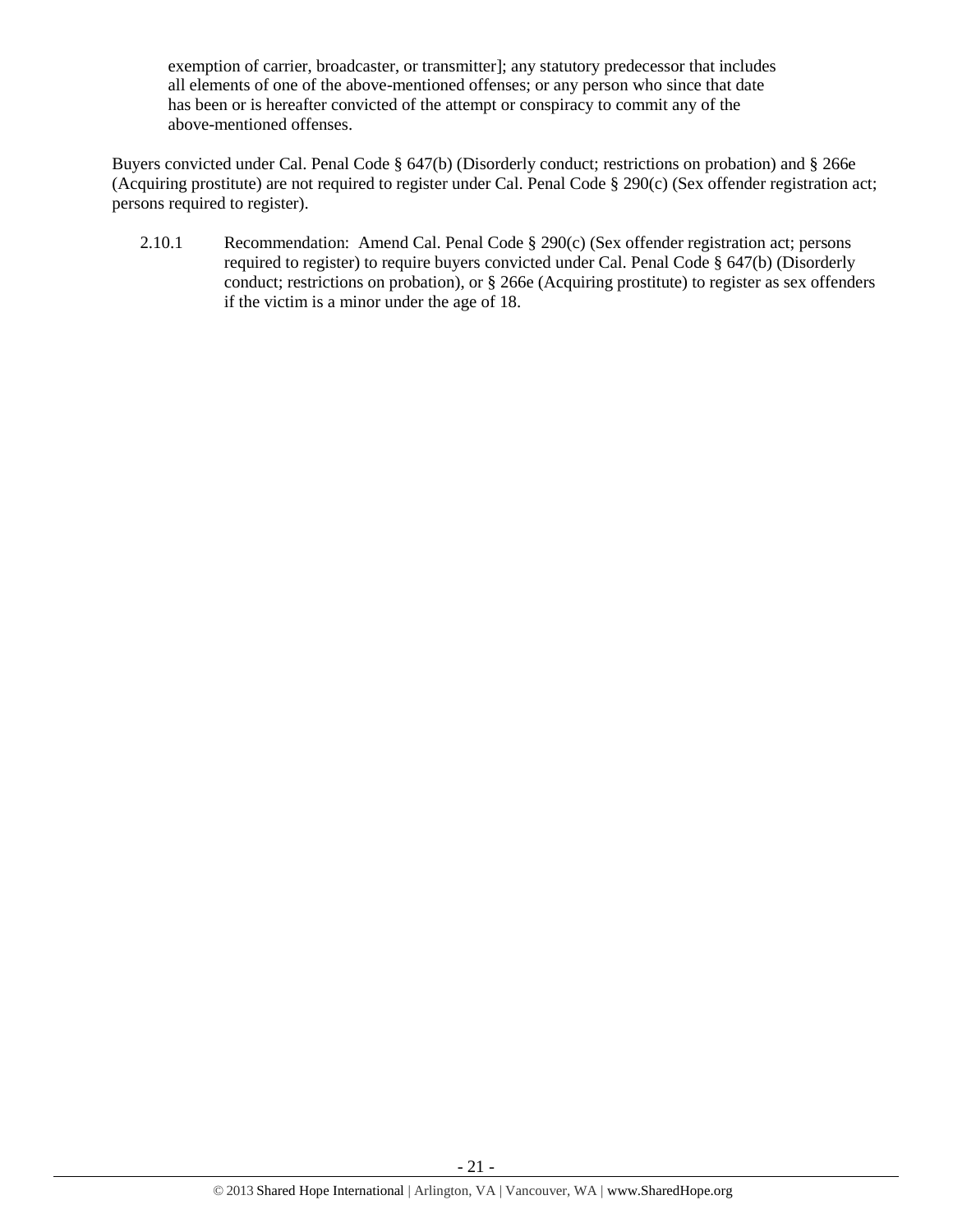### **FRAMEWORK ISSUE 3: CRIMINAL PROVISIONS FOR TRAFFICKERS**

### *Legal Components:*

- *3.1 Penalties for trafficking a child for sexual exploitation are as high as federal penalties.*
- *3.2 Creating and distributing child pornography carries penalties as high as similar federal offenses.*
- *3.3 Using the Internet to lure, entice, recruit or sell commercial sex acts with a minor is a separate crime or results in an enhanced penalty for traffickers.*
- *3.4 Financial penalties for traffickers, including asset forfeiture, are sufficiently high.*
- *3.5 Convicted traffickers are required to register as sex offenders.*
- *3.6 Laws relating to termination of parental rights for certain offenses include sex trafficking or commercial sexual exploitation of children (CSEC) offenses in order to remove the children of traffickers from their control and potential exploitation.*

*\_\_\_\_\_\_\_\_\_\_\_\_\_\_\_\_\_\_\_\_\_\_\_\_\_\_\_\_\_\_\_\_\_\_\_\_\_\_\_\_\_\_\_\_\_\_\_\_\_\_\_\_\_\_\_\_\_\_\_\_\_\_\_\_\_\_\_\_\_\_\_\_\_\_\_\_\_\_\_\_\_\_\_\_\_\_\_\_\_\_\_\_\_\_*

### *Legal Analysis:*

*3.1 Penalties for trafficking a child for sexual exploitation are as high as federal penalties.* 

A conviction under Cal. Penal Code § 236.1(a)<sup>46</sup> (Human trafficking defined; punishment) is punishable as a felony by imprisonment in a state prison for 5, 8 or12 years and a fine not to exceed \$500,000. Cal. Penal Code §§ 236.1(a). A conviction under Cal. Penal Code § 236.1 (b) for sex trafficking "shall be punished by imprisonment in the state prison for 8, 14, or 20 years and a fine of not more than five hundred thousand dollars (\$500,000)." However, if the offense involves a commercial sex  $\arctan 47$  and the victim is under the age of 18, then a conviction is punishable by imprisonment for 5, 8, or 12 years and a fine which will generally not exceed \$500,000. Cal. Penal Code  $\S 236.1(c)(1)$ . If the offense is achieved through force, fear, fraud, deceit, coercion, violence, duress, menace, or threat of unlawful injury to the victim or to another person, the conviction is punishable by fifteen years to life and a fine which will generally not exceed five hundred thousand dollars (\$500,000). Cal. Penal Code § 236.1 (c)(2). Further, a person in violation of Cal. Penal Code § 236.1 who inflicts great bodily injury on a victim shall be punished by an additional term of imprisonment in the state prison for 5, 7, or 10 years. Cal. Penal Code  $§$  236.4(b).

Additionally, certain crimes for which a trafficker may be convicted are predicate offenses under Cal. Penal Code § 236.1 (Human trafficking defined; punishment). Cal. Penal Code § 266 (Procurement), § 266h(b) (Pimping), and § 266j (Procurement of child), are expressly referred to in Cal. Penal Code § 236.1, therefore the fines and penalties under the human trafficking statute are applicable.

If the victim is an "unmarried, chaste female" who is under the age of 18, a trafficker may be convicted under Cal. Penal Code § 266 (Procurement). A conviction under Cal. Penal Code § 266 is punishable as either a misdemeanor or felony. Cal. Penal Code § 17(b). A misdemeanor conviction is punishable by imprisonment in a county jail up to 1 year, a fine not to exceed \$2,000, or both. Cal. Penal Code § 266. A felony conviction is punishable by imprisonment in a state prison for 16 months, 2 years, or 3 years and a possible fine not to exceed \$2,000. Cal. Penal Code §§ 18(a), 266. First time convictions, for either a misdemeanor or felony, are also subject to an additional mandatory fine of \$300 while subsequent convictions are subject to an additional mandatory fine of \$500, if the offender is able to pay. Cal. Penal Code §§ 290.3(a), 290(c).

<sup>46</sup> *See supra* note [2.](#page-0-0)

<sup>&</sup>lt;sup>47</sup> For purposes of Cal. Penal Code § 236.1(g), Cal. Penal Code § 236.1(g)(2) defines "commercial sex act" as "any sexual conduct on account of which anything of value is given or received by any person."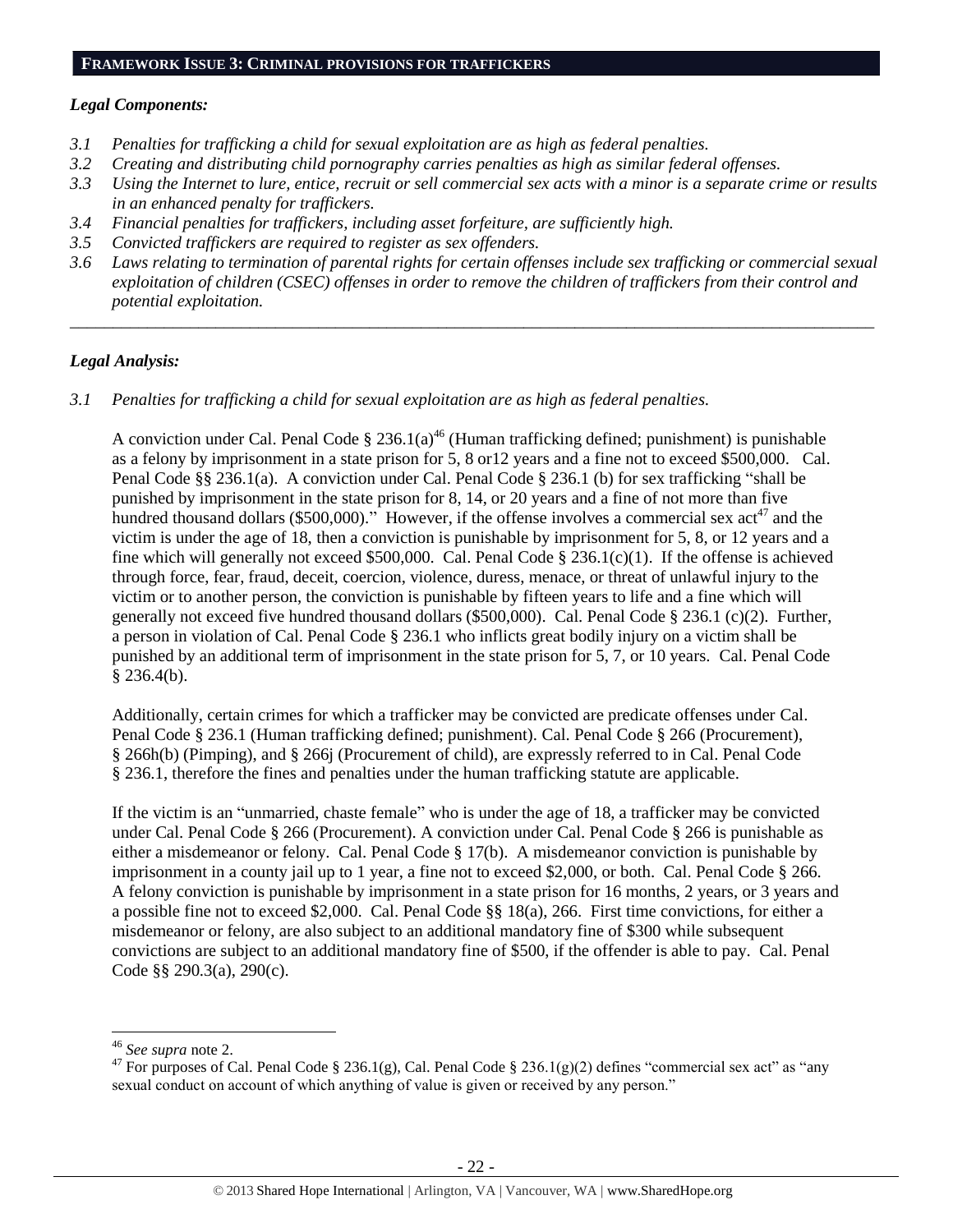Additionally, traffickers may be convicted under Cal. Penal Code § 266h(b) (Pimping) or Cal. Penal Code § 266i(a) (Pandering).<sup>48</sup> If the victim is a minor 16 years of age or older, a conviction under either of these statutes is punishable as a felony by imprisonment in a state prison for 3, 4, or 6 years and a possible fine not to exceed \$10,000. Cal. Penal Code  $\S$ § 266h(b)(1), 266i(b)(1), 672. However, if the victim is under 16 years of age, a conviction under either of these statutes is punishable as a felony by imprisonment in a state prison for 3, 6, or 8 years and a possible fine not to exceed \$10,000. Cal. Penal Code §§ 266h(b)(2), 266i(b)(2), 672. In either instance, the court may also order an additional fine not to exceed \$5,000. Cal. Penal Code § 266k(a).

If the victim is under 16 years of age, a trafficker may also be convicted for a felony under Cal. Penal Code § 266j (Procurement of child), $^{49}$  punishable by imprisonment in a state prison for 3, 6, or 8 years and a fine not to exceed \$15,000. Cal. Penal Code § 266j. If the crime involves a minor under the age of 18, traffickers may be convicted under Cal. Penal Code  $\S 267$  (Abduction of minor for prostitution),<sup>50</sup> a felony punishable by imprisonment in a state prison for 16 months, 2 years, or 3 years and a fine not to exceed \$2,000. Cal. Penal Code §§ 267, 18(a). For convictions under either of these statutes, the court may also order an additional fine not to exceed \$20,000. Cal. Penal Code § 266k(b).

In comparison, if the victim is under the age of 14, a conviction under the Trafficking Victims Protection Act  $(TVPA)^{51}$  for child sex trafficking is punishable by 15 years to life imprisonment and a fine not to exceed \$250,000. 18 U.S.C. §§ 1591(b)(1),  $3559(a)(1)$ ,  $3571(b)(3)$ . If the victim is between the ages of 14–17, a conviction is punishable by 10 years to life imprisonment and a fine not to exceed \$250,000. 18 U.S.C.  $\S$ § 1591(b)(2), 3559(a)(1), 3571(b)(3). A conviction is punishable by mandatory life imprisonment, however, if the trafficker has a prior conviction for a federal sex offense<sup>52</sup> against a minor.

# *3.2 Creating and distributing child pornography carries penalties as high as similar federal offenses.*

Cal. Penal Code § 311.1(a) (Sale or distribution of obscene matter depicting person under age of 18 years engaging in sexual conduct) prohibits the distribution of child pornography. A violation of Cal. Penal Code  $\S 311.1(a)$  occurs when a person

knowingly sends or causes to be sent, or brings or causes to be brought, into this state for sale or distribution, or in this state possesses, prepares, publishes, produces, develops, duplicates, or prints any representation of information, data, or image, including, but not limited to, any film, filmstrip, photograph, negative, slide, photocopy, videotape, video laser disc, computer hardware, computer software, computer floppy disc, data storage media, CD-ROM, or computer-generated equipment or any other computer-generated image that contains or incorporates in any manner, any film or filmstrip, with intent to distribute or to exhibit to, or to exchange with, others, or who offers to distribute, distributes, or exhibits to, or exchanges with, others, any obscene matter, knowing that the matter depicts a person under the age of 18 years personally engaging in or personally simulating sexual conduct, as defined in Section 311.4 [Employment of minor in sale or distribution of obscene matter or production of pornography  $] \ldots$ .

A conviction under Cal. Penal Code § 311.1(a) is punishable as either a misdemeanor or felony. Cal. Penal Code § 17(a), (b). A misdemeanor conviction is punishable by imprisonment in a county jail up to 1 year, a fine not to exceed \$1,000, or both. Cal. Penal Code § 311.1(a). A felony conviction is punishable by imprisonment in a state prison for 16 months, 2 years, or 3 years and a possible fine not to

<sup>48</sup> *See supra* Section 1.2 for the substantive provisions of Cal. Penal Code § 266h and § 266i.

<sup>&</sup>lt;sup>49</sup> See supra Section 1.2 for the substantive provisions of Cal. Penal Code § 266j.

<sup>50</sup> *See supra* Section 1.2 for the substantive provisions of Cal. Penal Code § 267.

<sup>51</sup> *See supra* note [29.](#page-14-0)

<sup>52</sup> *See supra* note [30.](#page-14-1)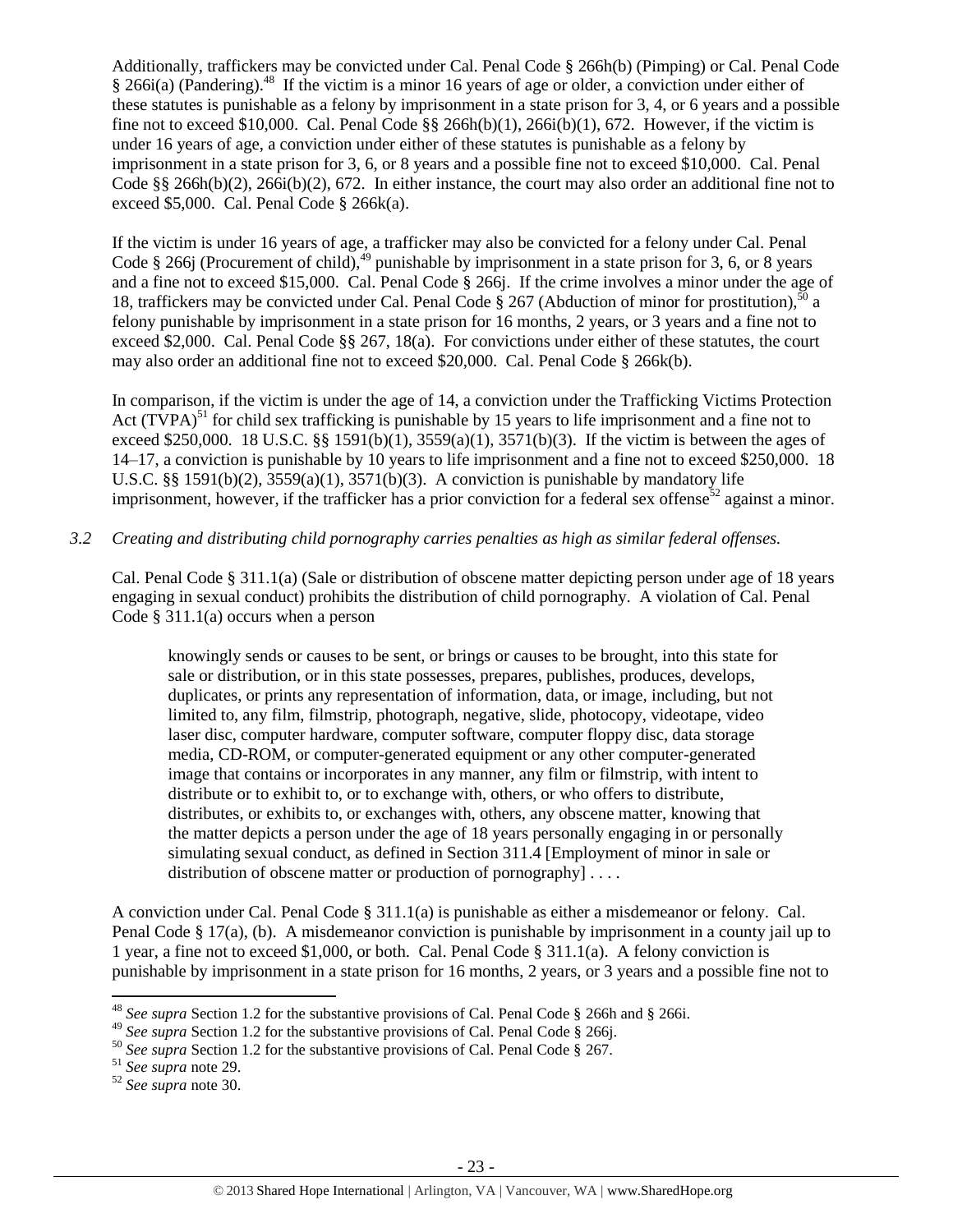exceed \$10,000. Cal. Penal Code §§ 311.1(a), 17(a), 18(a). Also, offenders convicted of a first offense are subject to an additional \$300 fine, and those convicted of any subsequent offense are subject to a \$500 fine, if the offender is able to pay. Cal. Penal Code §§ 290.3, 290(c).

In comparison, if the victim is under the age of 14, a conviction under the TVPA for child sex trafficking is punishable by 15 years to life imprisonment and a fine not to exceed \$250,000. 18 U.S.C. §§ 1591(b)(1), 3559(a)(1), 3571(b)(3). If the victim is between the ages of 14–17, a conviction is punishable by 10 years to life imprisonment and a fine not to exceed \$250,000. 18 U.S.C. §§ 1591(b)(2), 3559(a)(1), 3571(b)(3). A conviction is punishable by mandatory life imprisonment, however, if the trafficker has a prior conviction for a federal sex offense<sup>53</sup> against a minor. Additionally, a federal conviction for distribution of child pornography<sup>54</sup> is generally punishable by imprisonment for 5–20 years and a fine not to exceed \$250,000.<sup>55</sup> Subsequent convictions, however, are punishable by imprisonment up to 40 years and a fine not to exceed \$250,000.<sup>56</sup>

- 3.2.1 Recommendation: Amend Cal. Penal Code § 311.1(a) (Sale or distribution of obscene matter depicting person under age of 18 years engaging in sexual conduct) to increase the penalties for distribution of child pornography to the level of federal penalties to create consistent punishment for and deterrent to this crime.
- *3.3 Using the Internet to lure, entice, recruit or sell commercial sex acts with a minor is a separate crime or results in an enhanced penalty for traffickers.*

Cal. Penal Code § 288.3(a) (Contact or communication with minor with knowledge and intent to commit specified offenses punishable by imprisonment; additional punishment for repeat violation) makes it a crime if a person

contacts or communicates with<sup>57</sup> a minor, or attempts to contact or communicate with a minor, who knows or reasonably should know that the person is a minor, with intent to commit an offense specified in Section . . . 261 [Rape; "duress"; "menace"], 264.1 [Punishment for aiding or abetting rape], . . . 286 [Sodomy], 288 [Lewd or lascivious acts involving children], 288a [Oral copulation], 288.2 [Sending harmful matter to minor by telephone messages, electronic mail, Internet, or commercial online service; defenses; exemption of carrier, broadcaster, or transmitter], 289 [Penetration by foreign object], 311.1 [Sale or distribution of obscene matter depicting person under age of 18 years engaging in sexual conduct], 311.2 [Production, distribution, or exhibition of obscene

 $\overline{\phantom{a}}$ <sup>53</sup> *See supra* note [30.](#page-14-1)

 $54$  18 U.S.C. §§ 2252(a)(1), (a)(2), (a)(3) (Certain activities relating to material involving the sexual exploitation of minors),  $2252A(a)(2)$ ,  $(a)(3)$  (Certain activities relating to material constituting or containing child pornography), 1466A(a) (Obscene visual representations of the sexual abuse of children).

<sup>&</sup>lt;sup>55</sup> 18 U.S.C. §§ 2252(b) (stating that a conviction under subsection (a)(1), (a)(2), or (a)(3) is punishable by imprisonment for  $5-20$  years and a fine),  $2252A(b)(1)$  (a conviction is punishable by imprisonment for  $5-20$  years and a fine), 1466A(a), (b) (stating that a conviction under subsection (a) is "subject to the penalties provided in section 2252A(b)(1)," imprisonment for 5–20 years and a fine, while a conviction under subsection (b) is "subject to the penalties provided in section 2252A(b)(2)," imprisonment up to 10 years, a fine, or both); *see also* 18 U.S.C. §§ 3559(a)(1) (classifying all of the above listed offenses as felonies), 3571(b)(3) (providing a fine up to \$250,000 for any felony conviction).

<sup>&</sup>lt;sup>56</sup> 18 U.S.C. §§ 2252(b) (stating if a person has a prior conviction under subsection (a)(1), (a)(2), or (a)(3) or a list of other statutes, a conviction is punishable by a fine and imprisonment for 15–40 years), 2252A(b)(1) (stating if a person has a prior conviction under subsection (a)(2), (a)(3), or a list of other statutes, a conviction is punishable by a fine and imprisonment for 15–40 years), 1466A(a), (b) (stating that the penalty scheme for section 2252A(b) applies); *see also* 18 U.S.C. §§ 3559(a)(1) (classifying all of the above listed offenses as felonies), 3571(b)(3) (providing a fine up to \$250,000 for any felony conviction).

See supra note [18.](#page-8-0)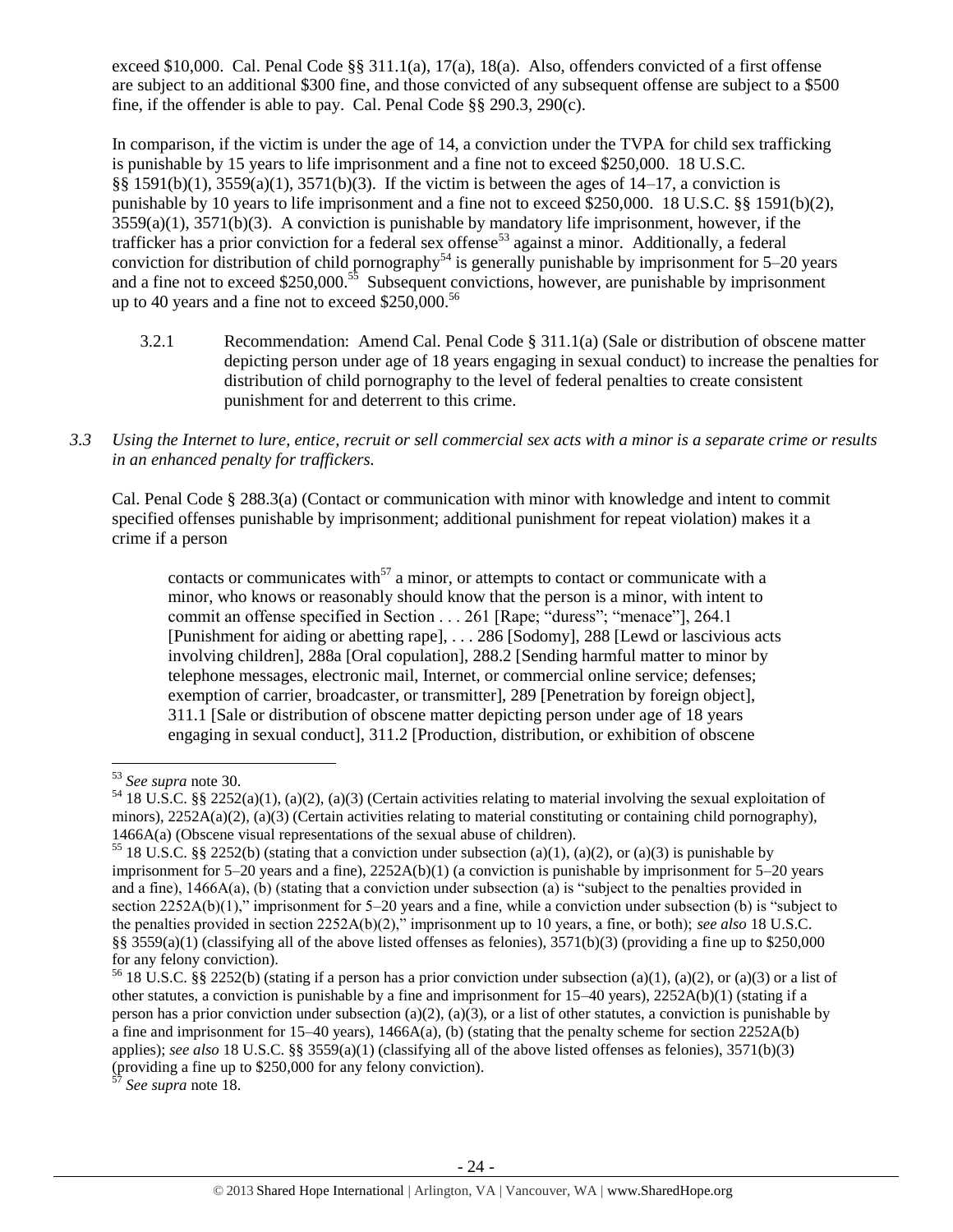matter], 311.4 [Employment of minor in sale or distribution of obscene matter or production of pornography] or 311.11 [Possession or control of child pornography; persons previously convicted guilty of felony] involving the minor . . . .

A first conviction under Cal. Penal Code § 288.3(a) is a felony punishable by "imprisonment in the state prison for the term prescribed for an attempt<sup>58</sup> to commit the intended offense" and a possible fine not to exceed \$10,000. Cal. Penal Code  $\S$ § 288.3(a), 17(a), 672. Subsequent convictions are punishable by "an additional and consecutive term of imprisonment in the state prison for five years." Cal. Penal Code  $§$  288.3(c).

3.3.1 Recommendation: Amend Cal. Penal Code § 288.3(a) (Contact or communication with minor with knowledge and intent to commit specified offenses punishable by imprisonment; additional punishment for repeat violation) to prohibit use of the Internet to commit Cal. Penal Code § 266 (Procurement), § 266h(b) (Pimping) or § 266i(a) (Pandering).

# *3.4 Financial penalties for traffickers, including asset forfeiture, are sufficiently high.*

Traffickers are subject to fines up to \$500,000, with a potential enhancement of up to \$1,000,000. Cal. Penal Code § 236.1(a)-(c)(2). Specifically, traffickers convicted under Cal. Penal Code § 236.1 (Human trafficking defined; punishment),<sup>59</sup> if the trafficking involves a commercial sex act with a minor under the age of 18, are subject to a fine not to exceed \$500,000. Cal. Penal Code § 236.1(c). Because Cal. Penal Code § 236.1 references CSEC crimes, traffickers convicted under Cal. Penal Code § 266 (Procurement), <sup>60</sup> § 266j (Procurement of a child), § 266h(b) (Pimping), § 267 (Abduction of minor for prostitution)<sup>61</sup> or § 266i(a) (Pandering)<sup>62</sup> are subject to a fine which will generally not exceed \$500,000. Cal. Penal Code § 236.1 (a)-(c). The court may also order a person convicted under Cal. Penal Code § 236.1 to pay an additional fine of \$1,000,000. Cal. Penal Code § 236.4. Traffickers convicted under Cal. Penal Code § 266f (Selling prostitute) are subject to a possible fine not to exceed \$10,000.

Traffickers convicted under Cal. Penal Code § 266j (Procurement of child)<sup>63</sup> are subject to a fine not to exceed \$15,000. Cal. Penal Code § 266j. Traffickers convicted under Cal. Penal Code § 267 (Abduction of minor for prostitution) face imprisonment in a state prison for 16 months, 2 years, or 3 years and a fine not to exceed \$2,000.<sup>64</sup> Cal. Penal Code §§ 267, 18(a). The court may also order an additional fine not to exceed \$20,000. The court may also order a trafficker convicted under Cal. Penal Code § 266j or § 267 to pay an additional fine not to exceed \$20,000. Cal. Penal Code § 266k(b).

Traffickers are also subject to penalty assessments. Courts are directed to order a person convicted of any crime in California to pay a penalty assessment. Cal. Penal Code § 1202.4(a)(2) states, "Upon a person being convicted of any crime in the State of California, the court shall order the defendant to pay a fine in the form of a penalty assessment in accordance with Section 1464." The state penalty assessment is \$10 for every \$10, or fraction of \$10, on "every fine, penalty, or forfeiture imposed and collected by the courts for all criminal offenses." Cal. Penal Code  $\S$  1464(a)(1). Penalty assessments do not apply to restitution fines. Cal. Penal Code  $\S$  1464(a)(3)(A).

 $\overline{a}$ 

<sup>58</sup> *See supra* note [19.](#page-8-1) 

<sup>59</sup> *See supra* Section 1.1 for the substantive provisions of Cal. Penal Code § 236.1.

<sup>&</sup>lt;sup>60</sup> See supra Section 1.2 for the substantive provisions of Cal. Penal Code § 266.

<sup>61</sup> *See supra* Section 1.2 for the substantive provisions of Cal. Penal Code § 267.

<sup>&</sup>lt;sup>62</sup> See supra Section 1.2 for the substantive provisions of Cal. Penal Code § 266h and § 266i.

<sup>&</sup>lt;sup>63</sup> See supra Section 1.2 for the substantive provisions of Cal. Penal Code § 266j.

<sup>&</sup>lt;sup>64</sup> See supra note [11](#page-3-0) discussing penalties applicable to a felony under Cal. Penal Code § 18.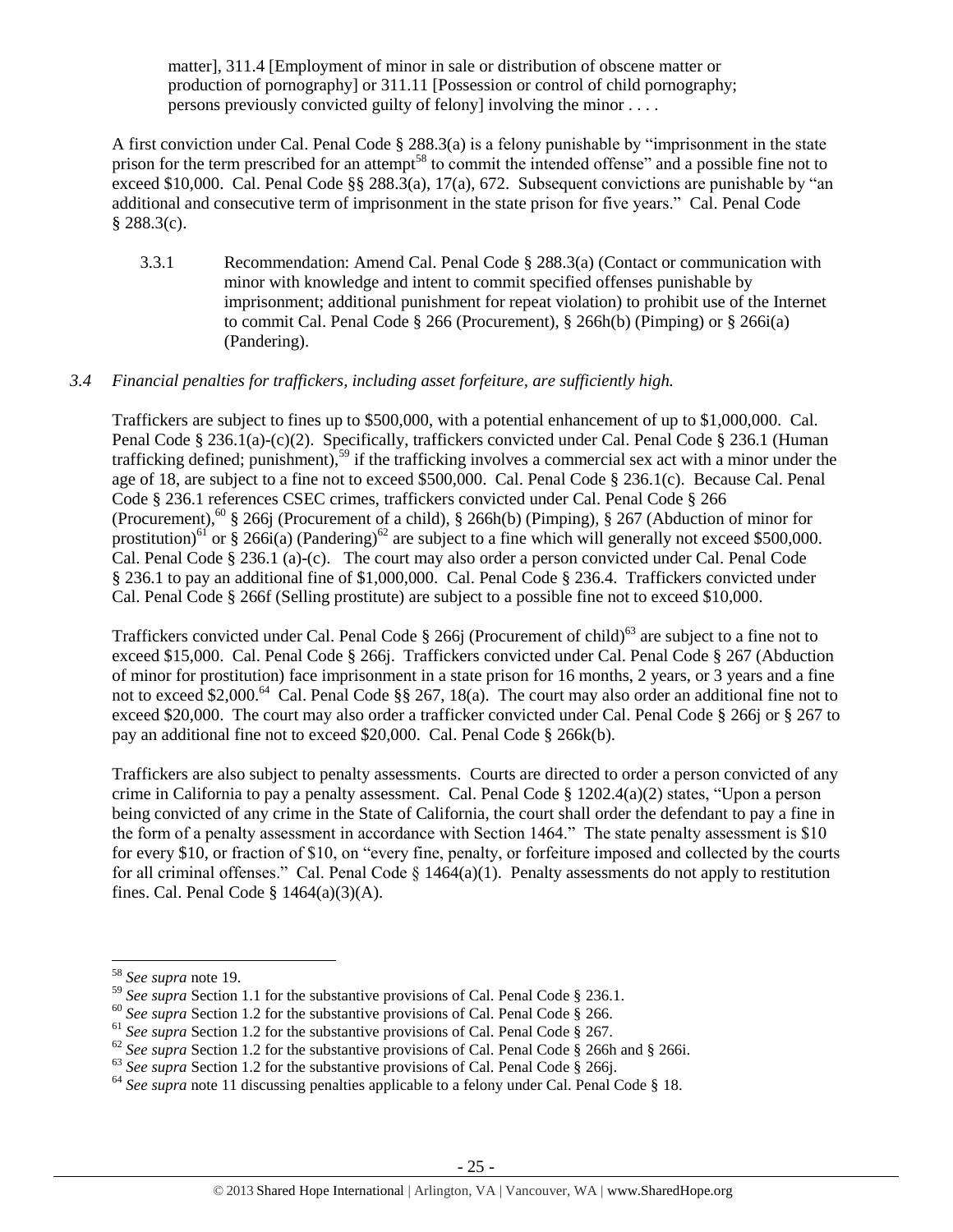Additionally, convicted traffickers are also subject to a mandatory restitution fine. Pursuant to Cal. Penal Code § 1202.4(b) (Restitution; amount; hearing and court order; financial disclosure), "In every case where a person is convicted of a crime, the court shall impose a separate and additional restitution fine, unless it finds compelling and extraordinary reasons for not doing so, and states those reasons on the record." Although the final amount of a restitution fine ultimately falls within the court's discretion, it must be between \$120–\$1,000 for a misdemeanor conviction and \$240–\$10,000 for a felony conviction. Cal. Penal Code § 1202.4(b)(1).

Lastly, traffickers convicted under Cal. Penal Code § 236.1 (Human trafficking defined; Punishment) are expressly required to make restitution to their victim. Cal. Penal Code § 1202.4(q) states,

Upon conviction for a violation of Section 236.1, the court shall, in addition to any other penalty or restitution, order the defendant to pay restitution to the victim in any case in which a victim has suffered economic loss as a result of the defendant's conduct. The court shall require that the defendant make restitution to the victim or victims in an amount established by court order, based on the amount of loss claimed by the victim or victims or any other showing to the court. In determining restitution pursuant to this section, the court shall base its order upon the greater of the following: the gross value of the victim's labor or services based upon the comparable value of similar services in the labor market in which the offense occurred, or the value of the victim's labor as guaranteed under California law, or the actual income derived by the defendant from the victim's labor or services or any other appropriate means to provide reparations to the victim.

Regarding other trafficking convictions, Cal. Penal Code § 1202.4(f) requires a convicted defendant to make restitution to a victim who "has suffered economic loss as a result of the defendant's conduct," for either "the amount of loss claimed by the victim or victims or any other showing to the court." Where "the amount of loss cannot be ascertained at the time of sentencing," the court shall order the amount to "be determined at the direction of the court."

Traffickers may face forfeiture of property used in connection with prostitution offenses under the Red Light Abatement Law at Cal. Penal Code § 11225–11235. Pursuant to Cal. Penal Code § 11225(a), "[e]very building or place used for the purpose of . . . lewdness, assignation, or prostitution, and every building or place in or upon which acts of . . . lewdness, assignation, or prostitution, are held or occur, is a nuisance which shall be enjoined, abated, and prevented, and for which damages may be recovered, whether it is a public or private nuisance." Pursuant to Cal. Penal Code  $\S 11230(a)(1)$ , "If the existence of a nuisance is established in an action as provided in this article, an order of abatement shall be entered as a part of the judgment in the case, directing the removal from the building or place of all fixtures, musical instruments and movable property used in conducting, maintaining, aiding, or abetting the nuisance, and directing the sale thereof in the manner provided for the sale of chattels under execution, and the effectual closing of the building or place against its use for any purpose, and that it be kept closed for a period of one year, unless sooner released."

- 3.4.1 Recommendation: Amend the forfeiture provisions of the Red Light Abatement Law at Cal. Penal Code § 11225–11235 to include forfeiture provisions for human trafficking and CSEC crimes.
- 3.4.1 Recommendation: Amend Cal. Penal Code § 1202.4(b) (Restitution; amount; hearing and court order; financial disclosure) to provide mandatory restitution for victims of trafficking and CSEC crimes without requiring suffering "economic loss as a result of the defendant's conduct."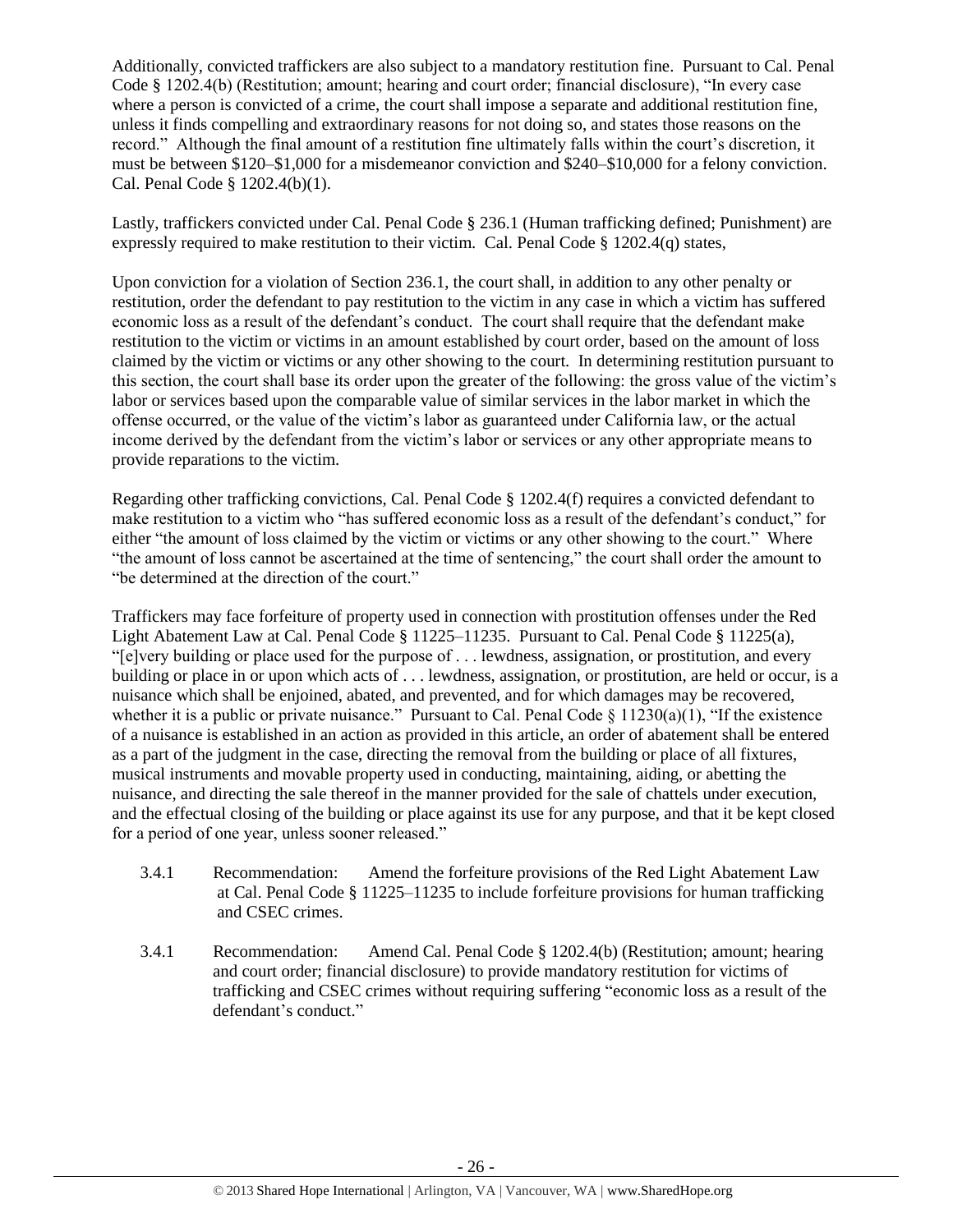# *3.5 Convicted traffickers are required to register as sex offenders.*

Pursuant to Cal. Penal Code § 290(c) (Sex offender registration act; persons required to register), traffickers are required to register as sex offenders if they have been convicted under any of the following:

[Cal. Penal Code §] subdivision (b) and (c) of Section 236.1[Human trafficking defined; punishment],266 [Procurement], or 266c [Inducing consent to sex act by fraud or fear], subdivision (b) of Section 266h [Pimping], subdivision (b) of Section 266i [Pandering], Section 266j [Procurement of child], 267 [Abduction of minor for prostitution], ... 288.3 [Contact or communication with minor with knowledge and intent to commit specified offenses punishable by imprisonment; additional punishment for repeat violation], . . . 311.1 [Sale or distribution of obscene matter depicting person under age of 18 years engaging in sexual conduct], subdivision (b), (c), or (d) of Section 311.2 [Production, distribution, or exhibition of obscene matter], Section 311.3 [Sexual exploitation of child], 311.4 [Employment of minor in sale or distribution of obscene matter or production of pornography], 311.10 [Advertisement of obscene matters depicting minors], . . . any offense involving lewd or lascivious conduct under Section 272 [Contributing to delinquency of minor; luring minor under 14 away from home], or any felony violation of Section 288.2 [Sending harmful matter to minor by telephone messages, electronic mail, Internet, or commercial online service; defenses; exemption of carrier, broadcaster, or transmitter]; any statutory predecessor that includes all elements of one of the above-mentioned offenses; or any person who . . . has been or is hereafter convicted of the attempt or conspiracy to commit any of the above-mentioned offenses.

In addition, Cal. Penal Code § 290.015<sup>65</sup> (Release from incarceration; registration requirement) requires all registered sex offenders to provide a list of Internet identifiers (email, user names, screen names or similar identifiers) and a list of Internet Service Providers. Cal Pen. Code 290.014 (b)<sup>66</sup> states,

If any person who is required to register pursuant to the Act adds or changes his or her account with an Internet service provider or adds or changes an Internet identifier, the person shall send written notice of the addition or change to the law enforcement agency or agencies with which he or she is currently registered within 24 hours. The law enforcement agency or agencies shall make this information available to the Department of Justice. Each person to whom this subdivision applies at the time this subdivision becomes effective shall immediately provide the information required by this subdivision.

 $\overline{\phantom{a}}$ <sup>65</sup> Immediately following passage of the CASE Act, Section 290 was challenged in the United States District Court for the Northern District of California in an action filed by the American Civil Liberty Union on behalf of current and future sex offenders in California. The complaint specifically challenged the requirement for sex offenders to disclose, upon release from incarceration, all Internet identifiers, service providers used, and a statement obliging the offender to update this information. On November 7, 2012, the Court granted a temporary restraining order for section 290.14(b) and 290.015(a)(4)-(6) and, after finding that the Plaintiff was likely to succeed on the merits, the Court granted a preliminary injunction on January 11<sup>th</sup>, 2013. *See* Order granting preliminary injunction at 1, John Doe, v. Harris, 2013 U.S. Dist. (N.D. Cal. November. 7, 2012) (No. C12-5713-TEH). *See also* Order granting temporary restraining order at 1, John Doe, v. Harris, 2013 U.S. Dist. (N.D. Cal. Jan. 11, 2013) (No. C12-5713- TEH).

Here and elsewhere in this report that § 290.14 and 290.15 are quoted or cited, they have been updated to reflect the amendments added by the passage of Proposition 35, 2012 (effective November 7, 2012).

 $66$  Here and elsewhere in this report that  $\S$  290.14 is quoted or cited, it has been updated to reflect the amendments added by the passage of Proposition 35, 2012 (effective November 7, 2012).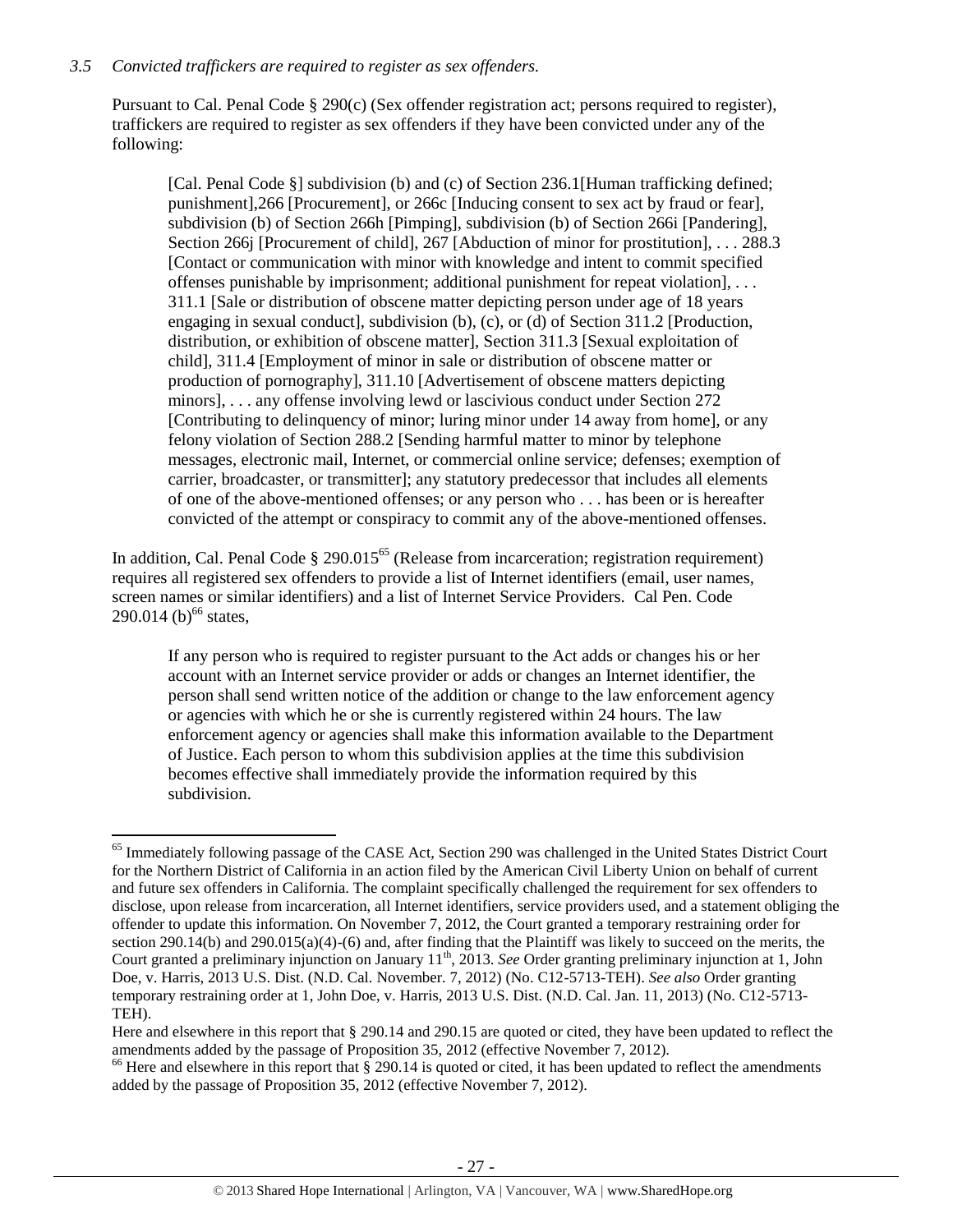*3.6 Laws relating to termination of parental rights for certain offenses include sex trafficking or commercial sexual exploitation of children (CSEC) offenses in order to remove the children of traffickers from their control and potential exploitation.* 

California has several provisions that allow for the termination of parental rights. A parent's conviction under Cal. Penal Code § 236.1 (Human trafficking defined; Punishment) or any of California's CSEC laws, however, is not expressly provided as a ground for authorizing the termination of parental rights. Instead, parental rights may be terminated when a parent is convicted of a felony and other requirements are met.

If a child is found to be a dependent child,<sup>67</sup> the juvenile court may terminate parental rights pursuant to Cal. Welf. & Inst. Code § 366.26(c)(1) (Procedures for conducting hearings to terminate parental rights, determine adoption of, or guardianship of, children adjudged dependent children of juvenile court),<sup>61</sup> which states,

If the court determines, based on the assessment provided . . . and any other relevant evidence, by a clear and convincing standard, that it is likely the child will be adopted, the court shall terminate parental rights and order the child placed for adoption. . . . A finding under subdivision (b) or paragraph (1) of subdivision (e) of Section 361.5 [Family reunification services] that reunification services shall not be offered, under subdivision (e) of Section 366.21 that the whereabouts of a parent have been unknown for six months or that the parent has failed to visit or contact the child for six months, or that the parent has been convicted of a felony indicating parental unfitness, or, under Section 366.21 or 366.22, that the court has continued to remove the child from the custody of the parent or guardian and has terminated reunification services, shall constitute a sufficient basis for termination of parental rights. . . .

For children other than those adjudged dependent children, Cal. Fam. Code § 7820 (Proceeding to declare minor free from parental custody and control) authorizes petitioners to bring "[a] proceeding . . . for the purpose of having a child under the age of 18 years declared free from the custody and control of either or both parents if the child comes within any of the descriptions set out in [chapter 2 (Circumstances where proceeding may be brought)]." Cal. Fam. Code  $\S$  7803 (Effect of declaration) provides that "[a] declaration of freedom from parental custody and control pursuant to this part terminates all parental rights and responsibilities with regard to the child."

Parents convicted of a felony are also subject to losing their parental rights. Cal. Fam. Code § 7825 (Parent convicted of felony) states,

(a) A proceeding under this part may be brought where both of the following requirements are satisfied:

(1) The child is one whose parent or parents are convicted of a felony.

(2) The facts of the crime of which the parent or parents were convicted are of such a nature so as to prove the unfitness of the parent or parents to have the future custody and control of the child. In making a determination pursuant to this section, the court may consider the parent's criminal record prior to the felony conviction to the extent that the criminal record demonstrates a pattern of behavior substantially related to the

<sup>&</sup>lt;sup>67</sup> See infra Section 5.4 for the laws relevant to adjudicating a child dependent.

 $^{68}$  The provisions of Cal. Welf. & Inst. Code § 366.26 discussed herein are effective both until and after January 1, 2014 unless otherwise noted.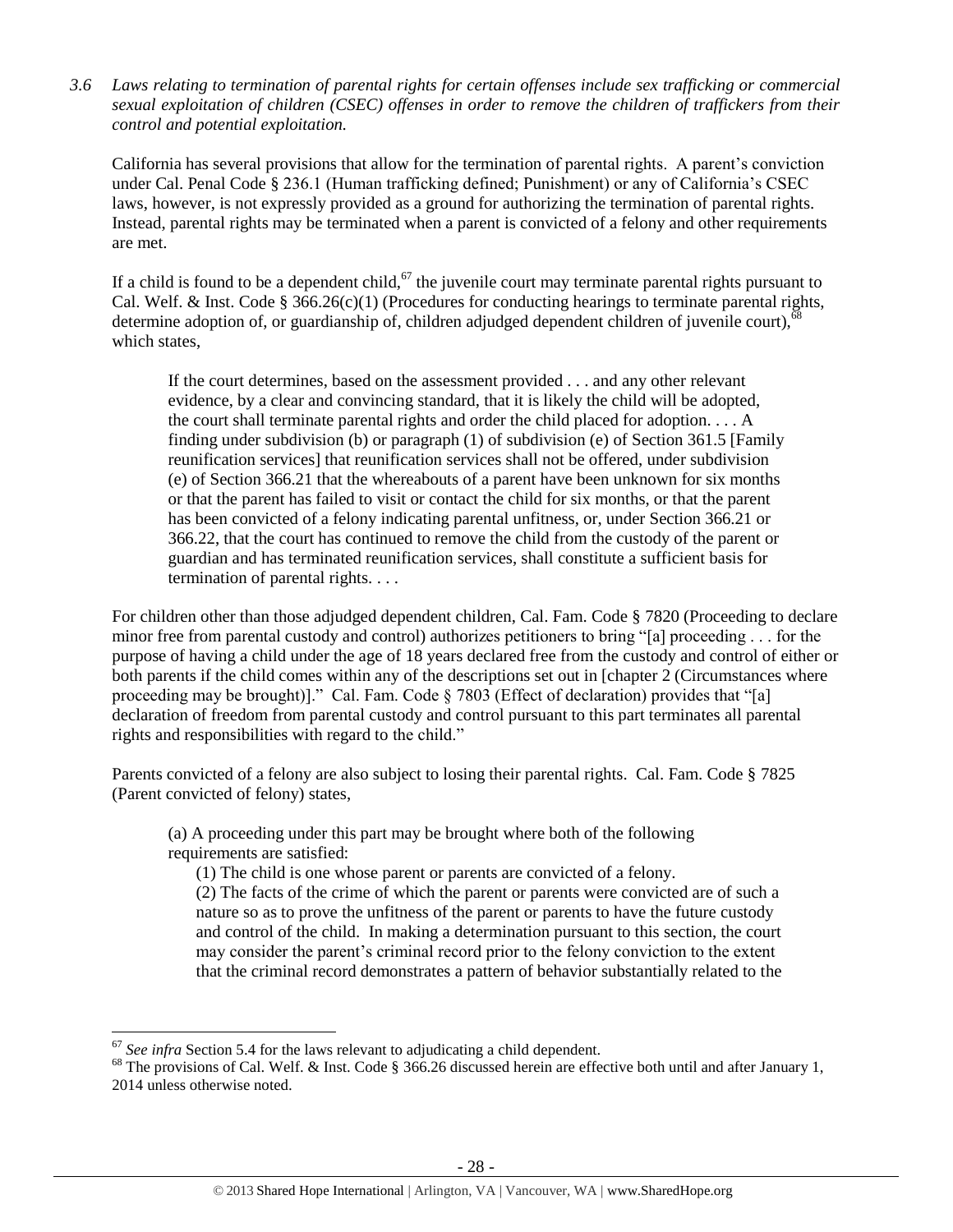welfare of the child or the parent's ability to exercise custody and control regarding his or her child.

(b) The mother of a child may bring a proceeding under this part against the father of the child, where the child was conceived as a result of an act in violation of Section 261 [Rape; "duress"; "menace"] of the Penal Code, and where the father was convicted of that violation. For purposes of this subdivision, there is a conclusive presumption that the father is unfit to have custody or control of the child.

3.6.1 Recommendation: Amend Cal. Welf. & Inst. Code § 366.26 (Procedures for conducting hearings to terminate parental rights, determine adoption of, or guardianship of, children adjudged dependent children of juvenile court) and Part 4 (Freedom from parental custody and control) of California's Family Code to expressly provide that a parent's conviction under Cal. Penal Code § 236.1 (Human trafficking defined; punishment) or any of California's CSEC laws is grounds for terminating parental rights.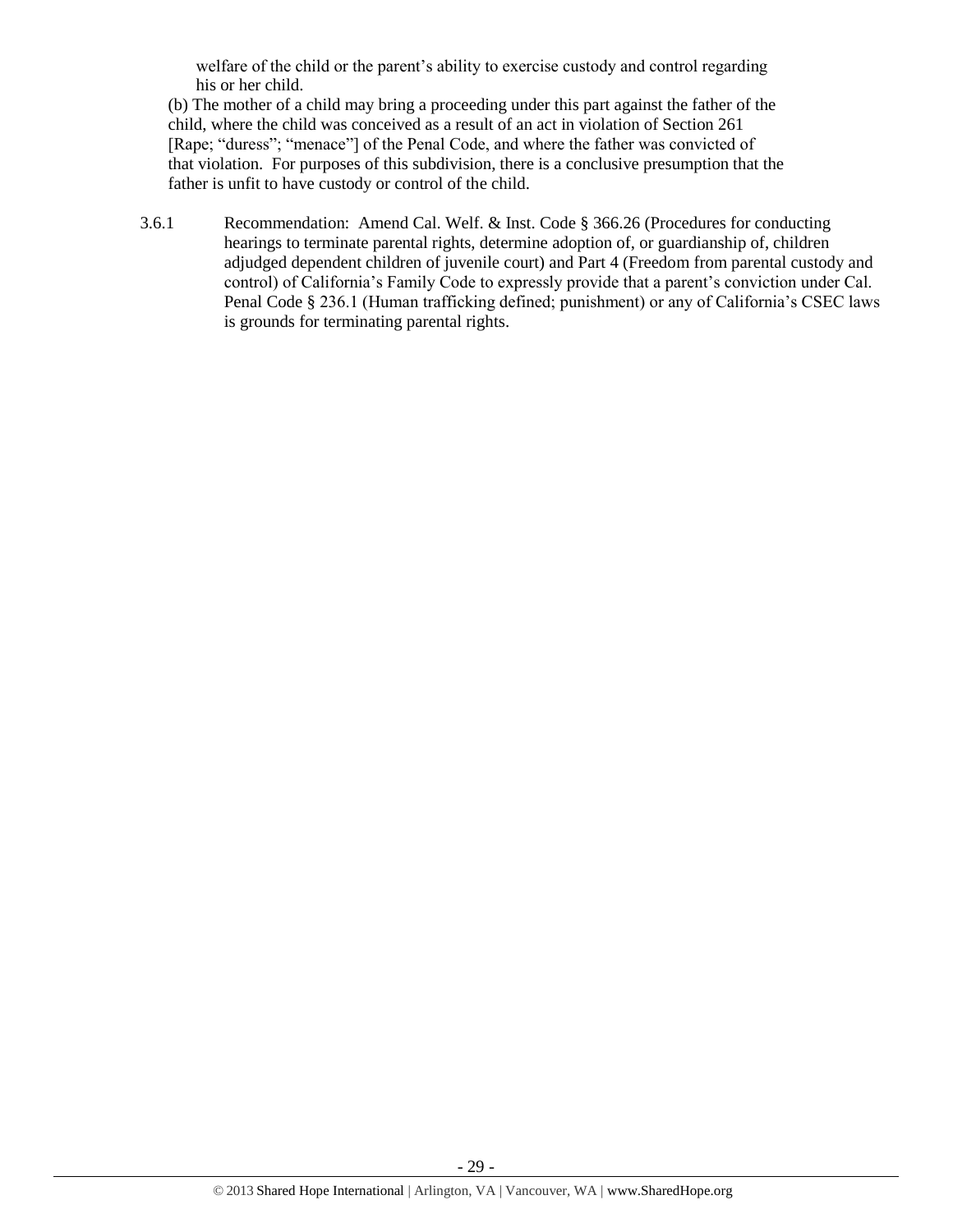#### **FRAMEWORK ISSUE 4: CRIMINAL PROVISIONS FOR FACILITATORS**

### *Legal Components:*

- *4.1 The acts of assisting, enabling, or financially benefitting from child sex trafficking are included as criminal offenses in the state sex trafficking statute.*
- *4.2 Financial penalties, including asset forfeiture laws, are in place for those who benefit financially from or aid and assist in committing domestic minor sex trafficking.*

*\_\_\_\_\_\_\_\_\_\_\_\_\_\_\_\_\_\_\_\_\_\_\_\_\_\_\_\_\_\_\_\_\_\_\_\_\_\_\_\_\_\_\_\_\_\_\_\_\_\_\_\_\_\_\_\_\_\_\_\_\_\_\_\_\_\_\_\_\_\_\_\_\_\_\_\_\_\_\_\_\_\_\_\_\_\_\_\_\_\_\_\_\_\_*

- *4.3 Promoting and selling child sex tourism is illegal.*
- *4.4 Promoting and selling child pornography is illegal.*

### *Legal Analysis:*

*4.1 The acts of assisting, enabling, or financially benefitting from child sex trafficking are included as criminal offenses in the state sex trafficking statute.*

Cal. Penal Code § 236.1 (Human trafficking defined; punishment) does not specifically include assisting, enabling or benefitting financially from human trafficking as prohibited conduct. However, since facilitators may be convicted under several CSEC laws that constitute predicate offenses under Cal. Penal Code § 236.1(c), which specifically addresses domestic minor sex trafficking, facilitators may face liability under the human trafficking law if they "cause[], induce[], or persuade[], or attempt[] to cause, induce, or persuade, a person who is a minor at the time of commission of the offense to engage in a commercial sex act."

Otherwise, if not prosecuted under Cal. Penal Code § 236.1, facilitators may still face prosecution under CSEC laws. Cal. Penal Code § 266 (Procurement) may be used to prosecute a facilitator who "aids or assists in" the "inveiglement or enticement" of "any unmarried female, of previous chaste character, under the age of 18 years, into any house of ill fame, or of assignation, or elsewhere, for the purpose of prostitution." A conviction under Cal. Penal Code § 266 is punishable as either a misdemeanor or a felony.<sup>69</sup> If convicted of a misdemeanor, the offender is subject to imprisonment of up to 1 year in a county jail, a fine not to exceed \$2,000, or both. Cal. Penal Code §§ 266, 17(b). If convicted of a felony, an offender is subject to imprisonment in the state prison for 16 months, 2 years, or 3 years and a possible fine not to exceed \$10,000. Cal. Penal Code §§ 266, 18(a), 672.

A facilitator may be convicted under Cal. Penal Code § 266h(b) (Pimping) if the facilitator, "knowing another person is a prostitute, lives or derives support or maintenance in whole or in part . . . from money loaned or advanced to or charged against that person by any keeper or manager or inmate of a house or other place where prostitution is practiced or allowed." If the prostitute is a minor 16 or older, a conviction under Cal. Penal Code § 266h(b) is punishable as a felony by imprisonment in a state prison for 3, 4, or 6 years and a possible fine not to exceed \$10,000. Cal. Penal Code  $\S$ § 266h(b)(1), 672. If the prostitute is a minor under 16 years of age, however, a conviction is punishable by imprisonment in a state prison for 3, 6, or 8 years and a possible fine not to exceed \$10,000. Cal. Penal Code §§ 266h(b)(2), 672. In either instance, the court may also order an additional fine not to exceed \$5,000. Cal. Penal Code  $§ 266k(a).$ 

Additionally, a facilitator may be convicted under Cal. Penal Code § 266j (Procurement of child) if the facilitator "intentionally . . . transports, provides, or makes available, or . . . offers to . . . transport, provide, or make available to another person, a child under the age of 16 for the purpose of any lewd or

 $\overline{a}$ 

<sup>69</sup> *See supra* note [10.](#page-2-0)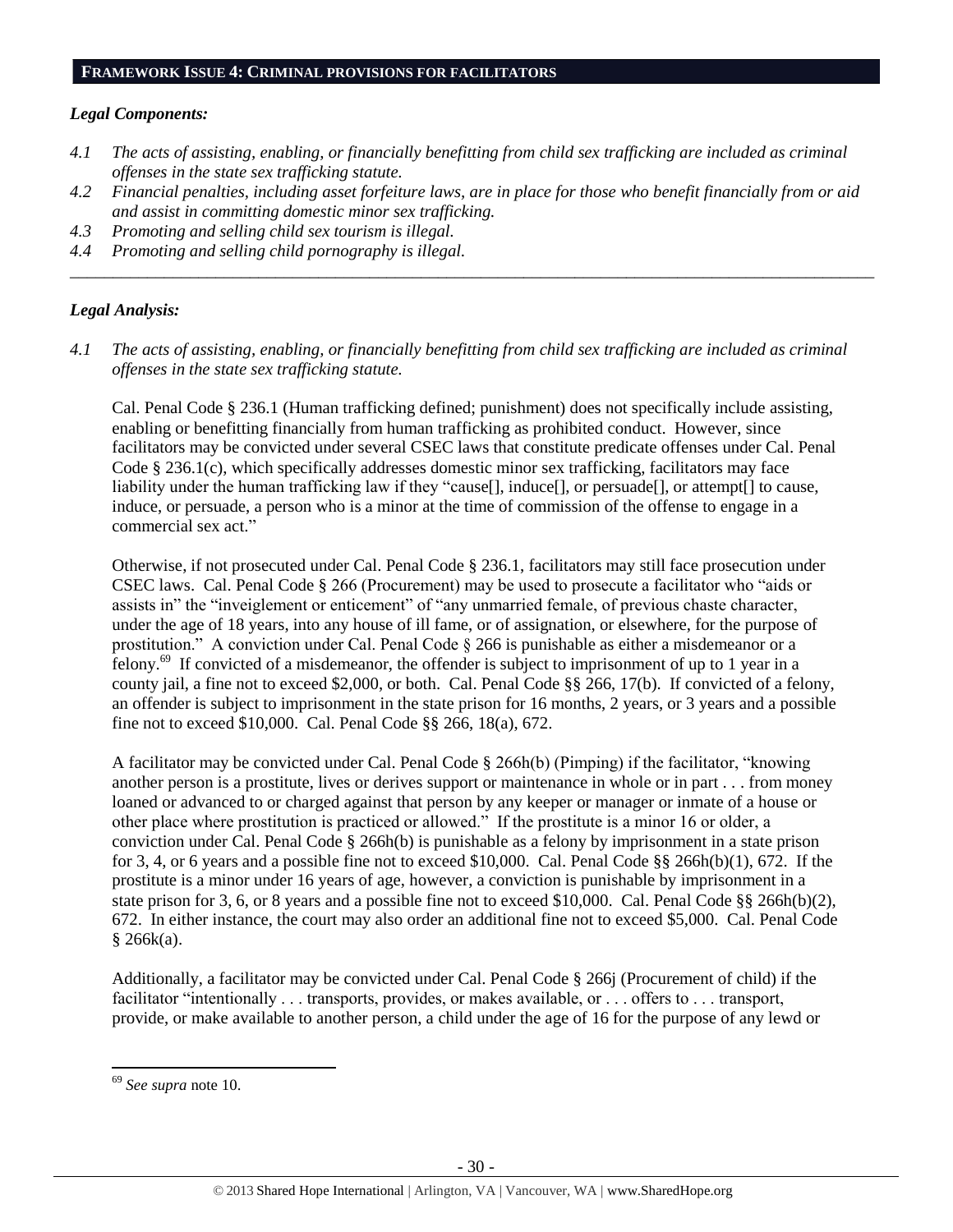lascivious act as defined in Section 288."<sup>70</sup> A conviction under Cal. Penal Code § 266j is punishable as a felony by imprisonment in a state prison for 3, 6, or 8 years and a fine not to exceed \$15,000. Cal. Penal Code § 266j. The court may also order an additional fine not to exceed \$20,000. Cal. Penal Code  $§ 266k(b).$ 

4.1.1 Recommendation: Amend Cal. Penal Code § 236.1(a) (Human trafficking defined; punishment) to include assisting, enabling, or financially benefitting from child sex trafficking as prohibited conduct under the human trafficking statute.

# *4.2 Financial penalties, including asset forfeiture laws, are in place for those who benefit financially from or aid and assist in committing domestic minor sex trafficking.*

Facilitators are subject to fines up to \$500,000. Cal. Penal Code § 236.1(a), (b), (c)(1) and (2).<sup>71</sup> Specifically, when the victim is a minor, facilitators convicted of trafficking involving a commercial sex act under Cal. Penal Code § 236.1 (Human trafficking defined; punishment), are subject to are subject to a fine which will generally not exceed \$500,000. Cal. Penal Code § 236.1(c)(1). When the victim is a minor and the offense involves a commercial sex act achieved by force, fear, fraud, deceit, coercion, violence, duress, menace, or threat of unlawful injury to the victim or to another person, facilitators are subject to a fine not to exceed \$500,000. The court may also order a person convicted under Cal. Penal Code § 236.1 to pay an additional fine of \$1,000,000. Cal. Penal Code § 236.4.

Additionally, certain crimes for which a facilitator may be convicted are predicate offenses under Cal. Penal Code § 236.1 (Human trafficking defined; punishment). Cal. Penal Code § 266<sup>72</sup> (Procurement), § 266h(b) (Pimping), and § 266j<sup>73</sup> (Procurement of child), are expressly referred to in Cal. Penal Code § 236.1(Human trafficking defined; punishment), therefore the fines and penalties under the human trafficking statute are applicable.

Facilitators convicted under Cal. Penal Code § 266 (Procurement) are subject to a possible fine not to exceed \$2,000 if punished as a misdemeanor or a fine not to exceed \$10,000 if punished as a felony, while those convicted under Cal. Penal Code § 266h(b) (Pimping) are subject to a fine not to exceed \$10,000, as well as a possible additional fine not to exceed \$5,000. Cal. Penal Code §§ 17(a), 266h(b), 672, 266k(a). Lastly, facilitators convicted under Cal. Penal Code § 266j (Procurement of child) are subject to a fine not to exceed \$15,000, and a possible additional fine up to \$20,000. Cal. Penal Code §§ 266j, 266k(b). Facilitators convicted of any of these crimes may also be ordered to pay a state penalty and additional restitution fines.<sup>74</sup> Cal. Penal Code §§ 1202.4(b), (c), 1464(a)(1).

Courts are mandated to order any person convicted of a crime in California to pay restitution. Facilitators convicted under Cal. Penal Code § 236.1 (Human trafficking defined; punishment) are expressly required to make restitution to their victims. Cal. Penal Code § 1202.4(q) (Restitution; amount; hearing and court order; financial disclosure) states,

Upon conviction for a violation of Section 236.1, the court shall, in addition to any other penalty or restitution, order the defendant to pay restitution to the victim in any case in which a victim has suffered economic loss as a result of the defendant's conduct. The court shall require that the defendant make restitution to the victim or victims in an amount established by court order, based on the amount of loss claimed by the victim or victims or any other showing to the court. In determining restitution pursuant to this section, the court shall base its order upon the greater of the following: the gross value of the victim's

<sup>70</sup> *See supra* note [14.](#page-5-0) 

<sup>71</sup> *See supra* note [2.](#page-0-0)

<sup>72</sup> *See supra* Section 1.2 for the substantive provisions of Cal. Penal Code § 266.

<sup>&</sup>lt;sup>73</sup> See supra Section 1.2 for the substantive provisions of Cal. Penal Code § 266j.

*<sup>74</sup> See supra* Section 2.8 for provisions regarding state penalty assessments and restitution fines.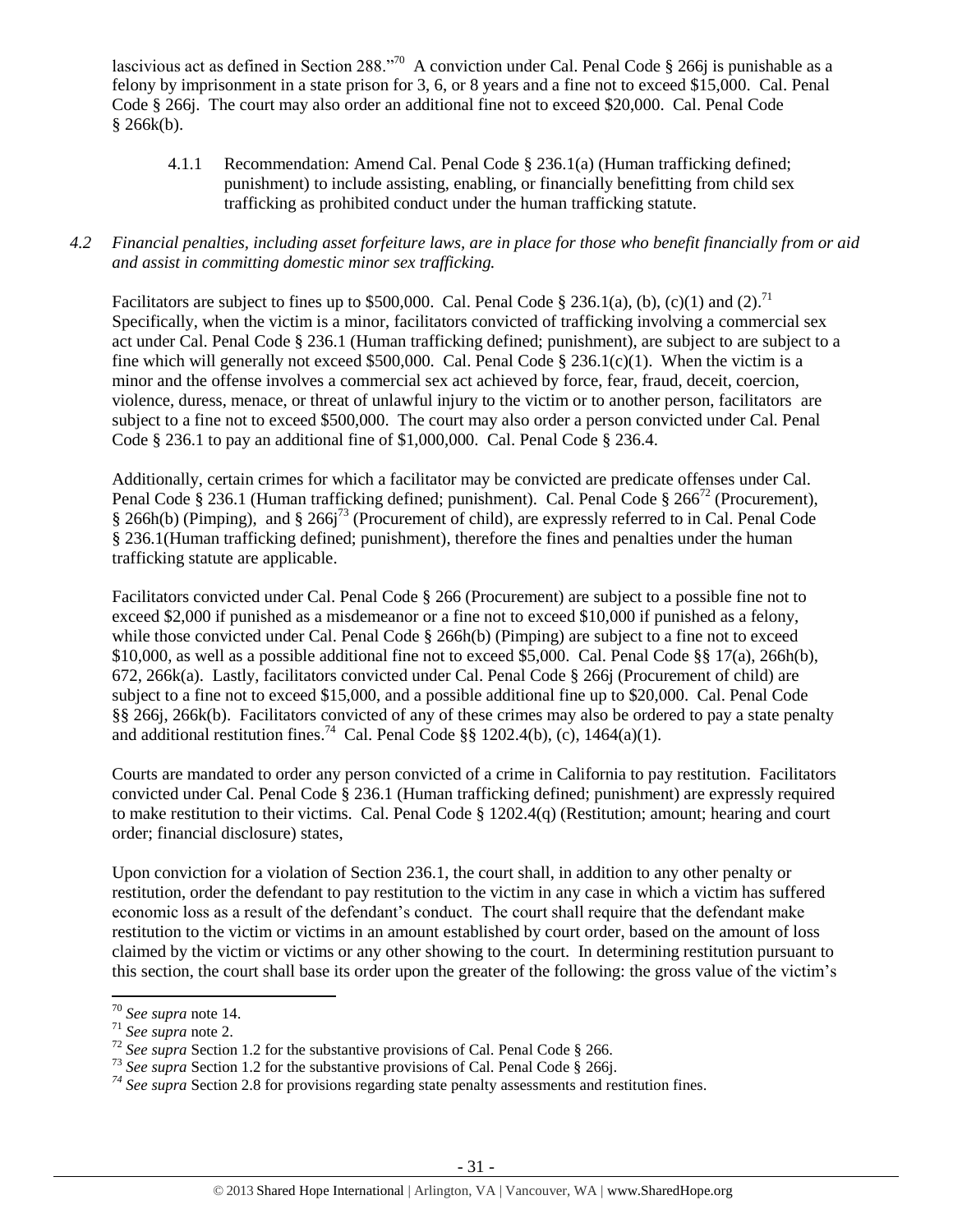labor or services based upon the comparable value of similar services in the labor market in which the offense occurred, or the value of the victim's labor as guaranteed under California law, or the actual income derived by the defendant from the victim's labor or services or any other appropriate means to provide reparations to the victim.

Regarding other trafficking convictions, Cal. Penal Code § 1202.4(f) requires a convicted defendant, presumably including facilitators, to make restitution to a victim who "has suffered economic loss as a result of the defendant's conduct," for "the amount of loss claimed by the victim or victims or any other showing to the court," and "[i]f the amount of loss cannot be ascertained at the time of sentencing," the court's restitution order shall provide that "the amount shall be determined at the direction of the court."

Facilitators may face forfeiture of property used in connection with prostitution offenses under the Red Light Abatement Law at Cal. Penal Code § 11225–11235. Pursuant to Cal. Penal Code § 11225(a), "[e]very building or place used for the purpose of . . . lewdness, assignation, or prostitution, and every building or place in or upon which acts of illegal gambling as defined by state law or local ordinance, lewdness, assignation, or prostitution, are held or occur, is a nuisance which shall be enjoined, abated, and prevented, and for which damages may be recovered, whether it is a public or private nuisance." Pursuant to Cal. Penal Code. § 11230(a)(1), "If the existence of a nuisance is established in an action as provided in this article, an order of abatement shall be entered as a part of the judgment in the case, directing the removal from the building or place of all fixtures, musical instruments and movable property used in conducting, maintaining, aiding, or abetting the nuisance, and directing the sale thereof in the manner provided for the sale of chattels under execution, and the effectual closing of the building or place against its use for any purpose, and that it be kept closed for a period of one year, unless sooner released."

# *4.3 Promoting and selling child sex tourism is illegal.*

There is no specific provision in California's laws prohibiting child sex tourism.

4.3.1 Recommendation: Enact a law that prohibits selling or offering to sell travel services that include or facilitate travel for the purpose of engaging in commercial sexual exploitation or prostitution of a minor under the age of 18, if the offer or sale occurs in California or the travel occurs or is to occur in California.

# *4.4 Promoting and selling child pornography is illegal.*

Cal. Penal Code § 311.10(a) (Advertisement of obscene matters depicting minors) makes it illegal for a person to advertise "for sale or distribution any obscene matter knowing that it depicts a person under the age of 18 years personally engaging in or personally simulating sexual conduct, as defined in Section 311.4."<sup>75</sup> A conviction under this statute is punishable as either a misdemeanor or felony. Cal. Penal Code § 17(a), (b). A misdemeanor conviction is punishable by imprisonment in a county jail up to 1 year, a fine not to exceed \$50,000, or both. Cal. Penal Code §§ 311.10(a), 17(b). A felony conviction is punishable by imprisonment in a state prison for 2, 3, or 4 years and a possible fine not to exceed \$50,000. Cal. Penal Code § 311.10(a). First time convictions are also subject to an additional mandatory fine of \$300 while subsequent convictions are subject to an additional mandatory fine of \$500, if the offender is able to pay. Cal. Penal Code §§ 290.3(a), 290(c).

Additionally, Cal. Penal Code § 311.1(a) (Sale or distribution of obscene matter depicting person under age of 18 years engaging sexual conduct)<sup>76</sup> makes distributing child pornography a specific crime. A conviction under this statute is punishable as either a misdemeanor or felony. Cal. Penal Code § 17(a),

l <sup>75</sup> *See supra* Section 1.2 for the substantive provisions of Cal. Penal Code § 311.4.

<sup>76</sup> *See supra* Section 3.2 for the substantive provisions of Cal. Penal Code § 311.1(a).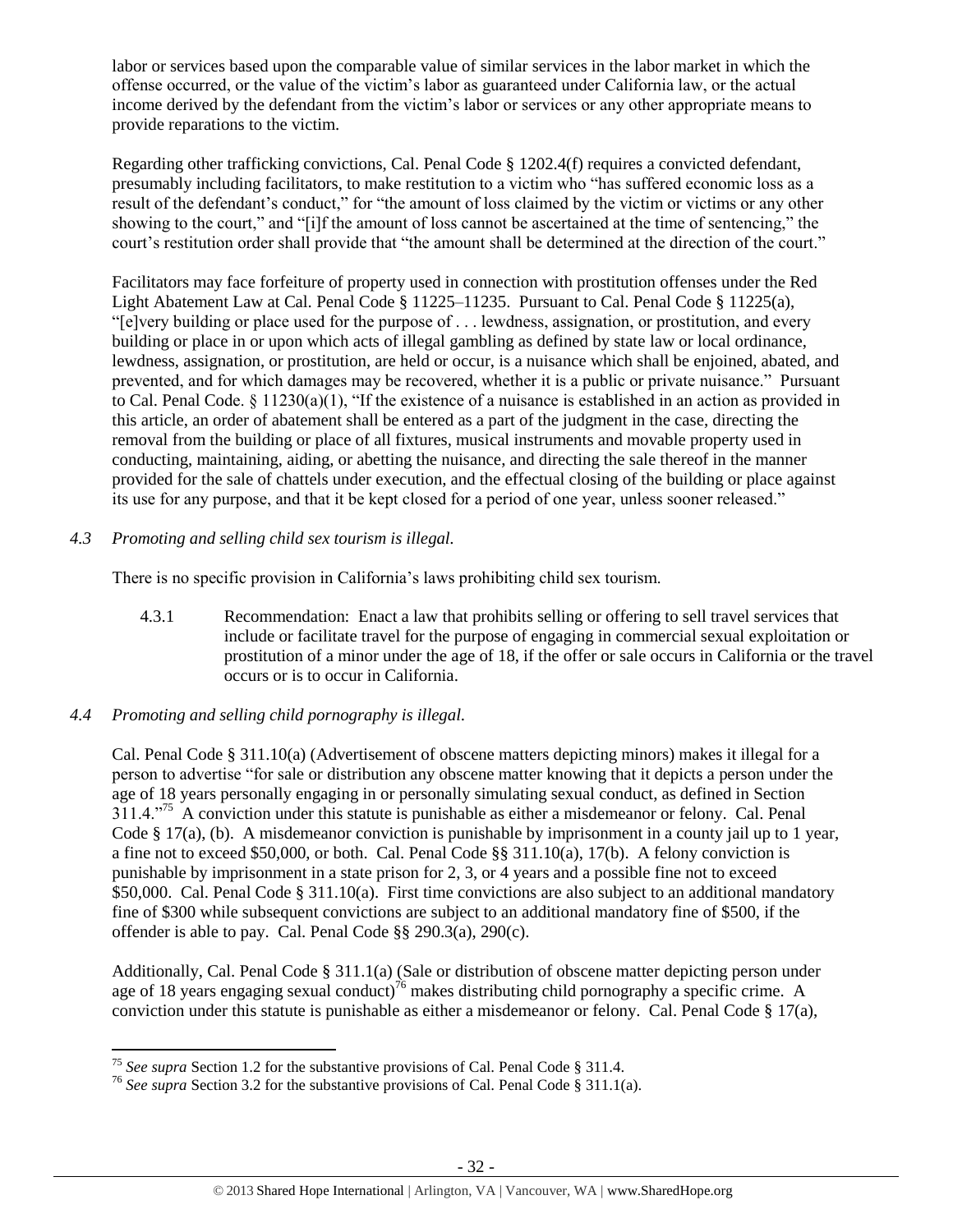(b). A misdemeanor conviction is punishable by imprisonment in a county jail up to 1 year, a fine not to exceed \$1,000, or both. Cal. Penal Code §§ 311.1(a), 17(b). A felony conviction is punishable by imprisonment in a state prison for 16 months, 2 years, or 3 years and a possible fine not to exceed \$10,000. Cal. Penal Code §§ 311.1(a), 17(a), 18(a).

4.4.1 Recommendation: Amend Cal. Penal Code § 311.10(a) (Advertisement of obscene matters depicting minors) and Cal. Penal Code § 311.1(a) (Sale or distribution of obscene matter depicting person under age of 18 years engaging sexual conduct) to increase penalties in order to align with federal penalties.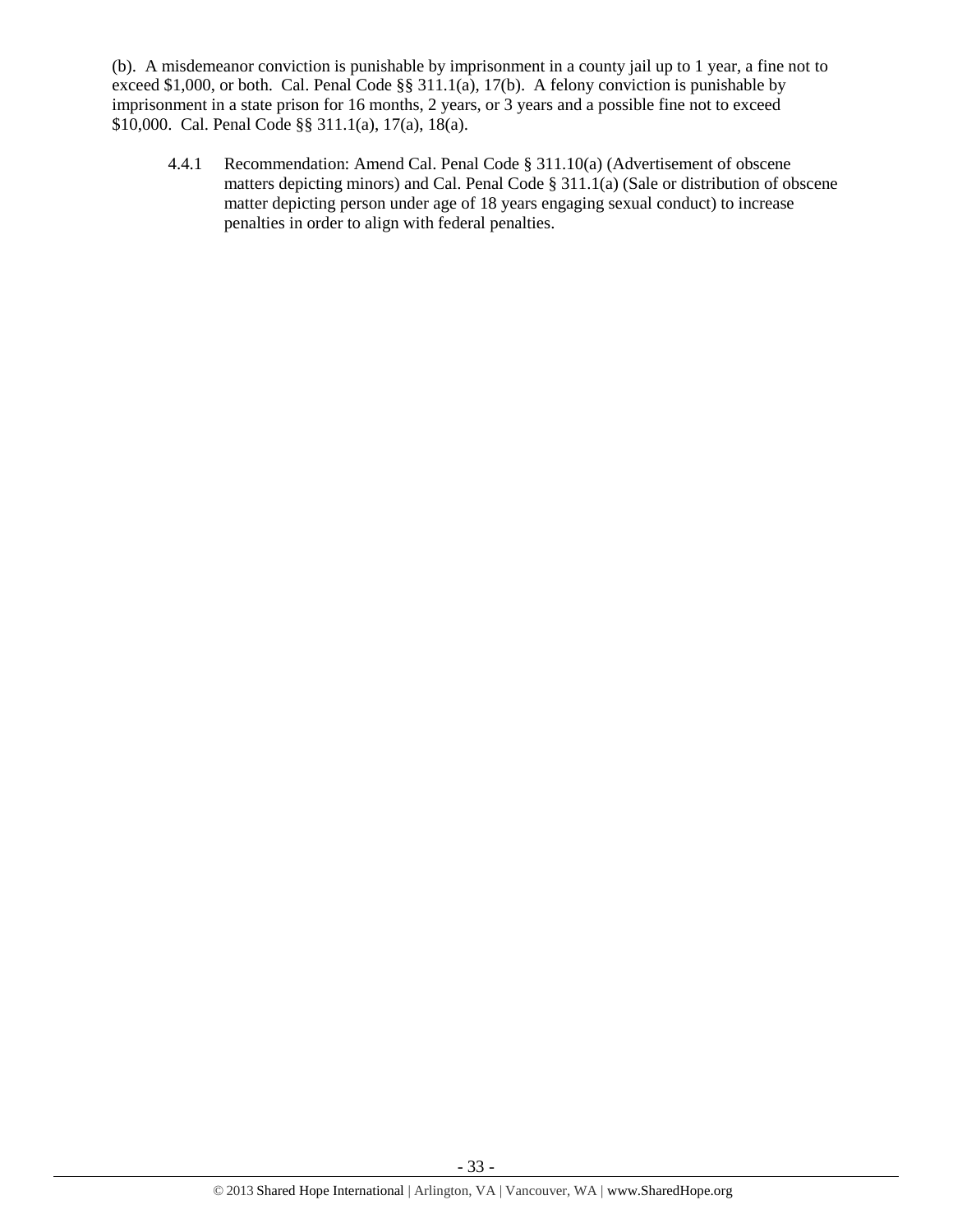### **FRAMEWORK ISSUE 5: PROTECTIVE PROVISIONS FOR THE CHILD VICTIMS**

# *Legal Components:*

- *5.1 Statutorily-mandated victim services define "victim" to specifically include victims of domestic minor sex trafficking or commercial sexual exploitation of children (CSEC) to ensure prompt identification and access to victims' rights and services.*
- *5.2 The state sex trafficking statute expressly prohibits a defendant from raising consent of the minor to the commercial sex acts as a defense.*
- *5.3 Prostitution laws apply only to adults, making minors under 18 specifically immune from this offense.*
- *5.4 Child victims of sex trafficking or commercial sexual exploitation are provided with a child protection response, including specialized shelter and services, and are not detained in juvenile detention facilities.*
- *5.5 Commercial sexual exploitation is identified as a type of abuse and neglect within child protection statutes.*
- *5.6 The definition of "caregiver" (or similar term) in the child welfare statutes is broad enough to include a trafficker who has custody or control of a child in order to bring a trafficked child into protection of child protective services.*
- *5.7 Crime victims' compensation is specifically available to a child victim of sex trafficking or commercial sexual exploitation of children (CSEC) without regard to ineligibility factors.*
- *5.8 Victim-friendly procedures and protections are provided in the trial process for minors under 18.*
- *5.9 Expungement or sealing of juvenile delinquency records resulting from arrests or adjudications for prostitution-related offenses committed as a result of, or in the course of, the commercial sexual exploitation of a minor is available within a reasonable time after turning 18.*
- *5.10 Victim restitution and civil remedies for victims of domestic minor sex trafficking or commercial sexual exploitation of children (CSEC) are authorized by law.*
- *5.11 Statutes of limitations for civil and criminal actions for child sex trafficking or commercial sexual exploitation of children (CSEC) offenses are eliminated or lengthened sufficiently to allow prosecutors and victims a realistic opportunity to pursue criminal action and legal remedies.*

*\_\_\_\_\_\_\_\_\_\_\_\_\_\_\_\_\_\_\_\_\_\_\_\_\_\_\_\_\_\_\_\_\_\_\_\_\_\_\_\_\_\_\_\_\_\_\_\_\_\_\_\_\_\_\_\_\_\_\_\_\_\_\_\_\_\_\_\_\_\_\_\_\_\_\_\_\_\_\_\_\_\_\_\_\_\_\_\_\_\_\_\_\_*

# *Legal Analysis:*

 $\overline{\phantom{a}}$ 

*5.1 Statutorily-mandated victim services define "victim" to specifically include victims of domestic minor sex trafficking or commercial sexual exploitation of children (CSEC) to ensure prompt identification and access to victims' rights and services.* 

Under Cal. Const., Art I, § 28(e) (Victims' bill of rights), "a 'victim' is a person who suffers direct or threatened physical, psychological, or financial harm as a result of the commission or attempted commission of a crime or delinquent act."

For purposes of the California Evidence Code's provisions related to the Human Trafficking Caseworker-Victim Privilege, Cal. Evid. Code § 1038.2(a) (Definitions) defines a "victim" as "any person who is a 'trafficking victim' as defined in Section 236.1 [Human trafficking defined; punishment]."<sup>77</sup>

For purposes of compensation from the Restitution Fund, Cal. Gov't Code § 13951(g) (Definitions) defines a "victim" as "an individual who sustains injury or death as a direct result of a crime as specified in subdivision (e) of Section 13955 [Eligibility requirements]." 78 This definition is also adopted by reference in Cal. Penal Code § 1202.4(k)(4) for purposes of restitution orders paid by the defendant. Cal. Penal Code § 1202.4(k)(4) states,

<sup>77</sup> *See supra* Section 1.1 for the substantive provisions of Cal. Penal Code § 236.1.

<sup>&</sup>lt;sup>78</sup> Cal. Govt. Code § 13955(3) states that one of the eligibility requirements for compensation is that "the injury or death was a direct result of a crime."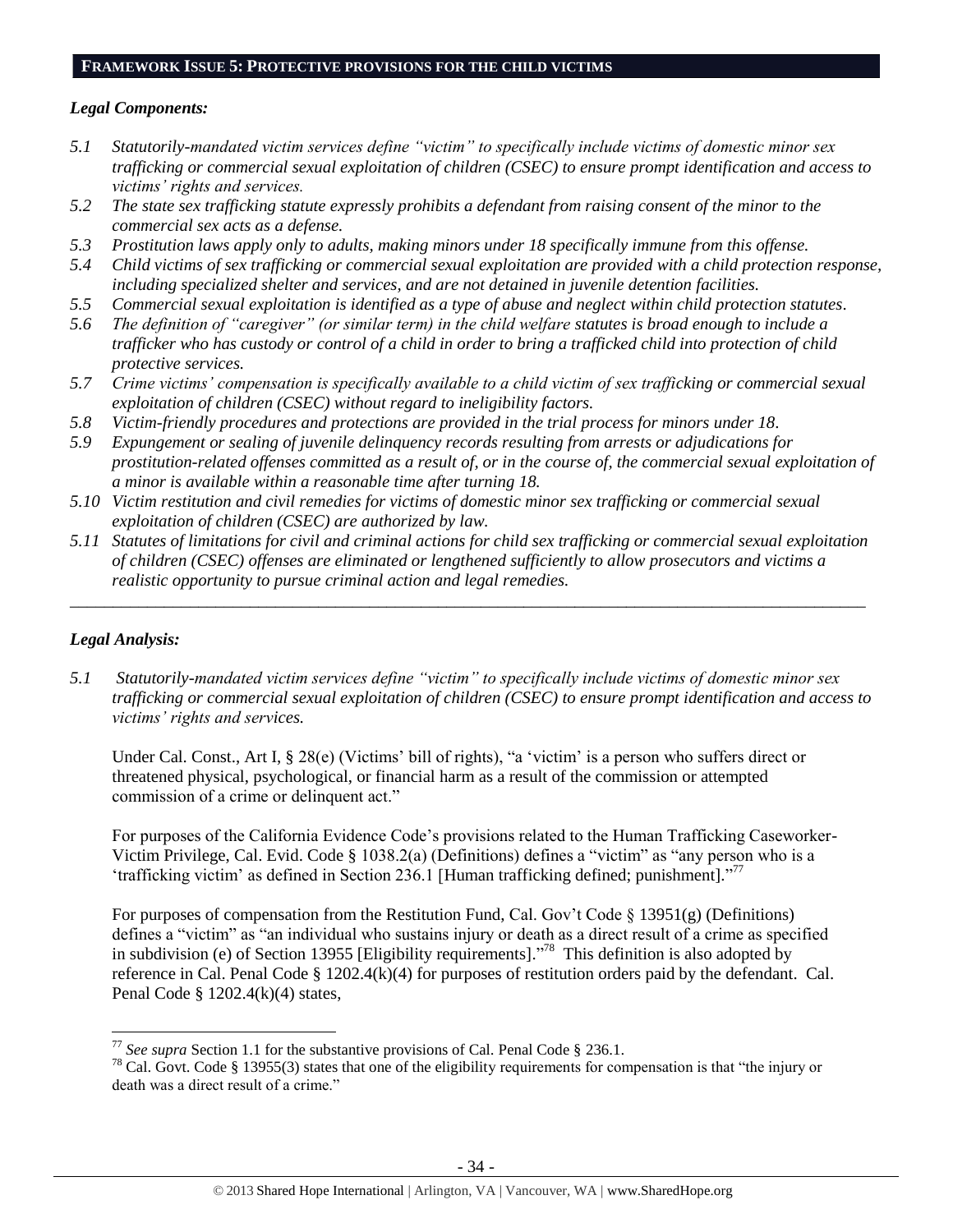(k) For purposes of this section, "victim" shall include all of the following:

(4) Any person who is eligible to receive assistance from the Restitution Fund pursuant to Chapter 5 (commencing with Section 1390) of Part 4 of Division 3 of Title 2 of the Government Code.

For purposes of accessing multidisciplinary services through family justice centers, Cal. Penal Code  $\S$  13750(c)(6) defines "[v]ictim of crime," "crime victim," and "victim" as "a victim" of domestic violence, officer-involved domestic violence, sexual assault, elder or dependent adult abuse, stalking, cyberstalking, cyberbullying, or human trafficking."

*5.2 The state sex trafficking statute expressly prohibits a defendant from raising consent of the minor to the commercial sex acts as a defense.*

Cal. Penal Code § 236.1(e) (Human trafficking defined; punishment) expressly states that "consent by a victim of human trafficking who is a minor at the time of the commission of the offense is not a defense to a criminal prosecution under this section."<sup>79</sup> Cal. Penal Code 236.1 (e).

The minor's consent is not a defense to prosecution under Cal. Penal Code  $\S 266i(b)$  (Pandering)<sup>80</sup> or § 267 (Abduction of minor for prostitution).<sup>81</sup> While not specifically a CSEC law, consent is not a defense for prosecutions under Cal. Penal Code  $\S$  266f (Selling prostitute).<sup>82</sup>

However, Cal. Penal Code § 266 (Procurement), § 266h(b) (Pimping), § 311.1(a) (Sale or distribution of obscene matter depicting person under age of 18 years engaging sexual conduct), § 311.3(a) (Sexual exploitation of child), and § 311.4 (Employment of minor in sale or distribution of obscene matter or production of pornography) do not expressly state that a minor's consent to a commercial sex act or conduct is not a defense to the crime.

*5.3 Prostitution laws apply only to adults, making minors under 18 specifically immune from this offense.*

Cal. Penal Code § 647(b) (Disorderly conduct; restrictions on probation) is age-neutral, stating,

[E]very person who commits any of the following acts is guilty of disorderly conduct, a misdemeanor:

. . . .

. . . .

 $\overline{a}$ <sup>79</sup> *See supra* note [2.](#page-0-0)

<sup>80</sup> *See* People v. Hobson, 63 Cal. Rptr. 320, 322–23 (Ct. App. 1967) ("Section 266i of the Penal Code has been construed to encompass any place where prostitution is allowed or encouraged. . . . A woman's consent to becoming a prostitute is immaterial.").

 $81$ <sup>Although Cal. Penal Code § 267 states that the crime occurs where a person "takes away any other person under</sup> the age of 18 years from the father, mother, guardian, or other person having the legal charge of the other person, without their consent, for the purpose of prostitution," the requirement that the person be taken "without their consent" appears to refer to the consent of the parent and not the minor's consent. *See* People v. Fowler, 25 P. 1110, 1110 (1891) ("'The gist of the offense is the taking away of the child against the will of the person having lawful charge of her, for the purpose of prostitution.'"); People v. Lewis, 75 P. 189, (1904) (affirming a conviction under Cal. Penal Code § 267 due to the determination that the victim's father did not give his consent).

 $82$  Cal. Penal Code § 266f (Selling prostitute) states that "[e]very person who sells any person or receives any money or other valuable thing for or on account of his or her placing in custody, for immoral purposes, any person, whether with or without his or her consent, is guilty of a felony." A conviction under this statute is punishable as a felony by imprisonment in a state prison for 16 months, 2 years, or 3 years and a possible fine not to exceed \$10,000. Cal. Penal Code §§ 266f, 672.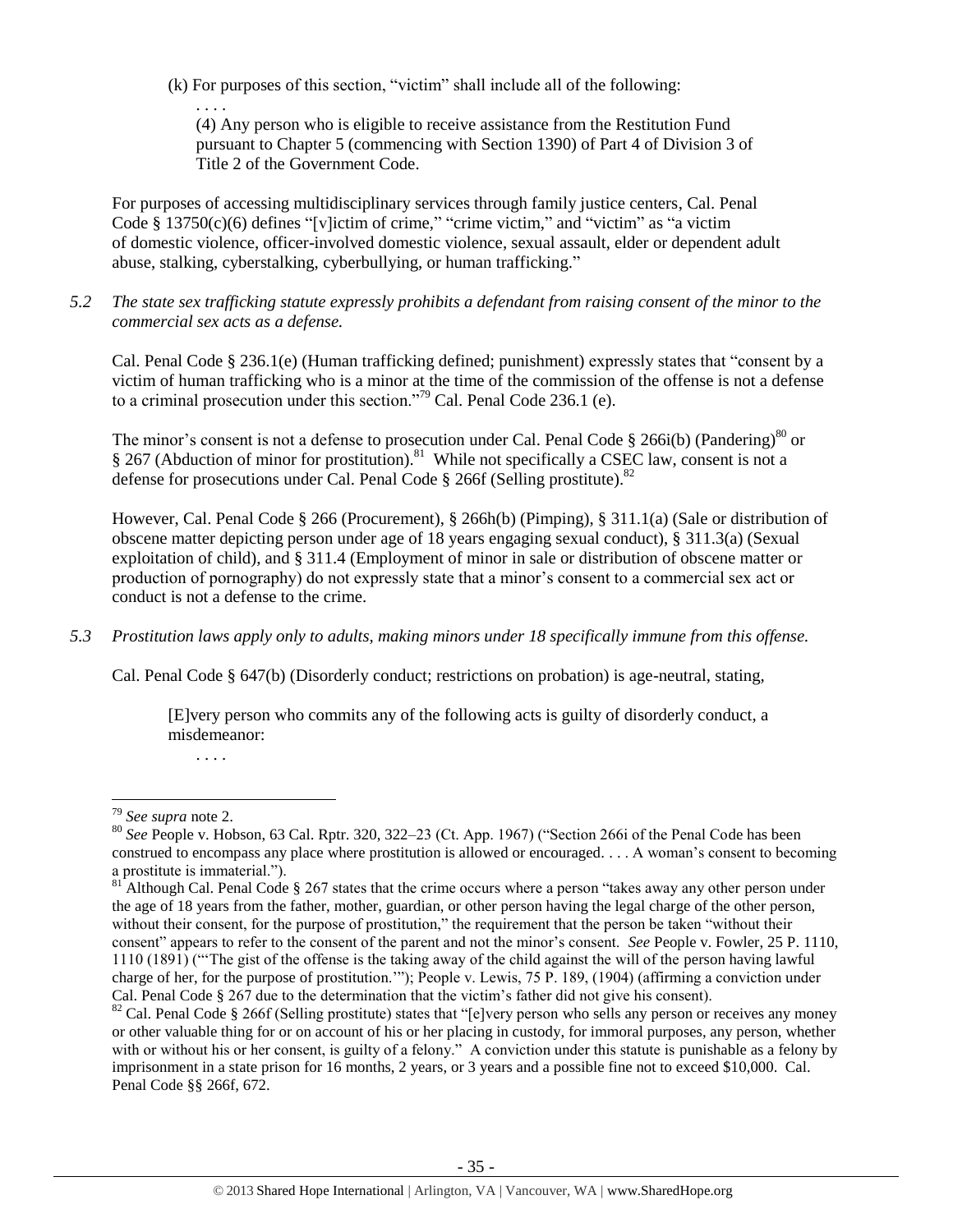(b) Who solicits or who agrees to engage in or who engages in any act of prostitution. A person agrees to engage in an act of prostitution when, with specific intent to so engage, he or she manifests an acceptance of an offer or solicitation to so engage, regardless of whether the offer or solicitation was made by a person who also possessed the specific intent to engage in prostitution. No agreement to engage in an act of prostitution shall constitute a violation of this subdivision unless some act, in addition to the agreement, is done within this state in furtherance of the commission of an act of prostitution by the person agreeing to engage in that act. As used in this subdivision, "prostitution" includes any lewd act between persons for money or other consideration.

First convictions under this statute are punishable as misdemeanors by imprisonment in a county jail up to 6 months, a fine not to exceed \$1,000, or both. Cal. Penal Code §§ 647(b), 672, 19. Second convictions under Cal. Penal Code § 647(b) are subject to a mandatory minimum of 45 days in a county jail, while subsequent convictions are subject to a mandatory minimum of 90 days in a county jail. Cal. Penal Code § 647(k). If a "violation of subdivision (b) . . . was committed within 1,000 feet of a private residence and with the use of a vehicle," the court may also suspend a buyer's driver's license up to  $30 \text{ days}$ . Cal. Penal Code § 647(k). For any conviction under this statute, the court may also order an additional fine not to exceed \$70, if the defendant is able to pay. Cal. Penal Code § 647.1.

Cal. Penal Code § 653.22(a) (Loitering with intent to commit prostitution; determination of intent) is also age-neutral. That section states, "It is unlawful for any person to loiter in any public place with the intent to commit prostitution. This intent is evidenced by  $84$  acting in a manner and under circumstances which openly demonstrate the purpose of inducing, enticing, or soliciting prostitution, or procuring another to commit prostitution."

- 5.3.1 Recommendation: Amend Cal. Penal Code § 647(b) (Disorderly conduct; restrictions on probation) and § 653.22(a) (Loitering with intent to commit prostitution; determination of intent) to make minors under 18 immune from prosecution for prostitution offenses.
- *5.4 Child victims of sex trafficking or commercial sexual exploitation are provided with a child protection response, including specialized shelter and services, and are not detained in juvenile detention facilities.*

Commercially sexually exploited children may be treated as dependent children or wards under California law.

(1) Repeatedly beckons to, stops, engages in conversations with, or attempts to stop or engage in conversations with passersby, indicative of soliciting for prostitution.

(4) Circles an area in a motor vehicle and repeatedly beckons to, contacts, or attempts to contact or stop pedestrians or other motorists, indicative of soliciting for prostitution.

 $\overline{a}$ <sup>83</sup> *See supra* note [24.](#page-13-0) 

 $84$  Cal. Penal Code § 653.22(b) states,

Among the circumstances that may be considered in determining whether a person loiters with the intent to commit prostitution are that the person:

<sup>(2)</sup> Repeatedly stops or attempts to stop motor vehicles by hailing the drivers, waving arms, or making any other bodily gestures, or engages or attempts to engage the drivers or passengers of the motor vehicles in conversation, indicative of soliciting for prostitution.

<sup>(3)</sup> Has been convicted of violating this section, subdivision (a) or (b) of Section 647, or any other offense relating to or involving prostitution, within five years of the arrest under this section.

<sup>(5)</sup> Has engaged, within six months prior to the arrest under this section, in any behavior described in this subdivision, with the exception of paragraph (3), or in any other behavior indicative of prostitution activity.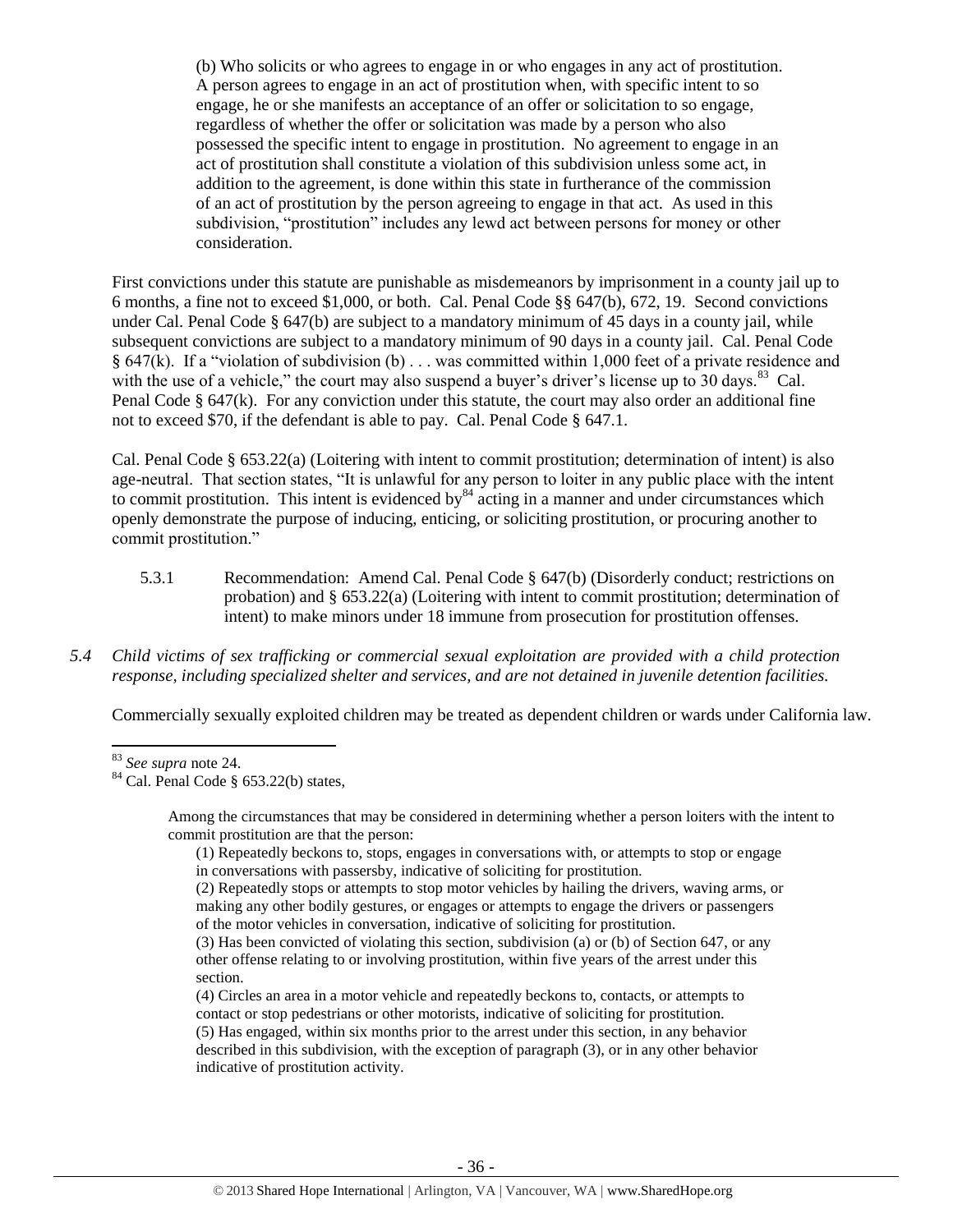# **Child Identified as Dependent**

# I. Initial Custody

a. Authority for Initial Custody

Under Cal. Penal Code § 11166(a) (Duty to report; mandated reporters; punishment for violation), mandated reporters<sup>85</sup> must immediately report reasonably suspected<sup>86</sup> or known child abuse to a specified agency.<sup>87</sup> After a child abuse complaint is made and investigated, the agency that received the report will "forward to the Department of Justice a report in writing of every case it investigates of known or suspected child abuse or severe neglect that is determined to be substantiated, other than cases coming within subdivision (b) of Section 11165.2." Cal. Penal Code § 11169(a). The appropriate law enforcement agency will investigate the allegations and "shall inform the person required or authorized to report of the results of the investigation and of any action the agency is taking with regard to the child or family." Cal. Penal Code §§ 11169(a), 11170(b)(2).

Cal. Welf. & Inst. Code § 305(a) (Peace officer's taking minor into temporary custody without warrant) authorizes a law enforcement officer to take a child into temporary custody without a warrant if

the officer has reasonable cause for believing that the minor is a person described in Section 300, and, in addition, that the minor has an immediate need for medical care, or the minor is in immediate danger of physical or sexual abuse, or the physical environment or the fact that the child is left unattended poses an immediate threat to the child's health or safety.

Alternatively, Cal. Welf. & Inst. Code § 306(a)(1) (Authority of social worker to take temporary custody of minor) authorizes a "social worker in any county welfare department" to "[r]eceive and maintain" custody of a minor who is delivered by a peace officer and who is described in § 300. Cal. Welf. & Inst. Code § 306(a)(2) allows a social worker to take a child into temporary custody if the child "has been declared a dependent child of the juvenile court under Section 300" or the social worker has reasonable cause to believe the child meets the criteria of Cal. Welf. & Inst. Code § 300(b) or (g) and to believe that the child "is in immediate danger of physical or sexual abuse or the physical environment poses an immediate threat to the child's health or safety." A social worker, however, is expressly required to "consider whether the child can remain safely in his or her residence" before taking the child into temporary custody. Cal. Welf. & Inst. Code § 306(b). A social worker who takes a child into custody under Cal. Welf. & Inst. Code § 306 must "immediately investigate the circumstances of the child and the facts surrounding the child's being taken into custody and attempt to maintain the child with the child's family through the provision of services." Cal. Welf & Inst. Code § 309(a). If the social worker does not release the child, "the child shall be deemed detained for purposes of [Chapter 2 (Juvenile court law)]." Cal. Welf. & Inst. Code § 309(c).

b. Placement

<sup>&</sup>lt;sup>85</sup> Under Cal. Penal Code § 11165.7 ("Mandated reporter"; training), "mandated reporters" include several individuals such as school staff and employees, social workers, counselors, religious personnel, law enforcement, and physicians.

<sup>&</sup>lt;sup>86</sup> Cal. Penal Code §11166(a)(1) explains that "reasonable suspicion' means that it is objectively reasonable for a person to entertain a suspicion, based upon facts that could cause a reasonable person in a like position, drawing, when appropriate, on his or her training and experience, to suspect child abuse or neglect."

<sup>&</sup>lt;sup>87</sup> Pursuant to Cal. Penal Code § 11165.9 (Reports to authorities), specified agencies include "any police department" or sheriff's department, not including a school district police or security department, county probation department, if designated by the county to receive mandated reports, or the county welfare department."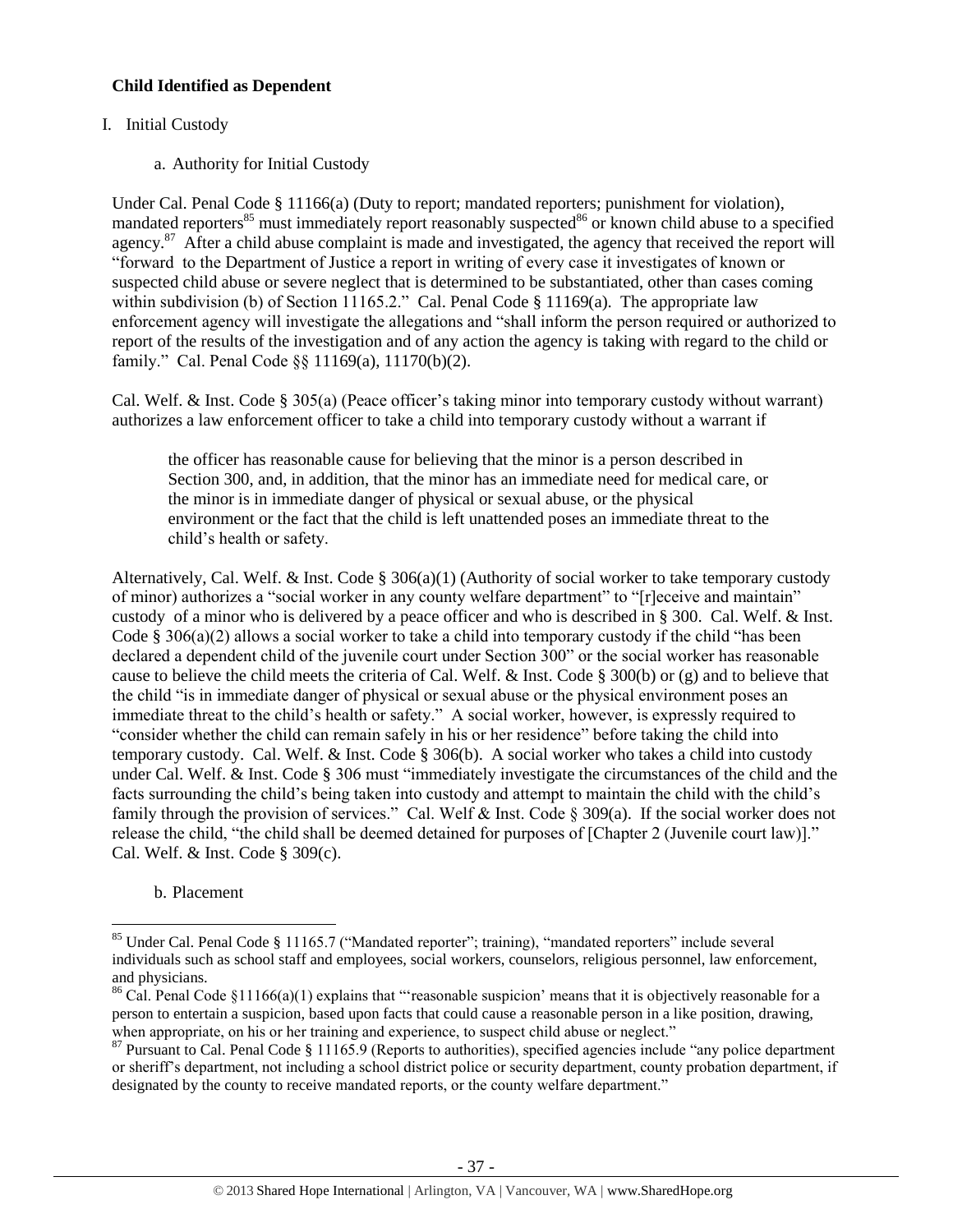After taking a child into custody pursuant to Cal. Welf. & Inst. Code § 305, a law enforcement officer may release the child, order the child and the child's parents to appear before a probation officer, or "deliver the minor into the custody of the probation officer." Cal. Welf. & Inst. Code § 307. Alternatively, pursuant to Cal. Welf. & Inst. Code § 307.5 (Delivery of minor to community service program for abused or neglected children), if a law enforcement officer "deems that it is in the best interest of the minor and the public," the officer may "take the minor to a community service program for abused or neglected children." Cal. Welf. & Inst. Code § 307.5.

II. Process following initial custody

. . . .

l

Verified cases of abuse will lead to the involvement of the juvenile court, which, pursuant to Cal. Welf. & Inst. Code § 300 (Persons subject to jurisdiction of juvenile court), has jurisdiction over dependent children. Cal. Welf. & Inst. Code § 300(d) states,

Any child who comes within any of the following descriptions is within the jurisdiction of the juvenile court which may adjudge that person to be a dependent child of the court:

(d) The child has been sexually abused, or there is a substantial risk that the child will be sexually abused, as defined in Section 11165.1 ["Sexual abuse"; "sexual assault"; "sexual exploitation"] of the Penal Code, by his or her parent or guardian or a member of his or her household, or the parent or guardian has failed to adequately protect the child from sexual abuse when the parent or guardian knew or reasonably should have known that the child was in danger of sexual abuse.

III. Placement process pending adjudication/investigation

When a child is delivered to the probation officer's custody and the "probation officer determines that the minor shall be retained in custody," the probation officer "must immediately file a petition pursuant to Section 332 [Petition to commence proceedings in juvenile court; verification; contents] with the clerk of the juvenile court who shall set the matter for hearing on the detention hearing calendar." Cal. Welf. & Inst. Code § 311(a). A detention hearing must be held "as soon as possible, but in any event before the expiration of the next judicial day after a petition to declare the minor a dependent child has been filed." Cal. Welf. & Inst. Code § 315. If no petition is filed, the child must be released within 48 hours of being taken into custody. Cal. Welf. & Inst. Code § 313(a).

If a dependent child is removed from the custody of the child's parent or guardian under Cal. Welf. & Inst. Code § 361 (Limitations on control of parent or guardian; appointment of responsible adult or surrogate parent to make educational decisions; voluntary relinquishment; when child may be taken from custody of parents; efforts to prevent removal; required findings), the court may place the child with the child's noncustodial parent, a relative or nonrelative extended family member as defined in Cal. Welf. & Inst. Code § 362.7, a community care facility, or in foster care. Cal. Welf. & Inst. Code § 361.2(e)(1)– (6).<sup>88</sup> Additionally, both Cal Welf.& Inst. Code § 2019 (Shelters for abused and neglected children) and § 2010 (Availability of funds) mandate that funds be provided to youth shelters for abused and neglected children.

Additionally, under Cal. Welf. & Inst. Code § 361.2(a), if a dependent child is removed from a home and the child has a parent with whom the child was not living "at the time that the events or conditions arose that brought the child within the provisions" of this section, the court must first consider if the child can

<sup>&</sup>lt;sup>88</sup> Here and elsewhere in this report that Cal. Welf. & Inst. Code § 361.2 is quoted or cited, it has been updated to reflect the amendments added by the passage of Assembly Bill 74, 2013 Cal. Stat. 21 (effective June 27, 2013).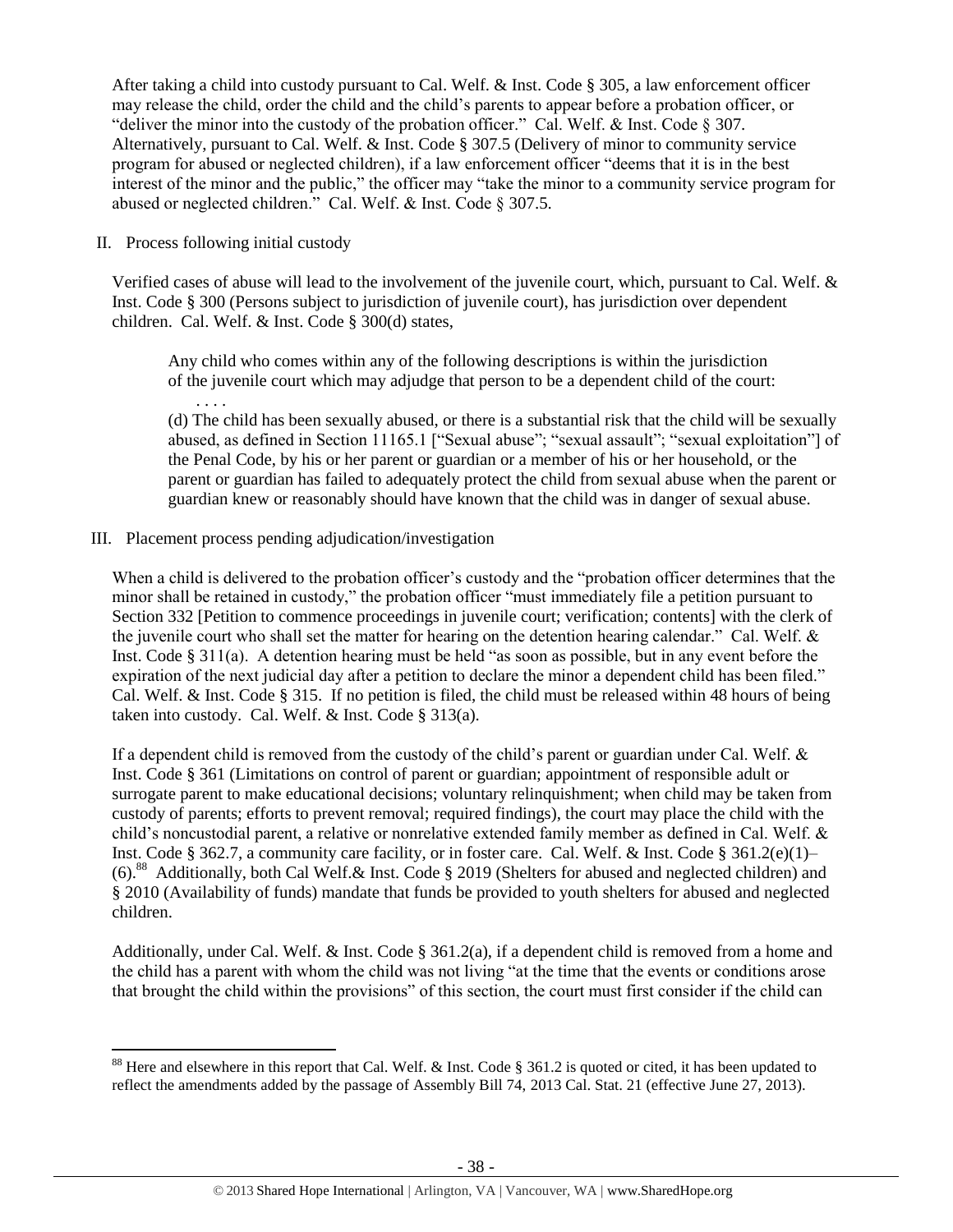be placed in the custody of that parent, "unless it finds that placement with that parent would be detrimental to the safety, protection, or physical or emotional well-being of the child."

Pursuant to Cal. Welf. & Inst. Code § 361.2(e), a dependent child is removed from the home the following placements may be ordered pending adjudication:

(1) The home of a noncustodial parent as described in subdivision (a), regardless of the parent's immigration status.

(2) The approved home of a relative, regardless of the relative's immigration status.

(3) The approved home of a nonrelative extended family member as defined in Section 362.7.

(4) A foster home in which the child has been placed before an interruption in foster care, if that placement is in the best interest of the child and space is available.

(5) A suitable licensed community care facility.

(6) With a foster family agency to be placed in a suitable licensed foster family home or certified family home which has been certified by the agency as meeting licensing standards.

(7) A home or facility in accordance with the federal Indian Child Welfare Act (25 U.S.C. Sec. 1901 et seq.).

IV. Adjudication or referral to alternate process

a. Diversion or alternate process

Special protections are afforded to runaway youth who are often at high risk of commercial sexual exploitation. Pursuant to Cal. Welf.  $\&$  Inst. Code § 1788(a)–(c) (Services to be provided by projects),"[e]ach Runaway Youth and Families in Crisis Project" must include a number of protective services, such as food and temporary shelter, counseling, health care, family crisis resolution services, and transitional living services.

V. Outcomes

Pursuant to Cal. Welf. & Inst. Code § 361.2(e),

When the court orders removal pursuant to Section 361, the court shall order the care, custody, control, and conduct of the child to be under the supervision of the social worker who may place the child in any of the following:

(1) The home of a noncustodial parent as described in subdivision (a), regardless of the parent's immigration status.

(2) The approved home of a relative, regardless of the relative's immigration status

(3) The approved home of a nonrelative extended family member as defined in Section 362.7.

(4) A foster home in which the child has been placed before an interruption in foster care, if that placement is in the best interest of the child and space is available.

(5) A suitable licensed community care facility.

(6) With a foster family agency to be placed in a suitable licensed foster family home or certified family home which has been certified by the agency as meeting licensing standards.

# **Child Identified as Wards (Delinquent)**

Some commercially sexually exploited children may be treated as wards under California law. Cal. Welf. & Inst. Code § 601(a), (b) (Persons subject to jurisdiction of court as ward for refusal to obey orders of parents, violation of curfew, or truancy) states that a child under the age of 18 who "persistently or habitually refuses to obey the reasonable and proper orders or directions of his or her parents, guardian, or custodian," violates local or state curfews, or has "four or more truancies within one school year" may be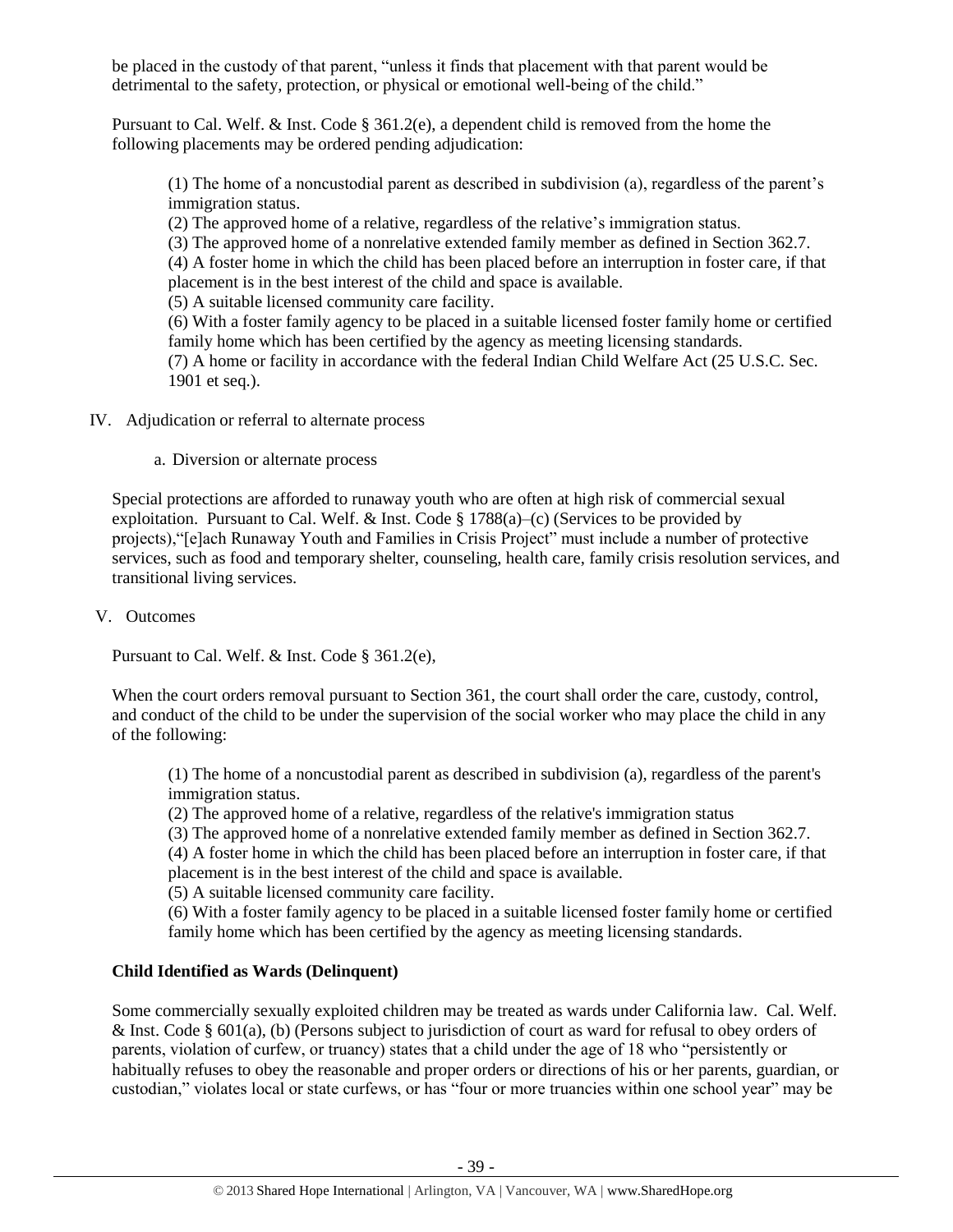adjudicated by the juvenile court to be "a ward of the court." Additionally, Cal. Welf. & Inst. Code § 602(a) (Persons subject to jurisdiction of juvenile court and to adjudication as ward for violation of law or ordinance defining crime; Persons subject to prosecution in criminal court) states that a minor who "violates any law of this state or of the United States or any ordinance of any city or county of this state defining crime other than an ordinance establishing a curfew based solely on age" may be adjudicated by the juvenile court to be "a ward of the court."

- I. Initial Custody
	- a. Authority for Initial Custody

Cal. Welf. & Inst. Code § 625(a) (Peace officer's taking minor into temporary custody without warrant; when permitted) authorizes a law enforcement officer to take a child into temporary custody, without a warrant, where the officer "has reasonable cause for believing" that the child is within the provisions of Cal. Welf. & Inst. Code § 601 or § 602.

- b. Placement
- II. Process following initial custody

Pursuant to Cal. Welf. & Inst. Code  $\S 626^{89}$  (Alternative procedures as to disposition of minor; governing consideration in selecting alternative),

An officer who takes a minor into temporary custody under the provisions of Section 625 may do any of the following:

<span id="page-39-0"></span>(a) Release the minor.

(b) Deliver or refer the minor to a public or private agency with which the city or county has an agreement or plan to provide shelter care, counseling, or diversion services to minors so delivered. A placement of a child in a community care facility as specified in Section 1530.8 of the Health and Safety Code shall be made in accordance with Section  $319.2^{90}$  or  $319.3$ , <sup>91</sup> as applicable, and with paragraph (8) or (9) of subdivision (e) of Section  $361.2$ ,  $2^{92}$  as applicable. (c) . . . . require the minor or the minor's parent, guardian, or relative, or both, to

sign a written promise to appear [before a probation officer] at the time and place designated in the notice....

(d) Take the minor without unnecessary delay before [a] probation officer  $\dots$ In no case shall the officer delay the delivery of the minor to the probation officer for more than 24 hours if the minor has been taken into custody without a warrant on the belief that the minor has committed a misdemeanor.

Alternatively, if law enforcement officer "determines that the minor should be brought to the attention of the juvenile court," the officer can either "require the minor or his or her parent, guardian, or relative, or both, to sign a written promise that either or both will appear [before a probation officer] at the time and place designated in the notice" or immediately take the minor before a probation officer. Cal. Welf. & Inst. Code § 626.5. If the child was "taken into custody without a warrant on the belief that he or she has

 $\overline{a}$  $89$  Here and elsewhere in this report that Cal. Welf. & Inst. Code § 626 is quoted or cited, it has been updated to reflect the amendments added by the passage of Assembly Bill 74, 2013 Cal. Stat. 21 (effective June 27, 2013).

 $90$  Cal. Welf. & Inst. Code § 319.2 only applies to a child under the age of 6; the child may only be placed in a temporary shelter or group home for the purpose of evaluation.

<sup>&</sup>lt;sup>91</sup> Cal. Welf. & Inst. Code § 319.3 applies to children 6 to 12. If a child is deemed dependent, the child may be placed in temporary shelter or group home for the purpose of being evaluated.

 $^{62}$  Cal. Welf. & Inst. Code § 361.2 deals with placement at community care facilities.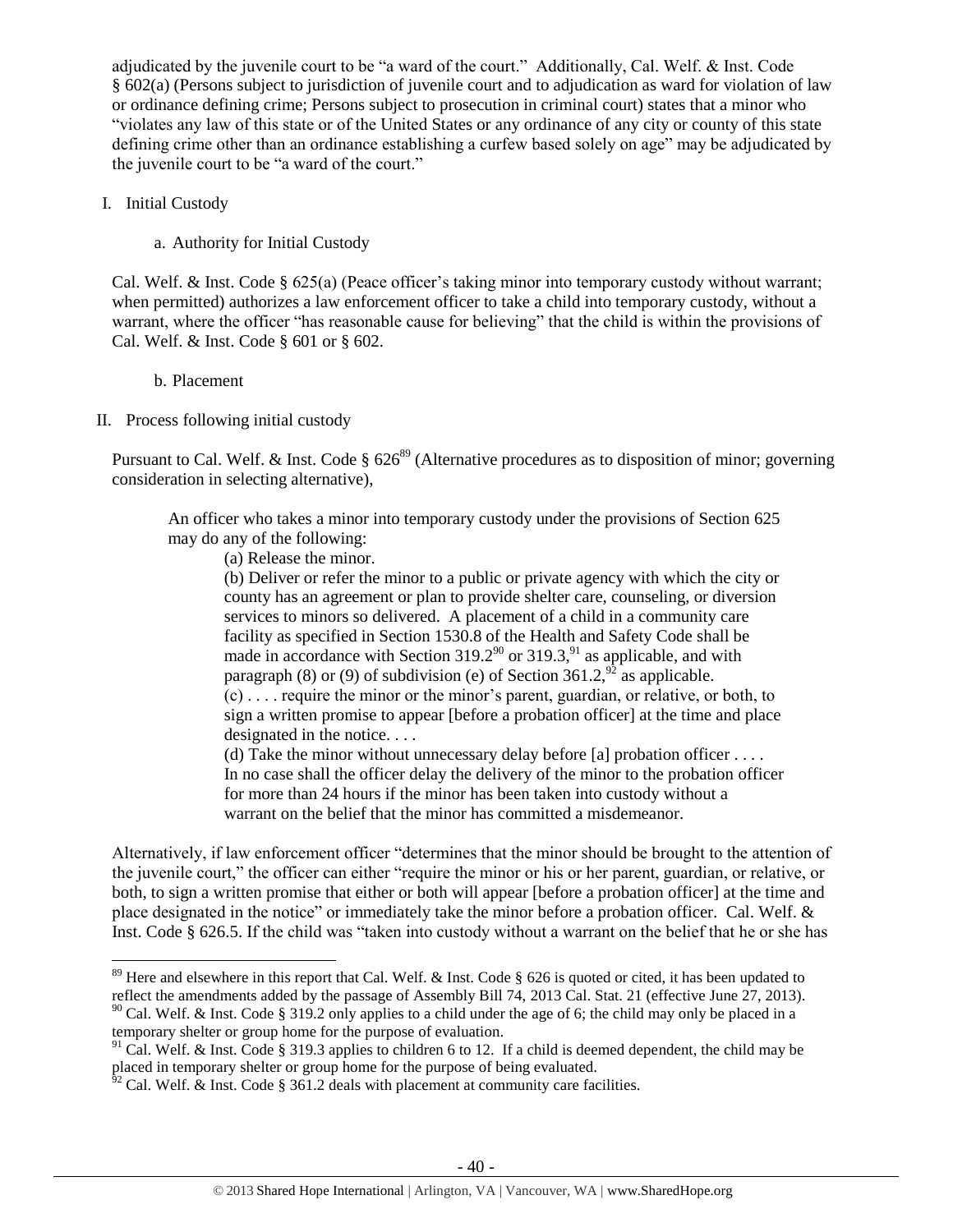committed a misdemeanor," and the officer chooses to take the minor before a probation officer, the officer must do so within 24 hours of taking the child into custody. Cal.Welf. & Inst. Code § 626.5(b).

### III. Placement process pending adjudication/investigation

. . . .

When a child is delivered to the custody of a probation officer, Cal. Welf. & Inst. Code § 628(a) (Action of probation officer when minor taken into temporary custody; investigation; release or further detention; prerequisites to further detention; compliance with other laws; identification and notification of relatives) states,

[T]he probation officer shall immediately investigate the circumstances of the minor and the facts surrounding his or her being taken into custody and shall immediately release the minor to the custody of his or her parent, legal guardian, or responsible relative unless it can be demonstrated upon the evidence before the court that continuance in the home is contrary to the minor's welfare and one or more of the following conditions exist:

(1) The minor is in need of proper and effective parental care or control and has no parent, legal guardian, or responsible relative; or has no parent, legal guardian, or responsible relative willing to exercise or capable of exercising that care or control; or has no parent, legal guardian, or responsible relative actually exercising that care or control.

(2) The minor is destitute or is not provided with the necessities of life or is not provided with a home or suitable place of abode.

(3) The minor is provided with a home which is an unfit place for him or her by reason of neglect, cruelty, depravity or physical abuse by either of his or her parents, or by his or her legal guardian or other person in whose custody or care he or she is entrusted.

(4) Continued detention of the minor is a matter of immediate and urgent necessity for the protection of the minor or reasonable necessity for the protection of the person or property of another.

(5) The minor is likely to flee the jurisdiction of the court.

Even if a probation officer determines that one of the conditions under Cal. Welf. & Inst. Code § 628(a) exists, if the "probation officer believes that 24-hour secure detention is not necessary in order to protect the minor or the person or property of another, or to ensure that the minor does not flee the jurisdiction of the court, the probation officer shall . . . release such minor to his or her parent, guardian, or responsible relative on home supervision." Cal. Welf. & Inst. Code § 628.1. A minor's release to home supervision may be subject to a number of conditions such as school attendance, curfew, and mandatory court appearances. Cal. Welf. & Inst. Code § 628.1.

If the probation officer decides to detain the child in custody, the probation officer must, "immediately proceed in accordance with Article 16 (commencing with Section 650) to cause the filing of a petition pursuant to Section 656 with the clerk of the juvenile court who shall set the matter for hearing on the detention calendar," and a detention hearing must be held to "determine whether the minor shall be further detained." Cal. Welf. & Inst. Code  $\S$ § 630(a), 632(a). If such a petition is not filed within 48 hours of taking the child into custody, or a detention hearing is not held within 48 hours for a child taken into custody "without a warrant on the belief that the minor has committed a misdemeanor that does not involve violence, the threat of violence, or possession or use of a weapon, and if the minor is not currently on probation or parole," the child must be released. Cal. Welf.  $\&$  Inst. Code  $\S$  631(b).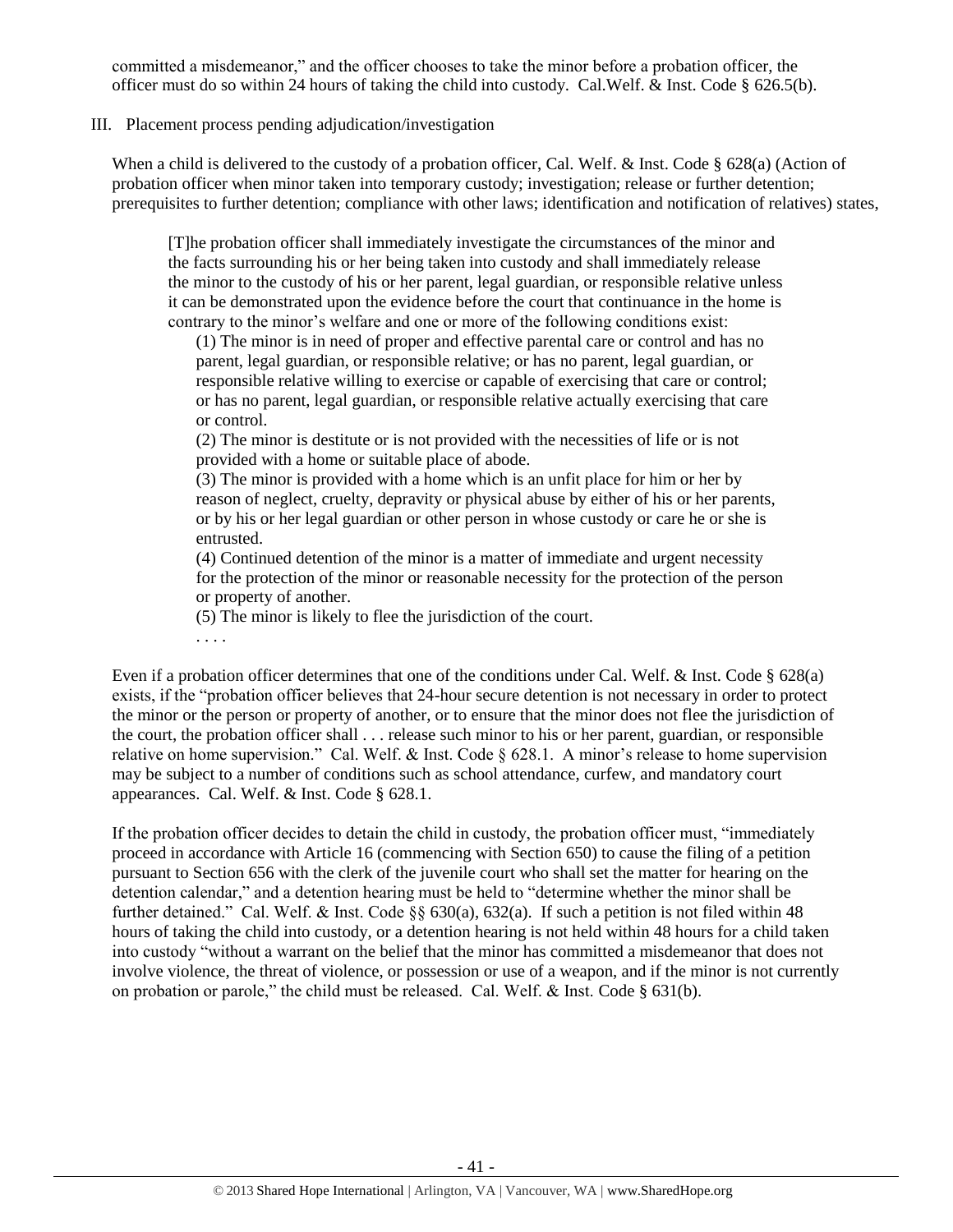### IV. Adjudication or referral to alternate process

If a court determines that the child falls within Cal. Welf. & Inst. Code § 601 or § 602, the court may either, "without adjudging the minor a ward of the court, place the minor on probation" up to 6 months, or adjudge the child a ward of the court. Cal. Welf. & Inst. Code § 725(a).

a.Diversion or alternate process

### V. Outcomes

 $\overline{\phantom{a}}$ 

A ward removed from the custody of a parent or guardian "may not be held in physical confinement for a period in excess of the maximum term of imprisonment which could be imposed upon an adult convicted of the offense." Cal. Welf. & Inst. Code § 726(c). Under Cal. Welf. & Inst. Code § 731(a) (Treatment, restitution, fine, work program, commitment; recall; maximum period for confinement),

If a minor is adjudged a ward of the court on the ground that he or she is a person described by Section 602, the court may order any of the types of treatment referred to in Sections  $727<sup>93</sup>$  and 730 and, in addition, may do any of the following:

<span id="page-41-0"></span>(1) Order the ward to make restitution, to pay a fine up to two hundred fifty dollars (\$250) for deposit in the county treasury if the court finds that the minor has the financial ability to pay the fine, or to participate in uncompensated work programs.

(2) Commit the ward to a sheltered-care facility.

(3) Order that the ward and his or her family or guardian participate in a program of professional counseling as arranged and directed by the probation officer as a condition of continued custody of the ward.

(4) Commit the ward to the Department of Corrections and Rehabilitation, Division of Juvenile Facilities, if the ward has committed an offense described in subdivision (b) of Section 707 or subdivision (C) of Section 290.008 of the Penal Code and is not otherwise ineligible for commitment to the division under Section 733.

Cal. Welf. & Inst. Code § 207 (Places or facilities for care and detention) specifies the types of facilities where a ward may be detained. Specifically, Cal. Welf. & Inst. Code § 207 states,

(a) No minor shall be detained in any jail, lockup, juvenile hall, or other secure facility who is taken into custody solely upon the ground that he or she is a person described by Section 601 [Persons subject to jurisdiction of court as ward for refusal to obey orders of parents, violation of curfew, or truancy] or adjudged to be such or made a ward of the juvenile court solely upon that ground, except as provided in subdivision (b). If any such minor, other than a minor described in subdivision (b), is detained, he or she shall be detained in a sheltered-care facility or crisis resolution home as provided for in Section 654, or in a nonsecure facility provided for in subdivision (a),  $(b)$ ,  $(c)$ , or  $(d)$  of Section 727.

(b) A minor taken into custody upon the ground that he or she is a person described in Section 601, or adjudged to be a ward of the juvenile court solely upon that ground, may be held in a secure facility, other than a facility in which adults are held in secure custody, in any of the following circumstances:

<sup>&</sup>lt;sup>93</sup> Here and elsewhere in this report that Cal. Welf. & Inst. Code § 727 is quoted or cited, it has been updated to reflect the amendments added by the passage of Assembly Bill 74, 2013 Cal. Stat. 21 (effective June 27, 2013).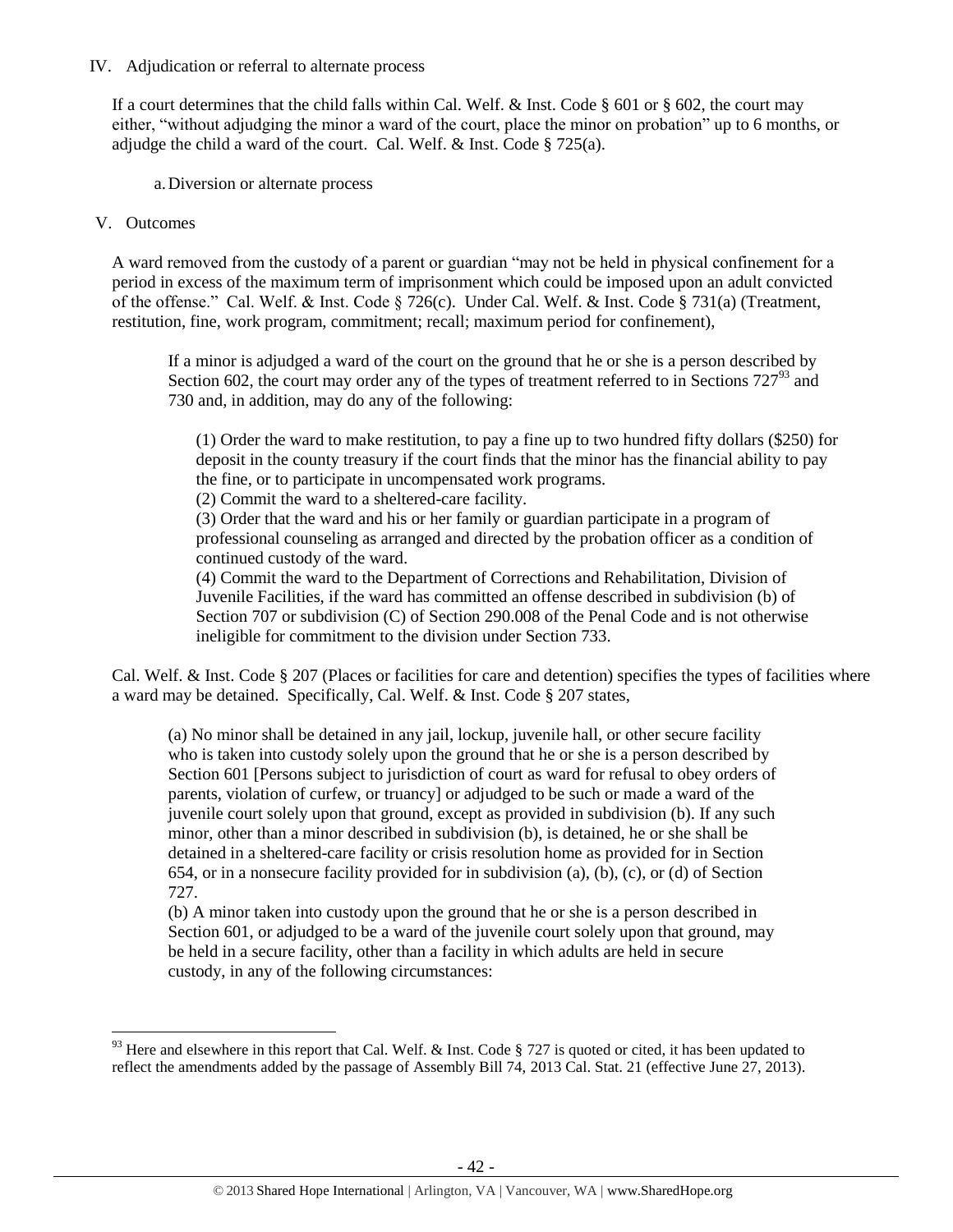(1) For up to 12 hours after having been taken into custody for the purpose of determining if there are any outstanding wants, warrants, or holds against the minor in cases where the arresting officer or probation officer has cause to believe that the wants, warrants, or holds exist.

(2) For up to 24 hours after having been taken into custody, in order to locate the minor's parent or guardian as soon as possible and to arrange the return of the minor to his or her parent or guardian, with the exception of an out-of-state runaway who is being held pursuant to the Interstate Compact for Juveniles.

(c) Any minor detained in juvenile hall pursuant to subdivision (b) may not be permitted to come or remain in contact with any person detained on the basis that he or she has been taken into custody upon the ground that he or she is a person described in Section 602 or adjudged to be such or made a ward of the juvenile court upon that ground. (d) Minors detained in juvenile hall pursuant to Sections 601 and 602 may be held in the same facility provided they are not permitted to come or remain in contact within that facility.

. . . .

To the extent minor victims of commercial sexual exploitation are identified as victims of sexual assault or human trafficking, they may be able to access multidisciplinary services through family justice centers in the City of San Diego, the City of Anaheim, the County of Alameda, and the County of Sonoma, as part of 2-year pilot project<sup>94</sup> establishing centers where "victims of abuse are able to access all needed services in one location in order to enhance victim safety, increase offender accountability, and improve access to services for victims of domestic violence, sexual assault, elder or dependent adult abuse, stalking, cyberstalking, cyberbullying, and human trafficking." Cal. Penal Code § 13750(a), (b).<sup>95</sup> Pursuant to Cal. Penal Code § 13750(d),

[F]amily justice centers shall be defined as multiagency, multidisciplinary service centers where public and private agencies assign staff members on a full-time or part-time basis in order to provide services to victims of crime from one location in order to reduce the number of times victims must tell their story, reduce the number of places victims must go for help, and increase access to services and support for victims and their children. Staff members<sup>96</sup> at a family justice center may be comprised of, but are not limited to, the following:

 $\overline{\phantom{a}}$ 

(2) The independent organization conducting the evaluation shall gather the evaluation data from preservices victim information, postservices exit interviews, victim focus groups, partner agency focus group data, and other evaluation criteria necessary to conduct the evaluation under paragraph (1). (3) The National Family Justice Center Alliance may include any recommendations for statewide legislation, best practices, and model policies and procedures in the comments submitted to the independent evaluation organization and the Legislature under paragraph (1).

 $94$  Pursuant to Cal. Penal Code § 13750 (i),

<sup>(1)</sup> The National Family Justice Center Alliance shall, with private funds, contract with an independent organization to conduct an evaluation and prepare a report on the four pilot centers. The independent organization conducting the evaluation shall submit the report to the Office of Privacy Protection and the National Family Justice Center Alliance for review and comment, and then to the Assembly Committee on Judiciary, the Senate Committee on Judiciary, the Assembly Committee on Public Safety, and the Senate Committee on Public Safety, no later than January 1, 2013. . . .

<sup>&</sup>lt;sup>95</sup> Pursuant to Cal. Penal Code § 13752, "This title shall remain in effect only until January 1, 2014, and as of that date is repealed, unless a later enacted statute, that is enacted before January 1, 2014, deletes or extends that date." <sup>96</sup> Pursuant to Cal. Penal Code § 13751, "Each family justice center established pursuant to subdivision (a) of Section 13750 shall maintain a formal training program with mandatory training for all staff members, volunteers, and agency professionals of not less than eight hours per year on subjects including, but not limited to, privileges and confidentiality, information sharing, risk assessment, safety planning, victim advocacy, and high-risk case response."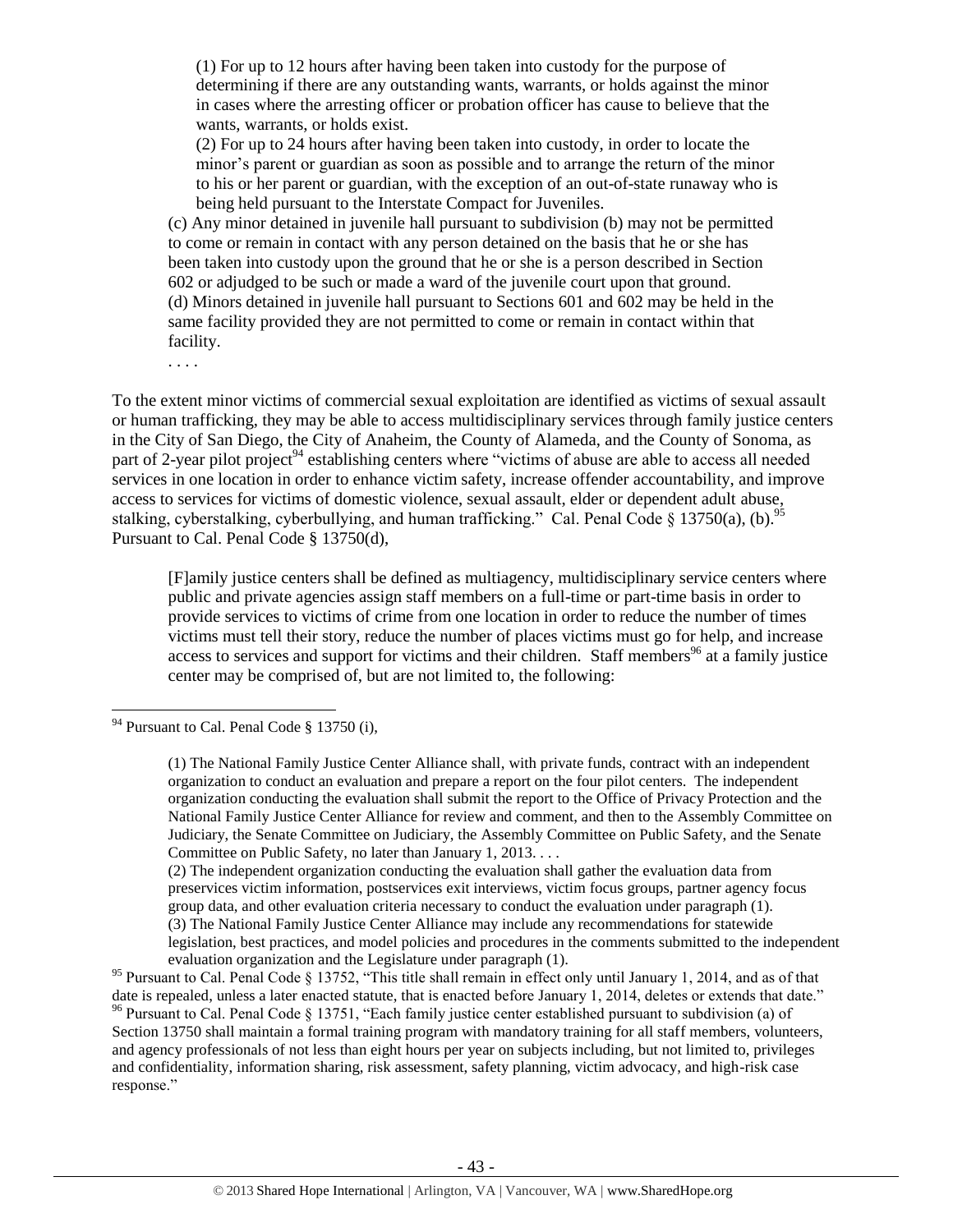(1) Law enforcement personnel.

(2) Medical personnel.

(3) District attorneys and city attorneys.

(4) Victim-witness program personnel.

(5) Domestic violence shelter service staff.

(6) Community-based rape crisis, domestic violence, and human trafficking advocates.

(7) Social service agency staff members.

(8) Child welfare agency social workers.

(9) County health department staff.

(10) City or county welfare and public assistance workers.

(11) Nonprofit agency counseling professionals.

(12) Civil legal service providers.

(13) Supervised volunteers from partner agencies.

(14) Other professionals providing services.

Additionally, pursuant to Cal. Penal Code § 13750(f), "Victims of crime shall not be denied services on the grounds of criminal history. No criminal history search shall be conducted of a victim at a family justice center without the victim's written consent unless the criminal history search is pursuant to an active criminal investigation."

Pursuant to Cal. Welf. & Inst. Code § 18259 through 18259.10, the Counties of Alameda and Los Angeles may initiate pilot programs, which would establish a diversion program for sexually exploited children, "to address the needs and effective treatment of commercially sexually exploited minors who have been arrested or detained by local law enforcement." Cal. Welf. & Inst. Code § 18259.7.

Finally, Cal. Penal Code  $\S 236.4^{97}$  provides that:

(d) Every fine imposed and collected pursuant to Section 236.1 and this section shall be deposited in the Victim-Witness Assistance Fund, to be administered by the California Emergency Management Agency (Cal EMA), to fund grants for services for victims of human trafficking. Seventy percent of the fines collected and deposited shall be granted to public agencies and nonprofit corporations that provide shelter, counseling, or other direct services for trafficked victims. Thirty percent of the fines collected and deposited shall be granted to law enforcement and prosecution agencies in the jurisdiction in which the charges were filed to fund human trafficking prevention, witness protection, and rescue operations.

- 5.4.1 Recommendation: Establish a statutory protective response framework for victims of domestic minor sex trafficking to ensure victims are identified and directed to specialized services and shelters.
- *5.5 Commercial sexual exploitation is identified as a type of abuse and neglect within child protection statutes.*

Some types of commercial sexual exploitation are expressly identified as a type of abuse and neglect within California's child protection laws and its laws relating to child abuse and neglect reporting. Cal. Welf. & Inst. Code § 300(d) (Persons subject to jurisdiction of juvenile court) brings "sexually abused" children, "as defined in Section 11165.1 ["Sexual abuse"; "sexual assault"; "sexual exploitation"] of the Penal Code," within the juvenile court's jurisdiction as dependent children.

 $\overline{a}$ <sup>97</sup> *See supra* note [8.](#page-2-1)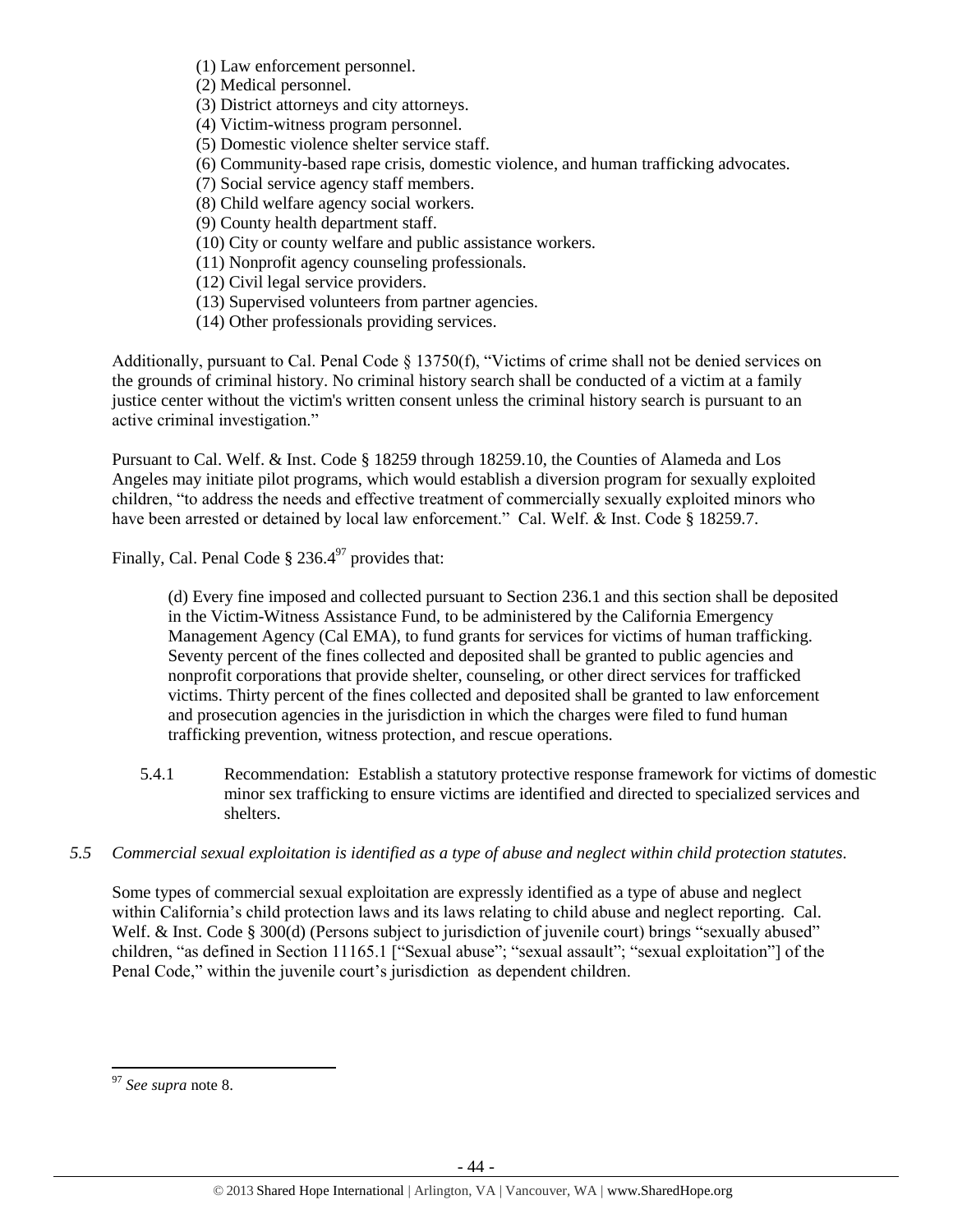California's Child Abuse and Neglect Reporting Act<sup>98</sup> expressly states that "child abuse or neglect" includes "sexual abuse as defined in Section 11165.1." Cal. Penal Code § 11165.6. Cal. Penal Code § 11165.1 states,

"[S]exual abuse" means sexual assault or sexual exploitation as defined by the following: (a) "Sexual assault" means conduct in violation of one or more of the following sections: Section 261 (rape), subdivision (d) of Section 261.5 (statutory rape), 264.1 (rape in concert), 285 (incest), 286 (sodomy), subdivision (a) or (b), or paragraph (1) of subdivision (c) of Section 288 (lewd or lascivious acts upon a child), 288a (oral copulation), 289 (sexual penetration ), or 647.6 (child molestation).

(b) Conduct described as "sexual assault" includes, but is not limited to, all of the following:

(1) Any penetration, however slight, of the vagina or anal opening of one person by the penis of another person, whether or not there is the emission of semen. (2) Any sexual contact between the genitals or anal opening of one person and

the mouth or tongue of another person.

(3) Any intrusion by one person into the genitals or anal opening of another person, including the use of any object for this purpose, except that, it does not include acts performed for a valid medical purpose.

(4) The intentional touching of the genitals or intimate parts (including the breasts, genital area, groin, inner thighs, and buttocks) or the clothing covering them, of a child, or of the perpetrator by a child, for purposes of sexual arousal or gratification, except that, it does not include acts which may reasonably be construed to be normal caretaker responsibilities; interactions with, or demonstrations of affection for, the child; or acts performed for a valid medical purpose.

(5) The intentional masturbation of the perpetrator's genitals in the presence of a child.

(c) "Sexual exploitation" refers to any of the following:

(1) Conduct involving matter depicting a minor engaged in obscene acts in violation of Section 311.2 (preparing, selling, or distributing obscene matter) or subdivision (a) of Section 311.4 (employment of minor to perform obscene acts). (2) Any person who knowingly promotes, aids, or assists, employs, uses, persuades, induces, or coerces a child, or any person responsible for a child's welfare, who knowingly permits or encourages a child to engage in, or assist others to engage in, prostitution or a live performance involving obscene sexual conduct, or to either pose or model alone or with others for purposes of preparing a film, photograph, negative, slide, drawing, painting, or other pictorial depiction, involving obscene sexual conduct. For the purpose of this section, "person responsible for a child's welfare" means a parent, guardian, foster parent, or a licensed administrator or employee of a public or private residential home, residential school, or other residential institution.

(3) Any person who depicts a child in, or who knowingly develops, duplicates, prints, or exchanges, any film, photograph, video tape, negative, or slide in which a child is engaged in an act of obscene sexual conduct, except for those activities by law enforcement and prosecution agencies and other persons described in subdivisions (c) and (e) of Section 311.3.

5.5.1 Recommendation: Amend Cal. Penal Code § 11165.6 ("Child abuse or neglect") and § 11165.6 ("Sexual abuse"; "sexual assault"; "sexual exploitation") to expressly include conduct in

 $\overline{a}$ <sup>98</sup> Cal. Penal Code §§ 11164–11174.31.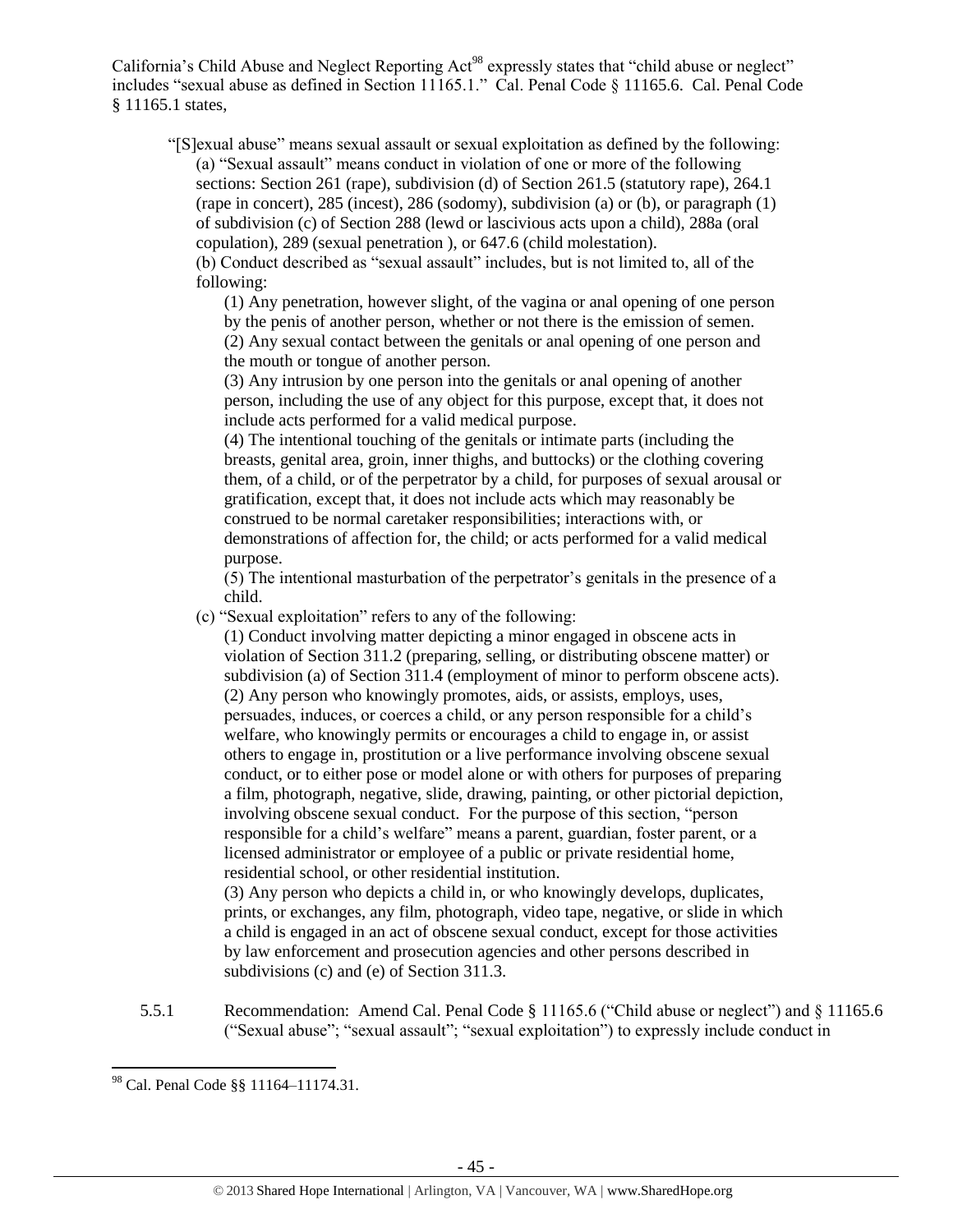violation of Cal. Penal Code § 236.1 (Human trafficking defined; Punishment) and California's CSEC laws within the definition of "child abuse or neglect" and "sexual exploitation."

*5.6 The definition of "caregiver" (or similar term) in the child welfare statutes is broad enough to include a trafficker who has custody or control of a child in order to bring a trafficked child into protection of child protective services.*

The term "caregiver" is used in several provisions under California's child welfare statutes;<sup>99</sup> however, no definition is provided for that term under Division 2 (Children), Part 1 (Delinquents and wards of the juvenile court) of California's Welfare and Institutions Code. Although Cal. Welf. & Inst. Code  $\S 727(a)(4)(A)^{100}$  (Order for care and custody of minor adjudged ward of court) refers to the definition of "caregiver" found in "paragraph (1) of subdivision (a) of Section 362.04 [Use of short-term babysitters],"<sup>101</sup> this definition does not appear to be applicable to the term "caregiver" as used in other provisions of California's Welfare and Institutions Code, Division 2 (Children), Part 1 (Delinquents and wards of the juvenile court). However, Cal Welf. & Inst Code § 362.7 (Evaluation of home for placement with nonrelative extended family member; "nonrelative extended family member") defines a "nonrelative extended family member" as,

any adult caregiver who has an established familial or mentoring relationship with the child. The county welfare department shall verify the existence of a relationship through interviews with the parent and child or with one or more third parties. The parties may include relatives of the child, teachers, medical professionals, clergy, neighbors, and family friends.

- 5.6.1 Recommendation: Enact a law that defines "caregiver," as used in Division 2 (Children), Part 1 (Delinquents and wards of the juvenile court) of California's Welfare and Institutions Code, to include individuals in control of a child, such as a trafficker.
- *5.7 Crime victims' compensation is specifically available to a child victim of sex trafficking or commercial sexual exploitation of children (CSEC) without regard to ineligibility factors.*

To the extent that a commercially sexually exploited child suffers pecuniary loss and physical injury, emotional injury and a threat of physical injury, or only emotional injury from a specified crime, the child may be eligible to receive crime victims' compensation. Human trafficking victims are expressly exempted from certain, but not all ineligibility factors.

Cal. Gov't Code § 13953(a) (Time period for filing application) requires an application for victim compensation to be filed with the California Victim Compensation and Government Claims Board ("Board") within 1 year of the commission of the crime, within 1 year of the victim's 18th birthday or within 1 year of the time the victim knew or "could have discovered that an injury or death had been sustained as a direct result of crime, whichever is later." However, "[a]n application based on any crime eligible for prosecution under" Cal. Penal Code § 261, § 286, § 288, § 288.5, § 288a, § 289, or § 289.5 are allowed to be filed any time before the victim's 28th birthday. Cal. Gov't Code §§ 13953(a); Cal. Penal Code 801.1(a). If the Board finds good cause, however, it may grant an extension of time. Cal. Gov't Code § 13953(b) states that, in determining whether there is good cause to grant an extension, the Board will consider, among others, the following factors:

 $\overline{\phantom{a}}$ <sup>99</sup>  $E.g.,$  Cal. Welf. & Inst. Code § 290.1(a)(5) (Duty to file petition and give notice), § 290.2(a)(5) (Issuance and service of notice), § 291(a)(5), (8) (Notice following initial petition hearing; service; waiver), and § 292(a)(5) (Notice of dependency status review hearing when child not removed from parent's custody). <sup>100</sup> *See supra* not[e 93.](#page-41-0)

<sup>&</sup>lt;sup>101</sup> Cal. Welf. & Inst. Code § 362.04 (Use of short-term babysitters) defines "caregiver" as "any licensed or certified foster parent, approved relative caregiver, or approved nonrelative extended family member."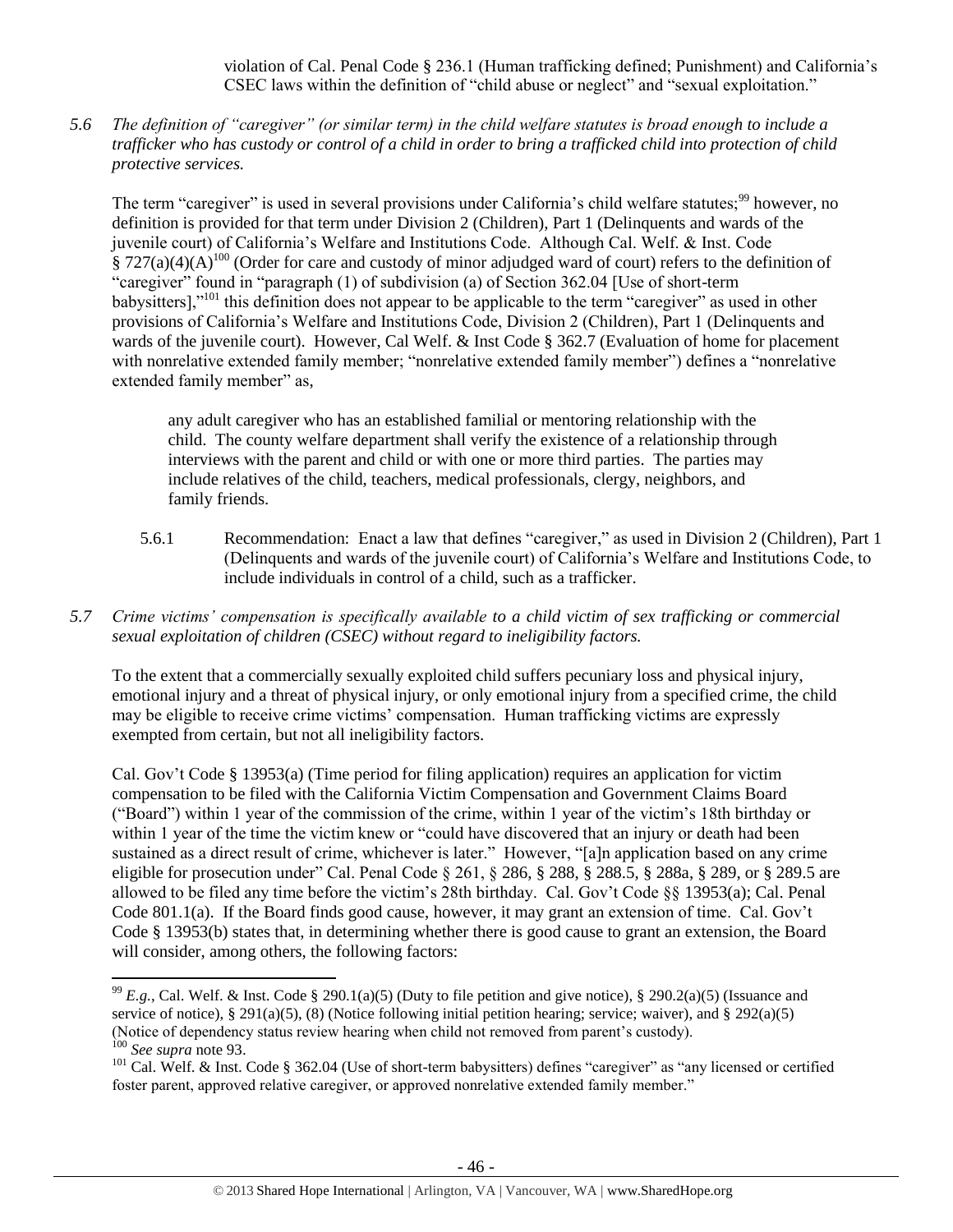(1) A recommendation from the prosecuting attorney regarding the victim's or derivative victim's cooperation with law enforcement and the prosecuting attorney in the apprehension and prosecution of the person charged with the crime.

(2) Whether particular events occurring during the prosecution or in the punishment of the person convicted of the crime have resulted in the victim or derivative victim incurring pecuniary loss. (3) Whether the nature of the crime is such that a delayed reporting of the crime is reasonably excusable.

Under Cal. Gov't Code § 13956(a) (Non-eligible persons), a victim who "knowingly and willingly participated in the commission of the crime [other than a crime committed under Cal. Penal Code § 261 (Rape; "duress"; "menace"),  $\S 262$ ,  $\S 273.5$ , or  $\S 261.5(d)$  (Unlawful sexual intercourse with a minor; misdemeanor or felony violations; civil penalties)] that resulted in the pecuniary loss for which compensation is being sought" is not eligible to receive a victim compensation award. Cal. Gov't Code §13956(b)(1) also requires the Board to deny a victim's application if it finds that the victim "failed to cooperate reasonably with a law enforcement agency in the apprehension and conviction of a criminal committing the crime;" however, Cal. Gov't Code § 13956(b)(3) provides,

An application for a claim based on human trafficking as defined in Section 236.1 [Human trafficking defined; punishment] of the Penal Code may not be denied solely because no police report was made by the victim. The board shall adopt guidelines that allow the board to consider and approve applications for assistance based on human trafficking relying upon evidence other than a police report to establish that a human trafficking crime as defined in Section 236.1 has occurred. That evidence may include any reliable corroborating information approved by the board, including, but not limited to, the following:

(A) A Law Enforcement Agency Endorsement issued pursuant to Section 236.2 [Duty of law enforcement agencies to use due diligence to identify victims of human trafficking; indicators] of the Penal Code.

(B) A human trafficking caseworker as identified in Section 1038.2 [Definitions] of the Evidence Code, has attested by affidavit that the individual was a victim of human trafficking.

For a victim to receive a victim compensation award, Cal. Gov't Code § 13955(g) additionally requires that the "injury or death has resulted or may result in pecuniary loss."<sup>102</sup> Thus, proving a pecuniary loss may be a barrier to receiving victim compensation.

Under Cal. Gov't Code § 13959(a) (Hearing to contest denial of compensation), if a victim's application for compensation is denied, the victim may request a hearing to contest the denial. Pursuant to Cal. Gov't Code § 13960(a) (Filing petition for judicial review), if the Board again denies the application, the victim may seek judicial review.

5.7.1 Recommendation: Amend Cal. Gov't Code § 13953(a) (Time period for filing application) to eliminate any limitation on when a victim of Cal. Penal Code § 236.1 (Human trafficking defined; punishment) may file an application for compensation, or amend Cal. Gov't Code § 13953(b) to expressly require the Board to consider the special circumstances of a commercially sexually exploited child in determining whether good cause exists for the failure to file within the applicable filing deadlines.

l

<sup>&</sup>lt;sup>102</sup> Cal. Gov't Code § 13951(e) (Definitions) defines "pecuniary loss" as "an economic loss or expense resulting from an injury or death to a victim of crime that has not been and will not be reimbursed from any other source."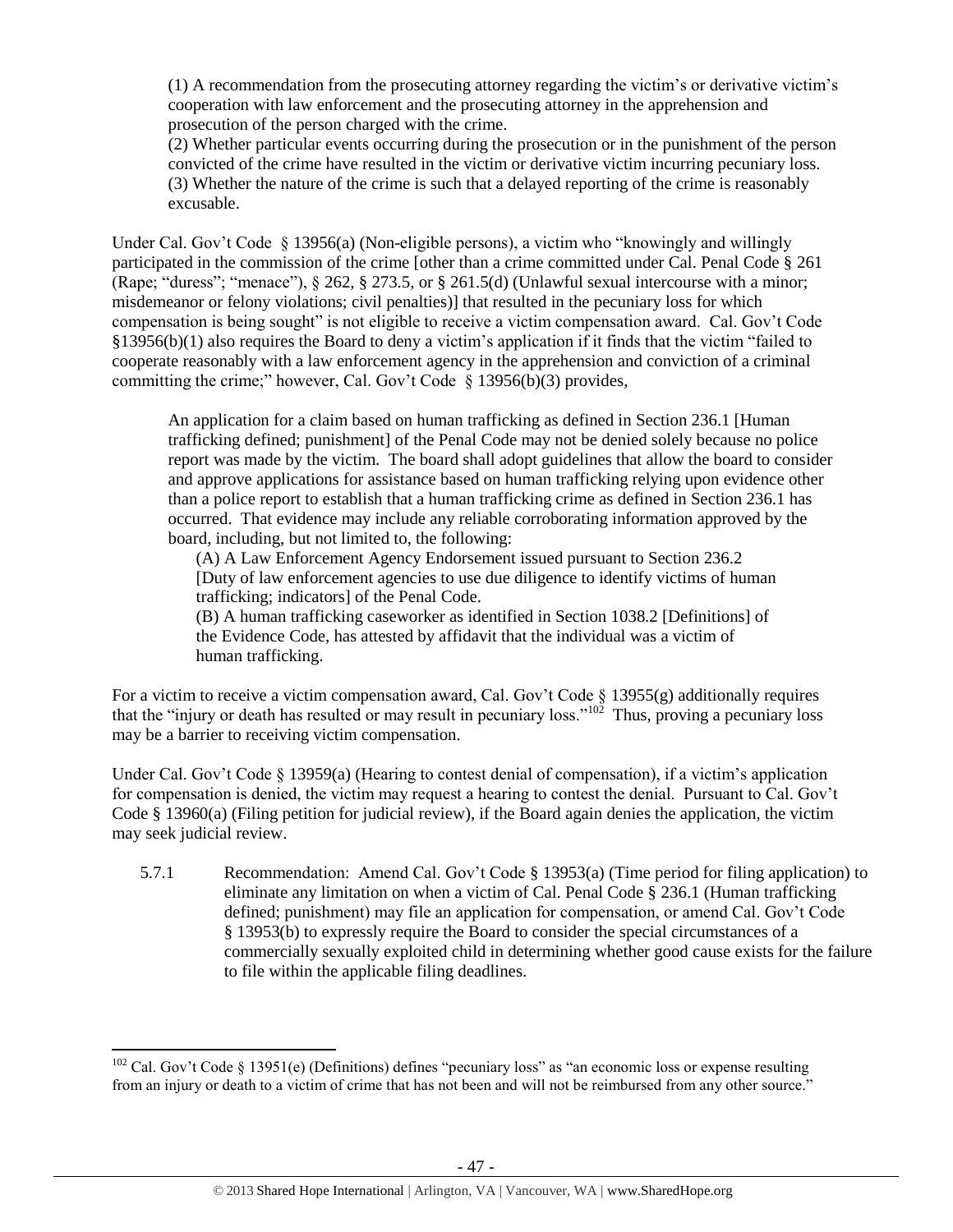# *5.8 Victim-friendly procedures and protections are provided in the trial process for minors under 18.*

Some victim-friendly protections are provided to victims of Cal. Penal Code § 236.1 (Human trafficking defined; punishment). Cal. Evid. Code § 1038(a) (Right to prevent disclosure of confidential communication between victim and caseworker; who may claim privilege; notice to victim) provides that "[a] trafficking victim,<sup>103</sup> whether or not a party to the action, has a privilege to refuse to disclose, and to prevent another from disclosing, a confidential communication between the victim and a human trafficking caseworker." Under Cal. Evid. Code § 1038.1(a) (When court may compel disclosure; ruling on claim of privilege), however, the court may compel disclosure of a trafficking victim's confidential communications. Additionally, Cal. Penal Code § 293(a) (Publication of information regarding victim of sex offense or human trafficking) states,

An employee of a law enforcement agency who personally receives a report from a person, alleging that the person making the report . . . was forced to commit an act of prostitution because he or she is the victim of human trafficking, as defined in Section 236.1, shall inform that person that his or her name will become a matter of public record unless he or she requests that it not become a matter of public record . . . .

Cal. Penal Code § 273.7(a) (Disclosure of trafficking or domestic violence shelter) helps ensure that the location of trafficking shelters is not disclosed, by providing that "[a]ny person who maliciously publishes, disseminates, or otherwise discloses the location of any trafficking shelter or domestic violence shelter or any place designated as a trafficking shelter or domestic violence shelter, without the authorization of that trafficking shelter or domestic violence shelter, is guilty of a misdemeanor." Cal. Evidence Code Section 1161<sup>104</sup> protects victims of human trafficking while testifying and establishes that

(a) Evidence that a victim of human trafficking, as defined in Section 236.1 of the Penal Code, has engaged in any commercial sexual act as a result of being a victim of human trafficking is inadmissible to prove the victim's criminal liability for any conduct related to that activity. (b) Evidence of sexual history or history of any commercial sexual act of a victim of human trafficking, as defined in Section 236.1 of the Penal Code, is inadmissible to attack the credibility or impeach the character of the victim in any civil or criminal proceeding.

Additionally, minors under the age of 13 who are victims of sexual offenses, but not those who are victims of Cal. Penal Code § 236.1 (Human trafficking defined; Punishment) or California's CSEC laws, may provide testimony via closed circuit television pursuant to Cal. Penal Code § 1347(b)(1) (Testimony of minor witness by closed circuit television). Where "a prosecuting witness in a case involving a violation or attempted violation of . . . subdivision (b) of Section 209 [Kidnapping for gain or to commit robbery or rape; punishment], Section . . . 236.1 [Human trafficking], 266 [Procurement], 266a [Procurement by force or fraud], . . . 266c [Inducing consent to sexual act by fraud or fear], . . . 266e [Acquiring prostitute], 266f [Selling prostitute], . . . 266h [Pimping], 266i [Pandering], 266j [Procurement of child], . . . 267 [Abduction of minor for prostitution], . . . 288.7 [Sexual acts with child 10 years old or younger; punishment as felony], . . . 311.3 [Sexual exploitation of a child], § 422 [Punishment for threats], § 646.9 [Stalking]" may bring up to two people for support while giving testimony for a preliminary hearing, trial, or juvenile court proceeding. Cal. Penal Code  $\S$  868.5(a).<sup>105</sup>

<sup>&</sup>lt;sup>103</sup> Cal. Evid. Code § 1038.2(a) (Definitions) states that "[a]s used in this article, "victim" means any person who is a "trafficking victim" as defined in Section 236.1 [Human trafficking defined; Punishment]."

<sup>&</sup>lt;sup>104</sup> Here and elsewhere in this report that Cal. Evidence Code § 1161 is quoted or cited, it has been updated to reflect the amendments added by the passage of Proposition 35, 2012 (effective November 7, 2012).

<sup>&</sup>lt;sup>105</sup> Here and elsewhere in this report that Cal. Penal Code  $\S$  868.5 is quoted or cited, it has been updated to reflect the amendments added by the passage of Senate Bill 130. 2012 Cal. Stat. 44 (effective June 28, 2013).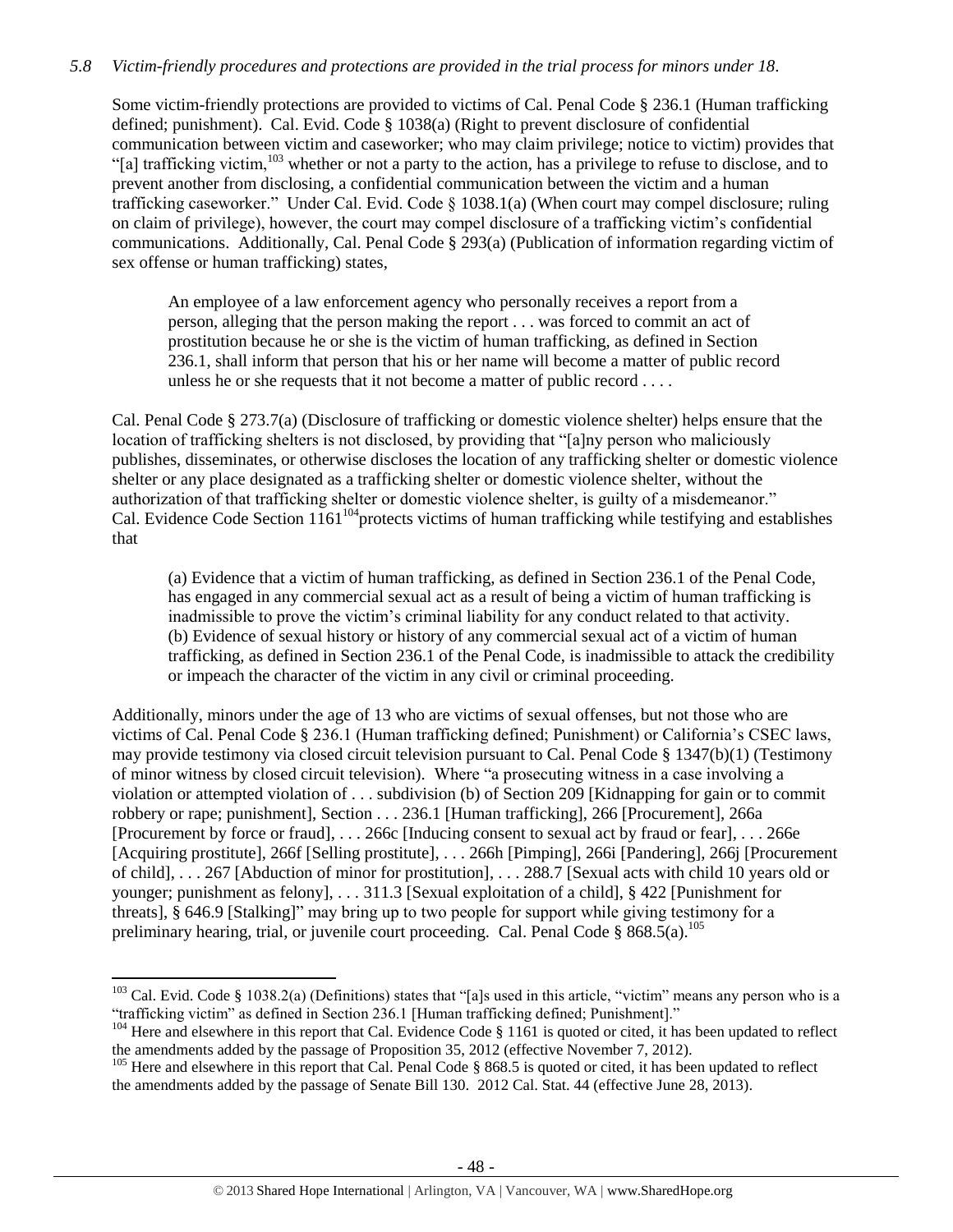Furthermore, in order to protect minors from "coercion, intimidation, or undue influence as a witness," California allows the court in criminal proceedings to take special precautions to provide for their comfort and support when

the defendant is charged with a violation or attempted violation of subdivision (b) of Section 209 [Kidnapping for gain or to commit robbery or rape; punishment], Section 220 [Assault with intent to commit mayhem or specified sex offenses; assault of person under 18 years of age with intent to commit specified sex offenses; such assault in commission of first degree burglary], 236.1 [Admissibility of evidence relating to victim of human trafficking], 243.4 [Sexual battery; seriously disabled or medically incapacitated victims], 261 [Rape; "duress"; "menace"], 269 [Aggravated sexual assault of child], 273a [Endangering child or causing or permitting child to suffer physical pain, mental suffering, or injury; conditions of probation], 273d [Infliction of corporal punishment or injury on child resulting in traumatic condition; enhancement; conditions of probation], 285 [Incest], 286 [Sodomy], 288 [Lewd or lascivious acts involving children], 288a [Oral copulation], 288.5 [Continuous sexual abuse of child], 288.7 [Sexual acts with child 10 years old or younger; punishment as felony], or 289 [Penetration by foreign object], subdivision (1) of Section 314 [Indecent exposure], Section 422 [Punishment for threats], 646.9 [Stalking], 647.6 [Annoying or molesting children; punishment; probation], or former Section 647a [Transportation of person to shelter], or any crime that constitutes domestic violence defined in Section 13700, committed with or upon a person with a disability or a minor under 11 years of age.

Cal. Penal Code §  $868.8^{106}$  (Special precautions to provide for comfort and support of person with disability or minor). The special precautions pursuant to Cal Penal Code § 868.8 are as follows:

(a) In the court's discretion, the witness may be allowed reasonable periods of relief from examination and cross-examination during which he or she may retire from the courtroom. The judge may also allow other witnesses in the proceeding to be examined when the person with a disability or child witness retires from the courtroom.

(b) Notwithstanding Section 68110 of the Government Code, in his or her discretion, the judge may remove his or her robe if the judge believes that this formal attire intimidates the person with a disability or the minor.

(c) In the court's discretion the judge, parties, witnesses, support persons, and court personnel may be relocated within the courtroom to facilitate a more comfortable and personal environment for the person with a disability or the child witness.

(d) In the court's discretion, the taking of the testimony of the person with a disability or the minor may be limited to normal school hours if there is no good cause to take the testimony of the person with a disability or the minor during other hours.

*5.9 Expungement or sealing of juvenile delinquency records resulting from arrests or adjudications for prostitution-related offenses committed as a result of, or in the course of, the commercial sexual exploitation of a minor is available within a reasonable time after turning 18.*

A child who is adjudged a ward of the court<sup>107</sup> for violating Cal. Penal Code § 647(b) (Disorderly conduct; restrictions on probation) or  $\S$  653.22(a) (Loitering with intent to commit prostitution;

 $\overline{a}$ 

 $106$  Here and elsewhere in this report that Cal. Penal Code § 868.8 is quoted or cited, it has been updated to reflect the amendments added by the passage of Senate Bill 130. 2013 Cal. Stat. 44 (effective June 28, 2013).

 $_{107}$  Cal. Welf. & Inst. Code § 601(a), (b) (Persons subject to jurisdiction of court as ward for refusal to obey orders of parents, violation of curfew, or truancy) states that a child under the age of 18 who "persistently or habitually refuses to obey the reasonable and proper orders or directions of his or her parents, guardian, or custodian," violates local or state curfews, or has "four or more truancies within one school year" may be adjudicated by the juvenile court to be "a ward of the court." Additionally, Cal. Welf. & Inst. Code § 602(a) (Persons subject to jurisdiction of juvenile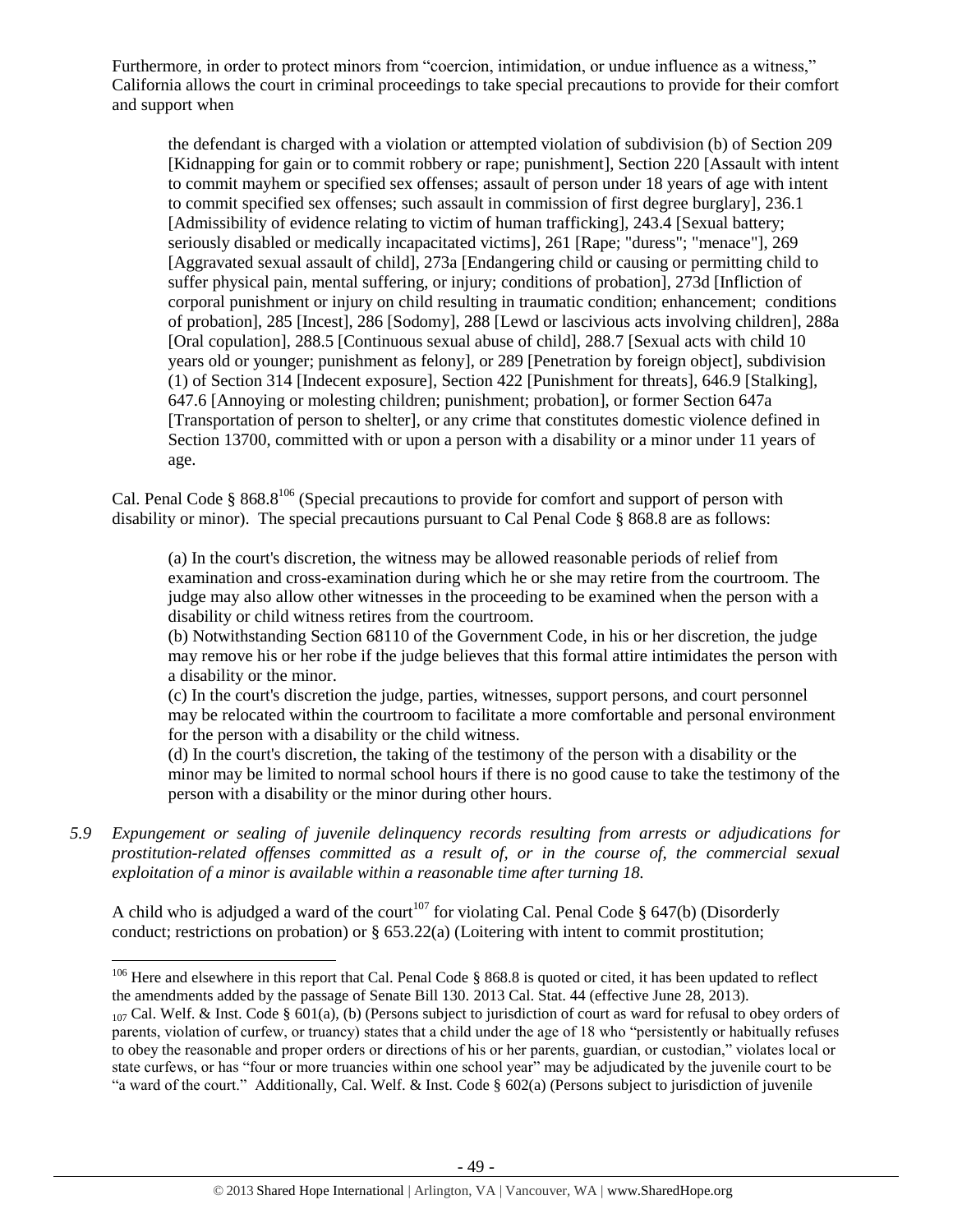determination of intent), or for being beyond the control of the child's parents, guardians, or custodians, or for being habitually truant may be able to have records related to their adjudication sealed pursuant to Cal. Welf. & Inst. Code § 781 (Sealing of records; admission of records in defamation actions; exception for DMV records; destruction of records; use of records to prove alleged enhancements).

Cal. Welf. & Inst. Code § 781(a) states,

In any case in which a petition has been filed with a juvenile court to commence proceedings to adjudge a person a ward of the court, in any case in which a person is cited to appear before a probation officer or is taken before a probation officer pursuant to Section  $626^{108}$  [Alternative procedures as to disposition of minor; Governing consideration in selecting alternative], or in any case in which a minor is taken before any officer of a law enforcement agency, the person or the county probation officer may, five years or more after the jurisdiction of the juvenile court has terminated as to the person, or, in a case in which no petition is filed, five years or more after the person was cited to appear before a probation officer or was taken before a probation officer pursuant to Section 626 or was taken before any officer of a law enforcement agency, or, in any case, at any time after the person has reached the age of 18 years, petition the court for sealing of the records, including records of arrest, relating to the person's case, in the custody of the juvenile court and probation officer and any other agencies, including law enforcement agencies, and public officials as the petitioner alleges, in his or her petition, to have custody of the records. . . . If, after hearing, the court finds that since the termination of jurisdiction or action pursuant to Section 626, as the case may be, he or she has not been convicted of a felony or of any misdemeanor involving moral turpitude and that rehabilitation has been attained to the satisfaction of the court, it shall order all records, papers, and exhibits in the person's case in the custody of the juvenile court sealed, including the juvenile court record, minute book entries, and entries on dockets, and any other records relating to the case in the custody of the other agencies and officials as are named in the order. . . . Once the court has ordered the person's records sealed, the proceedings in the case shall be deemed never to have occurred, and the person may properly reply accordingly to any inquiry about the events, the records of which are ordered sealed. . . .

Cal. Welf. & Inst. Code § 781(d) further provides that 5 years after a ward's records are sealed, "[u]nless for good cause the court determines that the juvenile court record shall be retained, the court shall order the destruction of a person's juvenile court records that are sealed." However, Cal. Welf. & Inst. Code § 781(f) states that "[t]his section shall not permit the sealing of a person's juvenile court records for an offense where the person is convicted of that offense in a criminal court pursuant to the provisions of Section 707.1 [Minor not dealt with under juvenile law; filing of accusatory pleading; detention; right to release on bail]."

Furthermore, Cal. Welf. & Inst. Code § 826(a) (Destruction of records) provides,

After five years from the date on which the jurisdiction of the juvenile court over a minor is terminated, the probation officer may destroy all records and papers in the proceedings concerning the minor.

court and to adjudication as ward for violation of law or ordinance defining crime; persons subject to prosecution in criminal court) states that a child who "violates any law of this state or of the United States or any ordinance of any city or county of this state defining crime other than an ordinance establishing a curfew based solely on age" may be adjudicated by the juvenile court to be "a ward of the court."

<sup>108</sup> *See supra* not[e 89.](#page-39-0)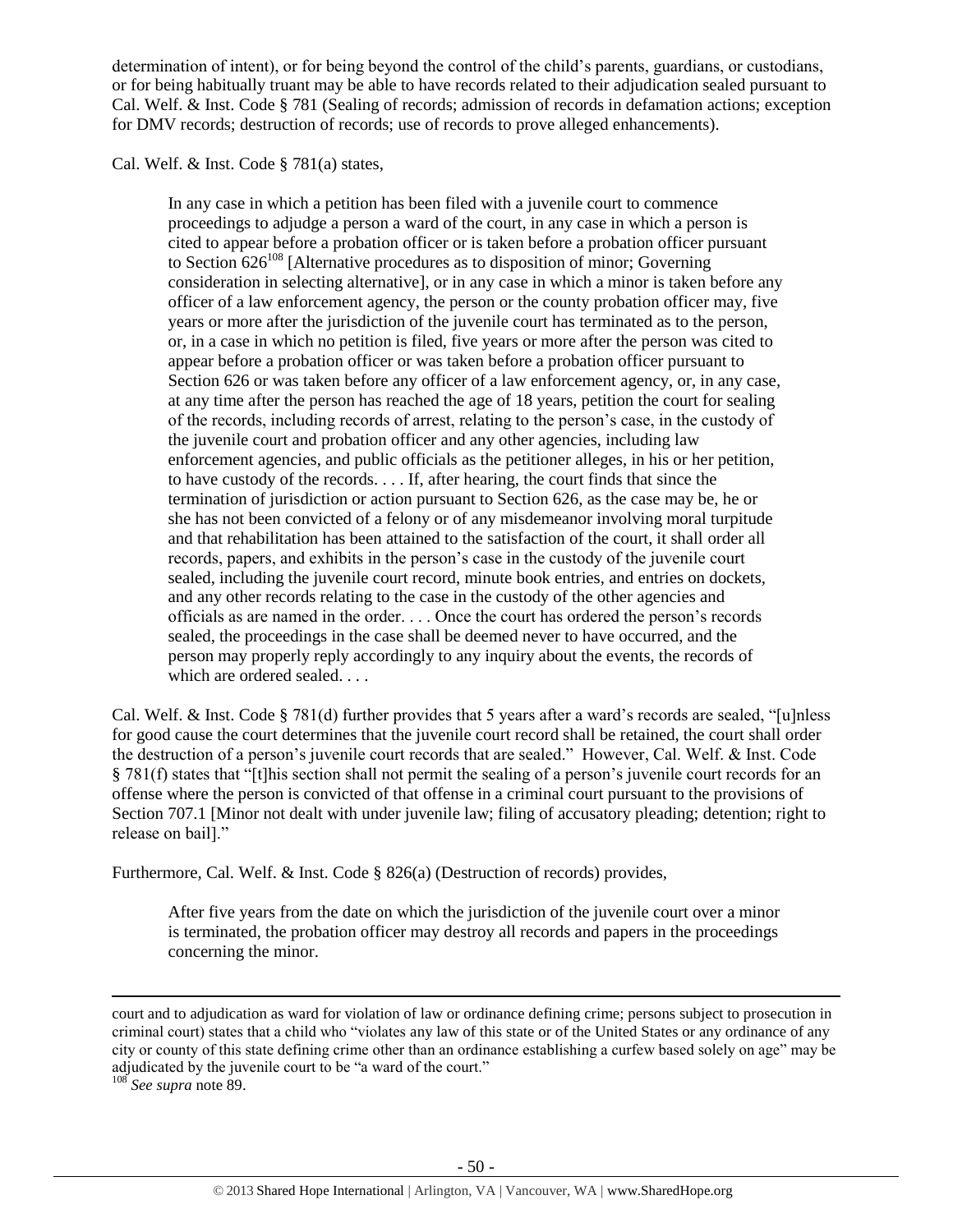The juvenile court record, which includes all records and papers, any minute book entries, dockets and judgment dockets, shall be destroyed by order of the court as follows: when the person who is the subject of the record reaches the age of 28 years, if the person was alleged or adjudged to be a person described by Section 300 [Persons subject to jurisdiction of juvenile court], when the person who is the subject of the record reaches the age of 21 years, if the person was alleged or adjudged to be a person described by Section 601 [Persons subject to jurisdiction of court as ward for refusal to obey orders of parents, violation of curfew, or truancy], or when the person reaches the age of 38 years if the person was alleged or adjudged to be a person described by Section 602 [Persons subject to jurisdiction of juvenile court and to adjudication as ward for violation of law or ordinance defining crime; persons subject to prosecution in criminal court], unless for good cause the court determines that the juvenile record shall be retained, or unless the juvenile court record is released to the person who is the subject of the record pursuant to this section. . . .

# *5.10 Victim restitution and civil remedies for victims of domestic minor sex trafficking or commercial sexual exploitation of children (CSEC) are authorized by law.*

Cal. Civ. Code § 52.5(a), (f) (Action by victim of human trafficking) expressly states that victims of Cal. Penal Code § 236.1 (Human trafficking defined; punishment) "may bring a civil action for actual damages, compensatory damages, punitive damages, injunctive relief, any combination of those, or any other appropriate relief. A prevailing plaintiff may also be awarded attorney's fees and costs," as well as "litigation costs including, but not limited to, expert witness fees and expenses." Additionally, "the plaintiff may be awarded up to three times his or her actual damages or ten thousand dollars (\$10,000), whichever is greater," as well as "punitive damages . . . upon proof of the defendant's malice, oppression, fraud, or duress in committing the act of human trafficking." Cal. Civ. Code § 52.5(b).

Cal. Penal Code § 1202.4(q) (Restitution; amount; hearing and court order; financial disclosure)<sup>109</sup> expressly mandates payment of restitution directly<sup>110</sup> to a victim of Cal. Penal Code § 236.1 (Human trafficking defined; punishment). Cal. Penal Code § 1202.4(q) provides,

(q) Upon conviction for a violation of Section 236.1, the court shall, in addition to any other penalty or restitution, order the defendant to pay restitution to the victim in any case in which a victim has suffered economic loss as a result of the defendant's conduct. The court shall require that the defendant make restitution to the victim or victims in an amount established by court order, based on the amount of loss claimed by the victim or victims or any other showing to the court. In determining restitution pursuant to this section, the court shall base its order upon the greater of the following: the gross value of the victim's labor or services based upon the comparable value of similar services in the labor market in which the offense occurred, or the value of the victim's labor as guaranteed under California law, or the actual income derived by the defendant from the victim's labor or services or any other appropriate means to provide reparations to the victim.

Restitution is available directly to domestic minor sex trafficking victims whose offenders are guilty of other crimes under Cal. Penal Code § 1202.4(f).<sup>111</sup> Specifically, Cal. Penal Code § 1202.4(f )(3) provides a non-exhaustive list stating that a victim may receive restitution for any of the following:

<sup>&</sup>lt;sup>109</sup> *See supra* Section 3.4 for the provisions of Cal. Penal Code § 1202.4(q).

<sup>&</sup>lt;sup>110</sup> Cal. Penal Code § 1202.4(a)( $3$ )(B) states, "(3) The court, in addition to any other penalty provided or imposed under the law, shall order the defendant to pay . . . [r]estitution to the victim or victims, if any, in accordance with subdivision (f), which shall be enforceable as if the order were a civil judgment."

<sup>&</sup>lt;sup>111</sup> *See supra* Section 2.8 for the provisions of Cal. Penal Code § 1202.4(f).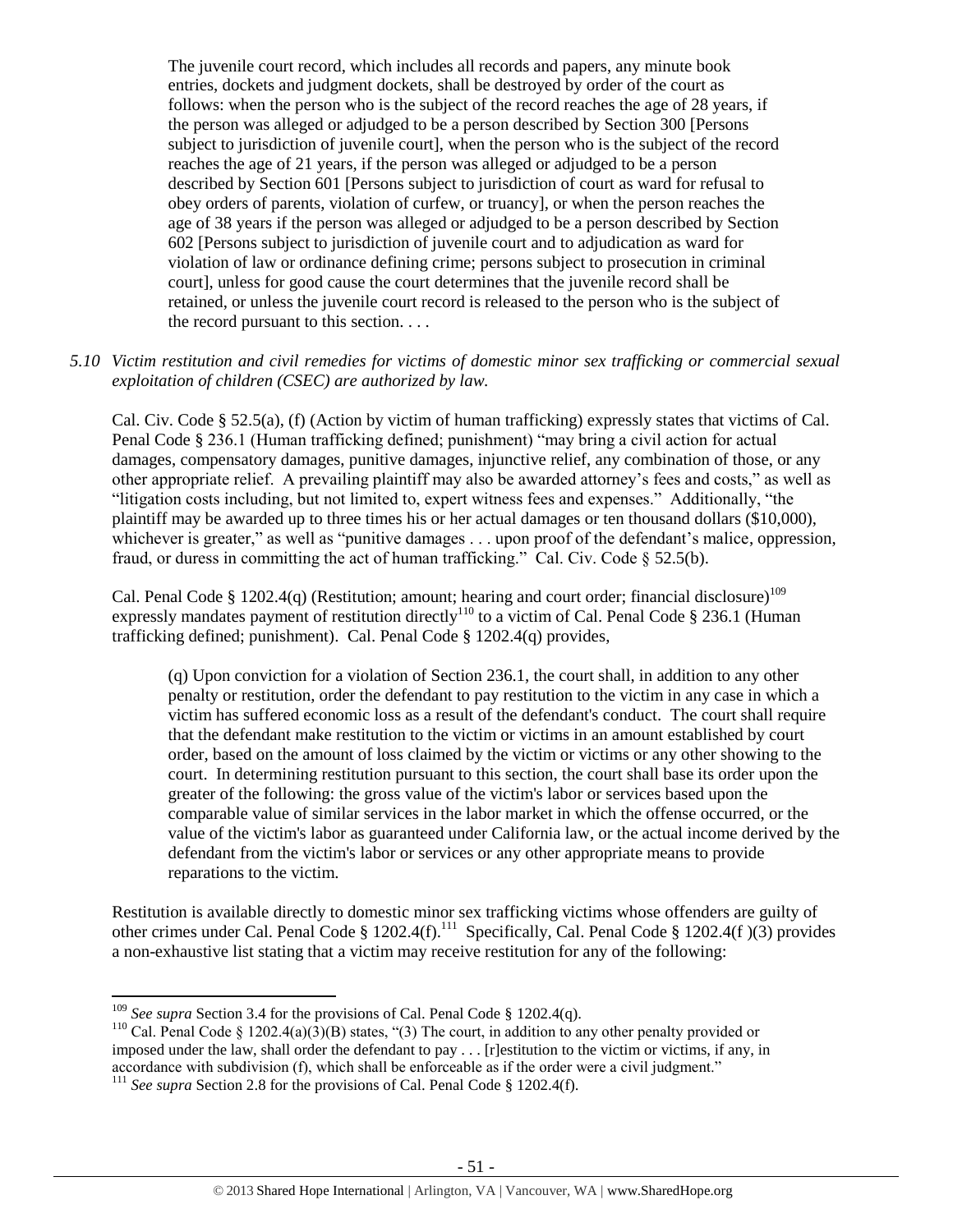(A) Full or partial payment for the value of stolen or damaged property. . . .

(B) Medical expenses.

(C) Mental health counseling expenses.

(D) Wages or profits lost due to injury incurred by the victim, and if the victim is a minor, wages or profits lost by the minor's parent, parents, guardian, or guardians, while caring for the injured minor. Lost wages shall include any commission income as well as any base wages. Commission income shall be established by evidence of commission income during the 12-month period prior to the date of the crime for which restitution is being ordered, unless good cause for a shorter time period is shown.

(E) Wages or profits lost by the victim, and if the victim is a minor, wages or profits lost by the minor's parent, parents, guardian, or guardians, due to time spent as a witness or in assisting the police or prosecution. Lost wages shall include any commission income as well as any base wages. Commission income shall be established by evidence of commission income during the 12-month period prior to the date of the crime for which restitution is being ordered, unless good cause for a shorter time period is shown.

(F) Noneconomic losses, including, but not limited to, psychological harm, for felony violations of Section 288 [Lewd or lascivious acts involving children].

(G) Interest, at the rate of 10 percent per annum, that accrues as of the date of sentencing or loss, as determined by the court.

(H) Actual and reasonable attorney's fees and other costs of collection accrued by a private entity on behalf of the victim.

(I) Expenses incurred by an adult victim in relocating away from the defendant, including, but not limited to, deposits for utilities and telephone service, deposits for rental housing, temporary lodging and food expenses, clothing, and personal items. Expenses incurred pursuant to this section shall be verified by law enforcement to be necessary for the personal safety of the victim or by a mental health treatment provider to be necessary for the emotional well-being of the victim.

(J) Expenses to install or increase residential security incurred related to a crime, as defined in subdivision (c) of Section 667.5 [Enhancement of prison terms for new offenses], including, but not limited to, a home security device or system, or replacing or increasing the number of locks.

. . . .

*5.11 Statutes of limitations for civil and criminal actions for child sex trafficking or commercial sexual exploitation of children (CSEC) offenses are eliminated or lengthened sufficiently to allow prosecutors and victims a realistic opportunity to pursue criminal action and legal remedies.*

A civil action pursuant to Cal. Civ. Code § 52.5(a) (Action by victim of human trafficking) generally must commence "within five years of the date on which the trafficking victim was freed from the trafficking situation, or if the victim was a minor when the act of human trafficking against the victim occurred, within eight years after the date the plaintiff attains the age of majority." Cal. Civ. Code § 52.5(c). Pursuant to Cal. Civ. Code § 52.5(d), (e), however,

(d) If a person entitled to sue is under a disability at the time the cause of action accrues, so that it is impossible or impracticable for him or her to bring an action, then the time of the disability is not part of the time limited for the commencement of the action. Disability will toll the running of the statute of limitation for this action.

(1) Disability includes being a minor, insanity, imprisonment, or other incapacity or incompetence.

. . . .

(3) A defendant is estopped to assert a defense of the statute of limitations when the expiration of the statute is due to conduct by the defendant inducing the plaintiff to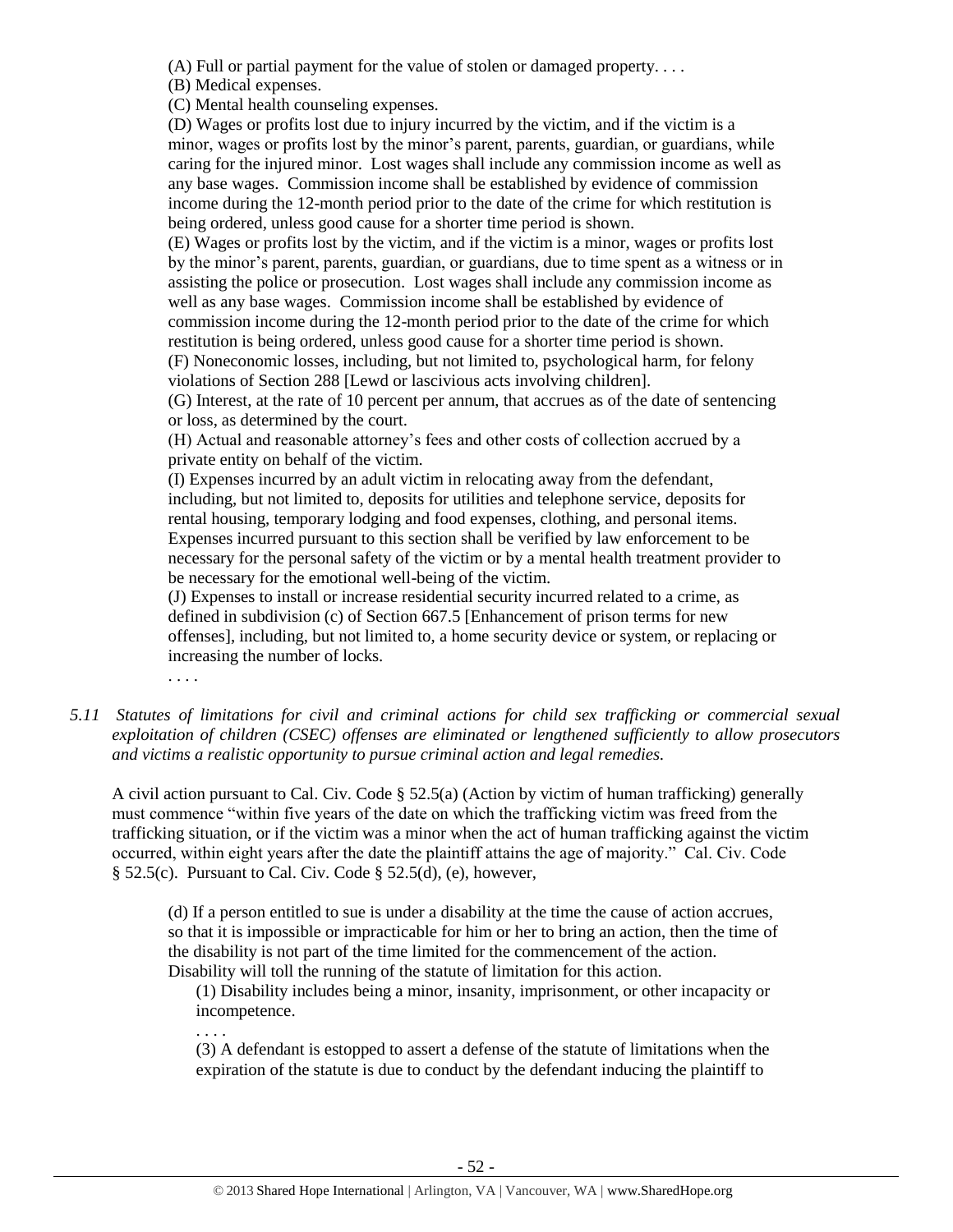delay the filing of the action, or due to threats made by the defendant causing duress upon the plaintiff.

(4) The suspension of the statute of limitations due to disability, lack of knowledge, or estoppel applies to all other related claims arising out of the trafficking situation. (5) The running of the statute of limitations is postponed during the pendency of any criminal proceedings against the victim.

(e) The running of the statute of limitations may be suspended where a person entitled to sue could not have reasonably discovered the cause of action due to circumstances resulting from the trafficking situation, such as psychological trauma, cultural and linguistic isolation, and the inability to access services.

Cal. Penal Code § 801 (Offense punishable by imprisonment in state prison) establishes a 3-year statute of limitations "for an offense punishable by imprisonment in the state prison or pursuant to subdivision (h) of Section 1170," which includes Cal. Penal Code § 236.1 (Human trafficking defined; punishment). Cal. Penal Code § 236.1(c). Cal. Penal Code § 800 (Offenses punishable by imprisonment for eight years or more) establishes a 6-year statute of limitations for offenses "punishable by imprisonment in the state prison for eight years or more or by imprisonment pursuant to subdivision (h) of Section 1170 for eight years or more," while Cal. Penal Code § 799 (Offenses punishable by death or life imprisonment without parole; embezzlement of public money) allows prosecution for an offense punishable by "death or by imprisonment in the state prison for life or for life without the possibility of parole," to be "commenced at any time." Additionally, Cal. Penal Code § 801.2 (Time limitation for prosecution of use of minor in production of pornography) establishes a 10-year statute of limitations for a "prosecution for a violation of subdivision (b) of Section 311.4 [Employment of minor in sale or distribution of obscene matter or production of pornography]."

However, under Cal. Penal Code § 803(f) (Tolling or extension of time period generally; tolling until discovery of certain offenses; tolling where defendant is out of state; time limits for certain crimes against children and certain other crimes) and § 801.1(a) (Ten-year limitation for specified sex offenses; exception for minor victims), statutes of limitations related to specified sex offenses may be tolled where the victim was a minor at the time of the crime's commission. Specifically, although a 10-year statute of limitation generally applies to prosecutions for violations of Cal. Penal Code § 261 (Rape: "duress"; "menace"), § 286 (Sodomy), § 288 (Lewd or lascivious acts involving children), § 288a (Oral copulation), § 288.5 (Continuous sexual abuse of child), § 289 (Penetration by foreign object), and § 289.5 (Sex offender fleeing state), Cal. Penal Code § 801.1(b) allows a prosecution to commence "any time prior to the victim's 28th birthday" in instances where the victim was under 18 at the time of the offense. Cal. Penal Code § 801.1(a). Cal. Penal Code § 803(f)(1), (2) further provides,

(1) Notwithstanding any other limitation of time described in this chapter, a criminal complaint may be filed within one year of the date of a report to a California law enforcement agency by a person of any age alleging that he or she, while under the age of 18 years, was the victim of a crime described in Section 261 [Rape; "duress"; "menace"], 286 [Sodomy], 288 [Lewd or lascivious acts involving children], 288a [Oral copulation], 288.5 [Continuous sexual abuse of child], or 289 [Penetration by foreign object], or Section 289.5 [Sex offender fleeing state], as enacted by Chapter 293 of the Statutes of 1991 relating to penetration by an unknown object.

(2) This subdivision applies only if all of the following occur:

(A) The limitation period specified in Section 800, 801, or 801.1, whichever is later, has expired.

(B) The crime involved substantial sexual conduct, as described in subdivision (b) of Section 1203.066, excluding masturbation that is not mutual.

(C) There is independent evidence that corroborate the victim's allegation. . . .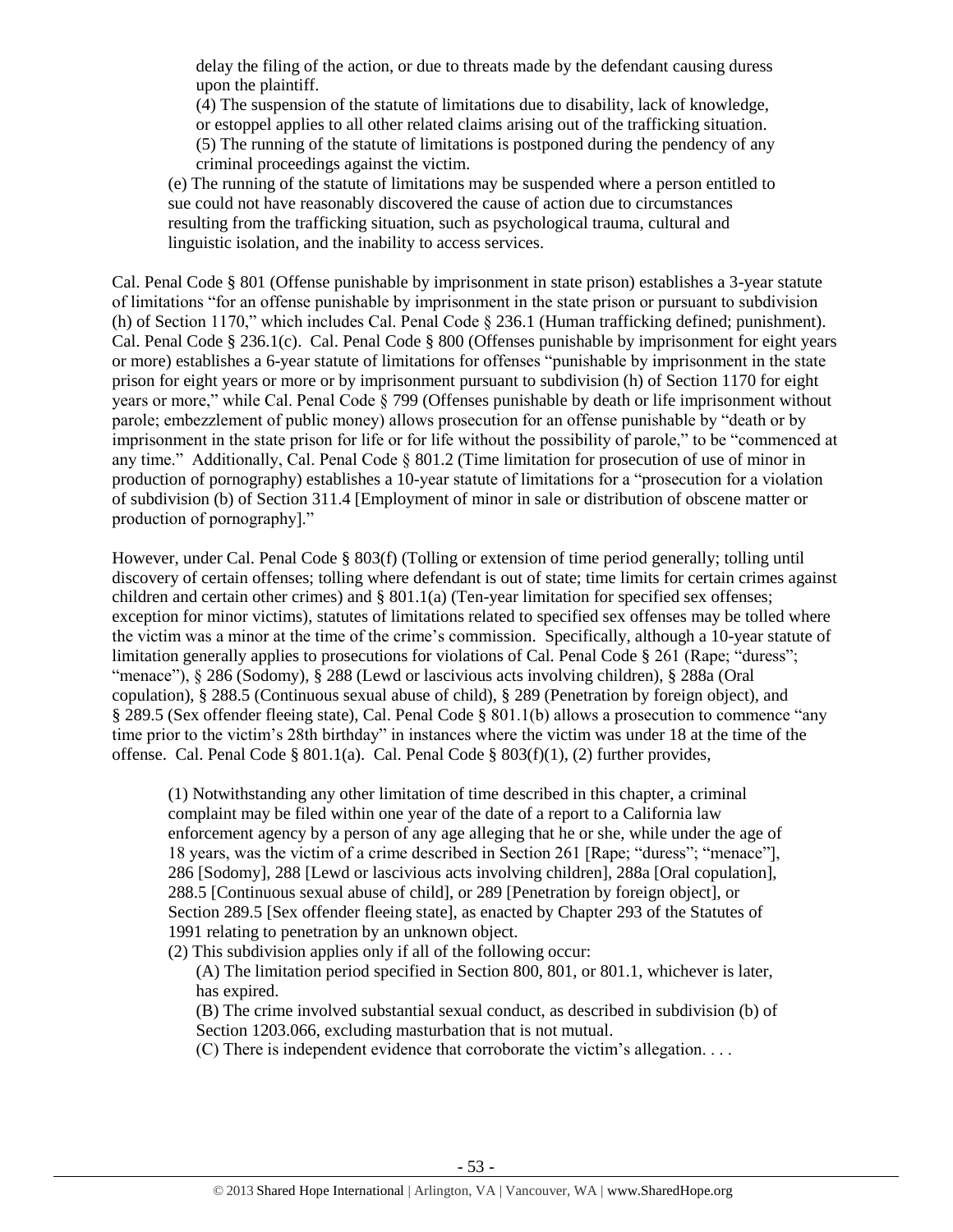5.11.1 Recommendation: Eliminate or lengthen the statute of limitation applicable to a civil cause of action provided under Cal. Civ. Code § 52.5(a) (Action by victim of human trafficking).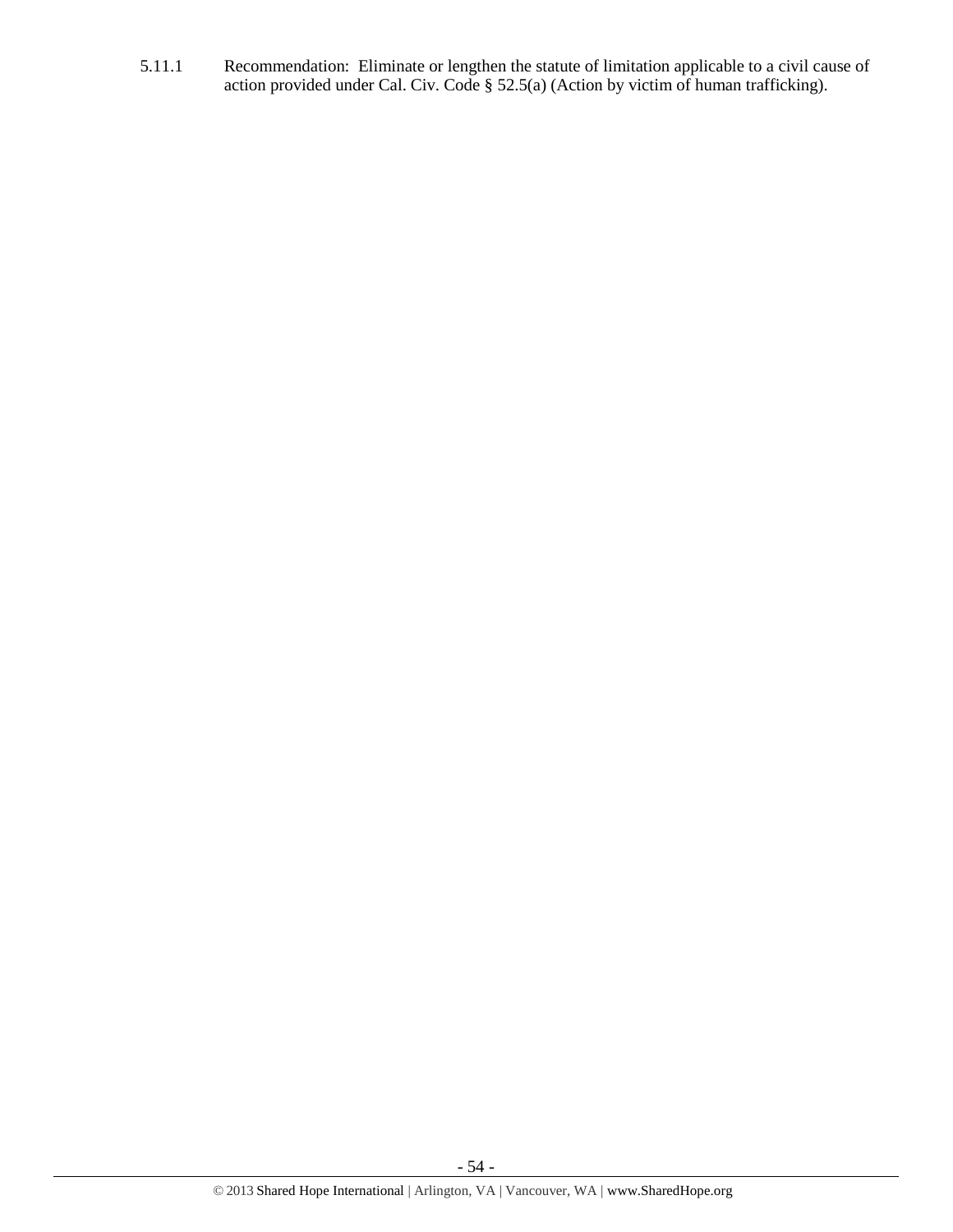### **FRAMEWORK ISSUE 6: CRIMINAL JUSTICE TOOLS FOR INVESTIGATION AND PROSECUTIONS**

### *Legal Components:*

- *6.1 Training on human trafficking and domestic minor sex trafficking for law enforcement is statutorily mandated or authorized.*
- *6.2 Single party consent to audio-taping is permitted in law enforcement investigations.*
- *6.3 Wiretapping is an available tool to investigate domestic minor sex trafficking.*
- *6.4 Using a law enforcement posing as a minor to investigate buying or selling of commercial sex acts is not a defense to soliciting, purchasing, or selling sex with a minor.*
- *6.5 Using the Internet to investigate buyers and traffickers is a permissible investigative technique.*
- *6.6 Law enforcement and child welfare agencies are mandated to promptly report missing and recovered children. \_\_\_\_\_\_\_\_\_\_\_\_\_\_\_\_\_\_\_\_\_\_\_\_\_\_\_\_\_\_\_\_\_\_\_\_\_\_\_\_\_\_\_\_\_\_\_\_\_\_\_\_\_\_\_\_\_\_\_\_\_\_\_\_\_\_\_\_\_\_\_\_\_\_\_\_\_\_\_\_\_\_\_\_\_\_\_\_\_\_\_\_\_\_*

### *Legal Analysis:*

*6.1 Training on human trafficking and domestic minor sex trafficking for law enforcement is statutorily mandated or authorized.*

Cal. Penal Code  $\S 13519.14<sup>112</sup>$  (Training and guidelines for handling human trafficking complaints) provides,

(a) The [Commission on Peace Officer Standards and Training ("commission")] shall implement by January 1, 2007, a course or courses of instruction for the training of law enforcement officers in California in the handling of human trafficking complaints and also shall develop guidelines for law enforcement response to human trafficking. The course or courses of instruction and the guidelines shall stress the dynamics and manifestations of human trafficking, identifying and communicating with victims, providing documentation that satisfy the Law Enforcement Agency (LEA) endorsement required by federal law, collaboration with federal law enforcement officials, therapeutically appropriate investigative techniques, the availability of civil and immigration remedies and community resources, and protection of the victim. Where appropriate, the training presenters shall include human trafficking experts with experience in the delivery of direct services to victims of human trafficking. Completion of the course may be satisfied by telecommunication, video training tape, or other instruction.

. . . .

l

(d) The commission, in consultation with these groups and individuals, shall review existing training programs to determine in what ways human trafficking training may be included as a part of ongoing programs.

(e) Every law enforcement officer who is assigned field or investigative duties shall complete a minimum of two hours of training in a course or courses of instruction pertaining to the handling of human trafficking complaints as described in subdivision (a) by July 1, 2014, or within six months of being assigned to that position, whichever is later.

Under Cal. Penal Code § 13516(a) (Procedures to be followed in sexual assault, exploitation, and abuse cases), however, the commission shall provide police agencies "guidelines establishing standard procedures" to be followed in investigating "sexual assault cases, and cases involving the sexual

<sup>&</sup>lt;sup>112</sup> Here and elsewhere in this report that Cal. Penal Code  $\S$  13519.14 is quoted or cited, it has been updated to reflect the amendments added by the passage of Proposition 35, 2012 (effective November 7, 2012).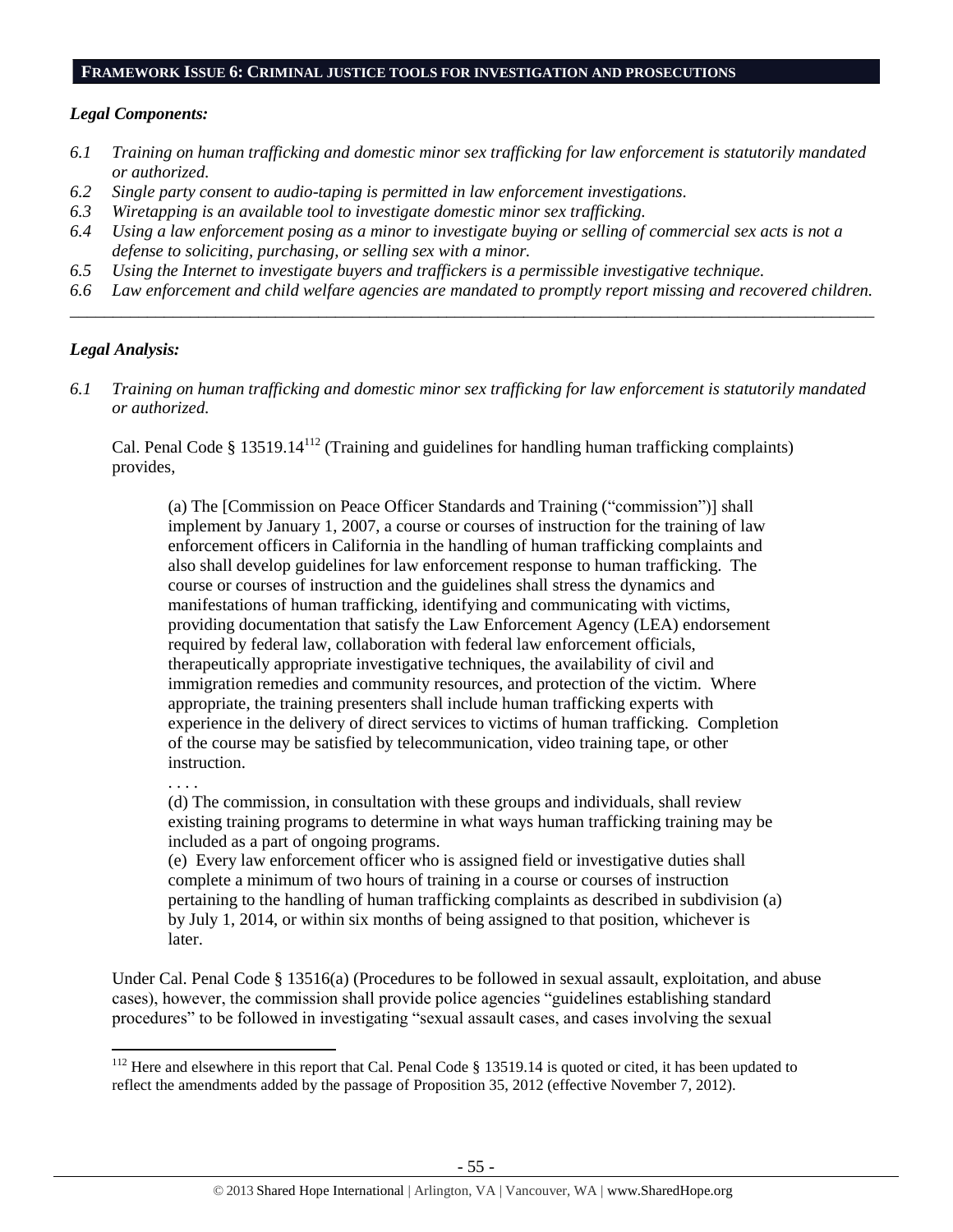exploitation<sup>113</sup> or sexual abuse<sup>114</sup> of children, including, police response to, and treatment of, victims of these crimes." Cal. Penal Code  $\S$  13510.5<sup>115</sup> (Minimum standards for training) further mandates that the commission establish minimum training standards for law enforcement officers.

Cal. Penal Code § 13516(b) states that "[t]he course of training leading to the basic certificate issued by the commission shall, on and after July 1, 1977, include adequate instruction in the procedures" regarding cases involving the sexual exploitation or sexual abuse of children. Law enforcement officers' basic training courses<sup>116</sup> must also "include adequate instruction in the handling of missing person and runaway cases." Cal. Penal Code § 13519.1(b), (c).

In addition, Cal. Penal Code  $\S 236.2^{117}$  requires a peace officer who comes into contact with a minor who has engaged in a commercial sex act to consider whether the following indicators of human trafficking are present:

(a) Signs of trauma, fatigue, injury, or other evidence of poor care.

(b) The person is withdrawn, afraid to talk, or his or her communication is censored by another person.

(c) The person does not have freedom of movement.

- (d) The person lives and works in one place.
- (e) The person owes a debt to his or her employer.
- (f) Security measures are used to control who has contact with the person.

(g) The person does not have control over his or her own government-issued identification or over his or her worker immigration documents. Cal. Penal Code § 236.2.

# *6.2 Single party consent to audiotaping is permitted in law enforcement investigations.*

California allows single party consent for audiotaping under limited circumstances, none of which apply to the investigations of human trafficking or CSEC laws. Cal. Penal Code § 632(a) (Eavesdropping on confidential communication; punishment) makes it a crime if a person

intentionally and without the consent of all parties to a confidential communication,  $^{118}$  by means of any electronic amplifying or recording device, eavesdrops upon or records the confidential communication, whether the communication is carried on among the parties in the presence of one another or by means of a telegraph, telephone, or other device, except a radio . . . .

 $\overline{a}$ <sup>113</sup> See supra Section 5.5 for the definition of "sexual exploitation."

<sup>&</sup>lt;sup>114</sup> See supra Section 5.5 for the definition of "sexual abuse."

<sup>&</sup>lt;sup>115</sup> Here and elsewhere in this report that Cal. Penal Code § 13510.5 is quoted or cited, it has been updated to reflect the amendments added by the passage of Assembly Bill 75, 2013, Ch. 22 (effective June 27, 2013).

<sup>&</sup>lt;sup>116</sup> Pursuant to Cal. Code Regs. tit. 11, § 9070(f) (Professional certificates—peace officers), to receive the basic certificate award, law enforcement officers must satisfy basic training requirements and complete a probationary period of employment.

 $117$  Here and elsewhere in this report that Cal. Penal Code § 236.2 is quoted or cited, it has been updated to reflect the amendments added by the passage of Proposition 35, 2012 (effective November 7, 2012). .

<sup>&</sup>lt;sup>118</sup> As used in Cal. Penal Code § 632(a), Cal. Penal Code § 632(c) defines a "confidential communication" as

any communication carried on in circumstances as may reasonably indicate that any party to the communication desires it to be confined to the parties thereto, but excludes a communication made in a public gathering or in any legislative, judicial, executive or administrative proceeding open to the public, or in any other circumstance in which the parties to the communication may reasonably expect that the communication may be overheard or recorded.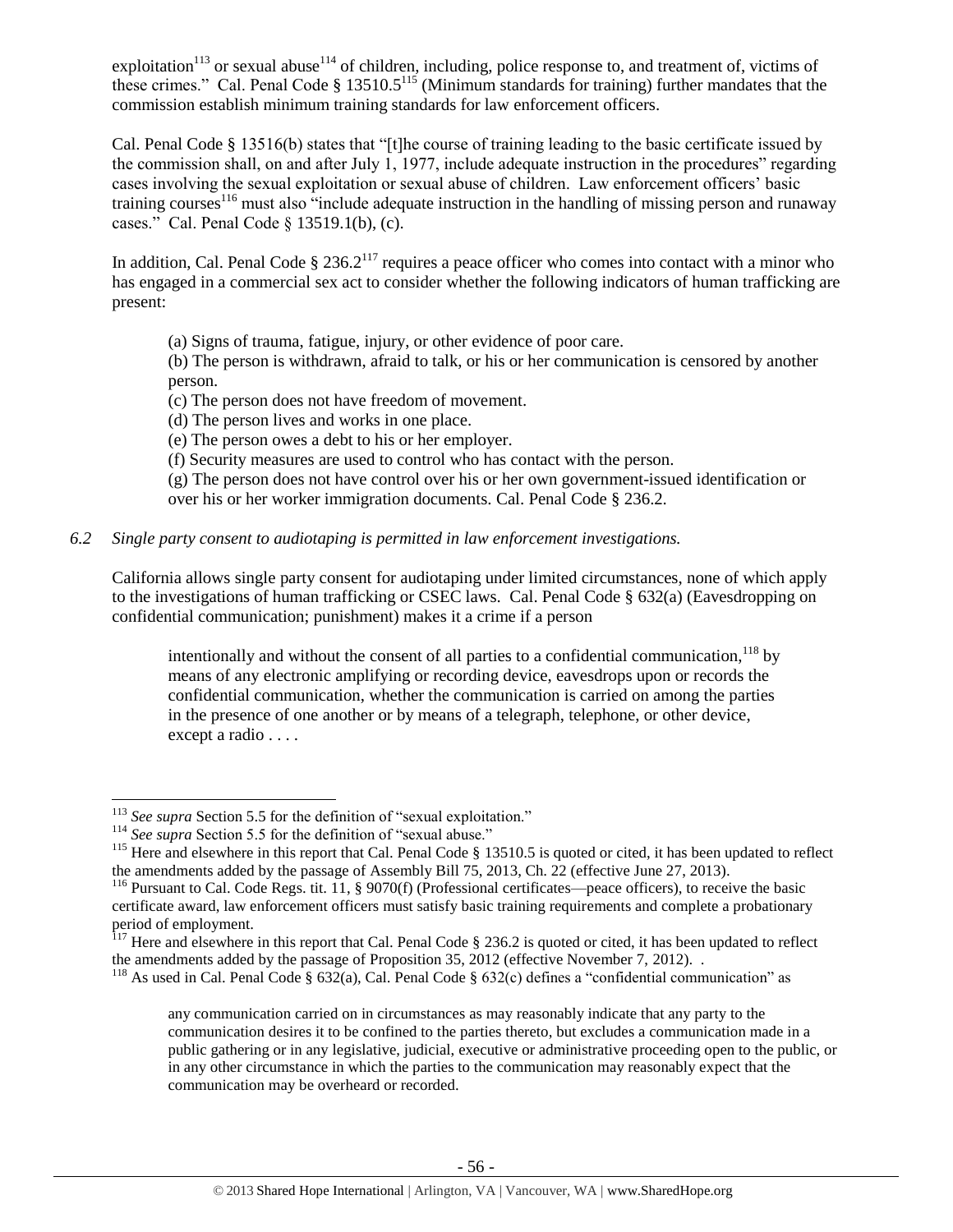Cal. Penal Code § 632(d) further provides that "[e]xcept as proof in an action or prosecution for violation of this section, no evidence obtained as a result of eavesdropping upon or recording a confidential communication in violation of this section shall be admissible in any judicial, administrative, legislative, or other proceeding."

Although Cal. Penal Code § 633.5 (Recording by party to communication) authorizes single-party consent under limited circumstances, none of the situations in which a recording is authorized under Cal. Penal Code § 633.5 are directly related to human trafficking or CSEC offenses. Specifically, Cal. Penal Code § 633.5 states,

Nothing in Section 631 [Unauthorized wiretaps; punishment], 632 [Eavesdropping on confidential communication; punishment], 632.5 [Interception of cellular radio telephone communications; punishment], 632.6 [Eavesdropping on confidential communication transmitted between cordless telephones; punishment], or 632.7 [Eavesdropping on and recording of communications transmitted between cellular or cordless telephones; punishment] prohibits one party to a confidential communication from recording the communication for the purpose of obtaining evidence reasonably believed to relate to the commission by another party to the communication of the crime of extortion, kidnapping, bribery, any felony involving violence against the person, or a violation of Section 653m. Nothing in Section 631 [Unauthorized wiretaps; Punishment], 632 [Eavesdropping on confidential communication],632.5 [Interception of cellular radio telephone communications; Punishment], 632.6 [Eavesdropping on confidential communication transmitted between cordless telephones; Punishment], or 632.7 [Eavesdropping on and recording of communications transmitted between cellular or cordless telephones; Punishment] renders any evidence so obtained inadmissible in a prosecution for extortion, kidnapping, bribery, any felony involving violence against the person, a violation of Section 653m, or any crime in connection therewith.

Cal. Penal Code § 632.7 (Eavesdropping on and recording of communications transmitted between cellular or cordless telephones; punishment), § 632.6 (Eavesdropping on confidential communication transmitted between cordless telephones; punishment), and § 632.5 (Interception of cellular radio telephone communications; punishment) apply to specified forms of communication, including communications transmitted via cellular or cordless telephones, but each requires the consent of all parties to the communication.

- 6.2.1 Recommendation: Amend Cal. Penal Code § 633.5 (Recording by party to communication) to expressly enumerate Cal. Penal Code § 236.1 (Human trafficking defined; punishment) and California's CSEC laws as offenses for which an exception exists to the two-party consent requirement for recording communications.
- *6.3 Wiretapping is an available tool to investigate domestic minor sex trafficking.*

Cal. Penal Code § 629.52 (Ex parte order for interception) allows, until January 1, 2015, a judge to enter an ex parte order authorizing the interception of electronic communications in certain situations, none of which include offenses related to CSEC or human trafficking.

6.3.1 Recommendation: Amend Cal. Penal Code § 629.52(a) (Ex part order for interception) to include Cal. Penal Code § 236.1 (Human trafficking defined; punishment) and California's CSEC laws.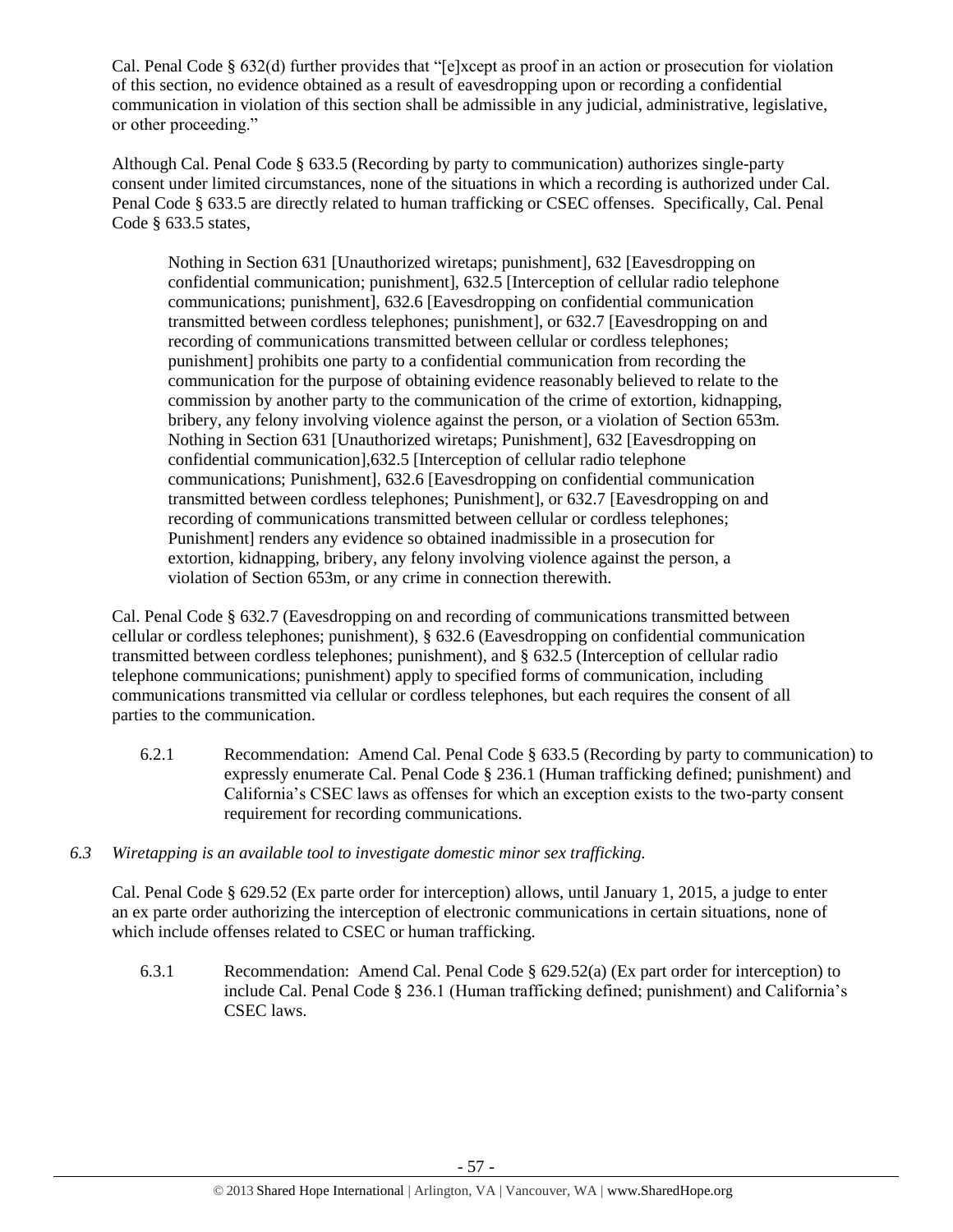*6.4 Using a law enforcement posing as a minor to investigate buying or selling of commercial sex acts is not a defense to soliciting, purchasing, or selling sex with a minor.*

California's laws do not expressly authorize the use of a decoy by law enforcement in investigating prostitution, CSEC, or sex trafficking. Case law does indicate, however, that the use of police decoys in the investigation of prostitution is permissible and does not amount to entrapment.<sup>119</sup>

6.4.1 Recommendation: Enact a law specifically authorizing the use of a decoy by law enforcement in investigating prostitution-related offenses involving minors under the age of 18, Cal. Penal Code § 236.1 (Human trafficking defined; punishment), and any California CSEC law.

### *6.5 Using the Internet to investigate buyers and traffickers is a permissible investigative technique.*

California law does not expressly authorize the use of the Internet to investigate buyers and traffickers. Case law does suggest, however, that Cal. Penal Code § 288.2 (Sending harmful matter to minor by telephone messages, electronic mail, Internet, or commercial online service; defenses; exemption of carrier, broadcaster, or transmitter) has been used, along with an attempted violation of Cal. Penal Code § 288 (Lewd or lascivious acts involving children), to prosecute offenders who use the Internet to communicate with people they believed to be minors with the intent to commit a lewd or lascivious act, where the person was actually an adult. $120$ 

- 6.5.1 Recommendation: Enact a law specifically authorizing the use of the Internet to investigate human trafficking and CSEC offenses.
- *6.6 Law enforcement and child welfare agencies are mandated to promptly report missing and recovered children.*

Pursuant to Cal. Penal Code § 14205 (Missing person reports; persons under 21 or persons at risk),

(a) All local police and sheriffs' departments shall accept any report, including any telephonic report, of a missing person, including runaways, without delay and shall give priority to the handling of these reports over the handling of reports relating to crimes involving property. . . . In cases of reports involving missing persons, including, but not limited to, runaways, the local police or sheriff's department shall immediately take the report and make an assessment of reasonable steps to be taken to locate the person. If the missing person is under 16 years of age, or there is evidence that the person is at risk, the department shall broadcast a "Be On the Look-Out" bulletin, without delay, within its jurisdiction.

 $\overline{\phantom{a}}$ <sup>119</sup> *See* People v. Barraza, 591 P.2d 947, 955 (Cal. 1979) ("Official conduct that does no more than offer that opportunity to the suspect—for example, a decoy program—is therefore permissible; but it is impermissible for the police or their agents to pressure the suspect by overbearing conduct such as badgering, cajoling, importuning, or other affirmative acts likely to induce a normally law-abiding person to commit the crime."). *See also* Reyes v. Municipal Court, 173 Cal. Rptr. 48, 51 (Cal. Ct. App. 1981) (holding a defendant's conviction under Cal. Penal Code § 647(b) (Disorderly conduct; restrictions on probation) when the defendant solicited an undercover police officer).

<sup>&</sup>lt;sup>120</sup> People v. Hsu, 99 Cal. Rptr. 2d 184 (Cal. Ct. App. 2000) (affirming a defendant's conviction for an attempted violation of Cal. Penal Code § 288.2 where a defendant communicated on the Internet with a law enforcement officer, whom the defendant believed to be a 14 year-old child, and offered to meet to engage in sexual acts); People v. Federico, 120 Cal. Rptr. 3d 349 (Cal. Ct. App. 2011) (affirming a defendant's conviction for attempting to commit a lewd act with a child under the age of 14 and attempting to send harmful matter to a minor with the intent of seducing the minor for the defendant's Internet interactions with a non-law enforcement individual posing as a 12-year-old girl).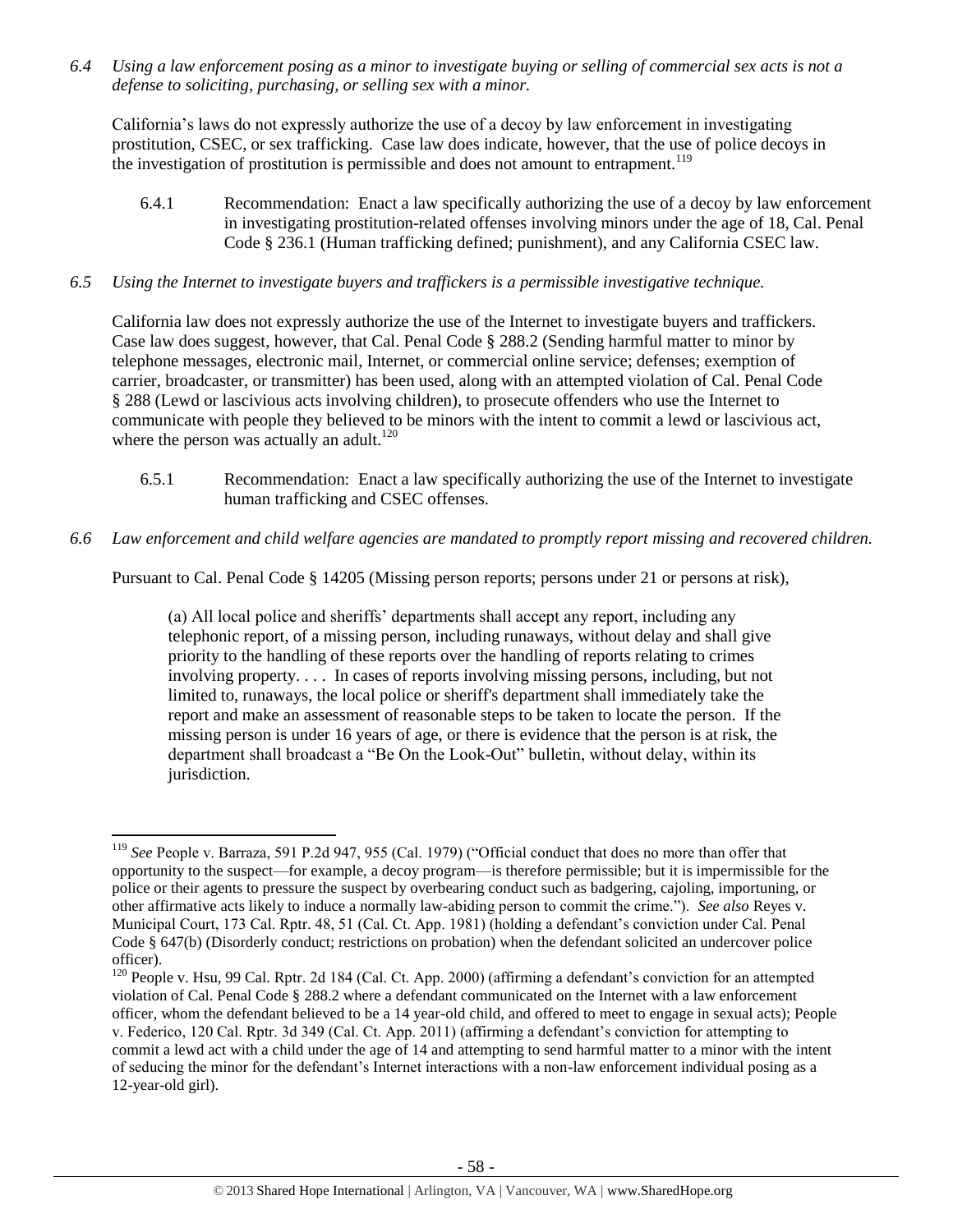(b) If the person reported missing is under 16 years of age, or if there is evidence that the person is at risk, the local police, sheriff's department, or the California Highway Patrol shall submit the report to the Attorney General's office within four hours after accepting the report. After the California Law Enforcement Telecommunications System online missing person registry becomes operational, the reports shall be submitted, within four hours after accepting the report, to the Attorney General's office through the use of the California Telecommunications System.

(c) In cases where the report is taken by a department, other than that of the city or county of residence of the missing person or runaway, the department, or division of the California Highway Patrol taking the report shall, without delay, and, in the case of children under 16 years of age or where there was evidence that the missing person was at risk, within no more than 24 hours, notify, and forward a copy of the report to the police or sheriff's department or departments having jurisdiction of the residence address of the missing person or runaway and of the place where the person was last seen. The report shall also be submitted by the department or division of the California Highway Patrol which took the report to the center.

Cal. Penal Code § 14201.5(b) (Missing and exploited children's recovery network) provides for the creation of the Missing and Exploited Children's Recovery Network, which consists of

an automated computerized system that shall have the capability to electronically transmit to all state and local law enforcement agencies, and all cooperating news media services, either by facsimile or computer modem, a missing child poster that includes the name, personal description data, and picture of the missing child. The information contained in this poster shall include, but not be limited to, the child's date of birth, color of eyes and hair, sex, height, weight, race, the time and date he or she was reported missing, the reporting agency, including contact person at reporting agency if known, and any other data pertinent to the purpose of locating missing persons.

Additionally, pursuant to Cal. Penal Code § 14201.6(a)(2) (Internet information), the California Department of Justice must "maintain a publicly accessible computer internet directory of information relating to . . . [c]ritical missing children." Cal. Penal Code § 14201.6(d) defines a "critical missing child" to include "any case of a missing child for which there is evidence or indications that the child is at risk, as specified in subdivision (b) of Section 14213 [Definitions]<sup>121</sup> A director within the Department of Justice will "coordinat[e] California's response to missing persons," to "assist law enforcement agencies, at their request, with the timely search and recovery of at-risk abducted children . . . [and] maintain up-to-date knowledge and expertise of those protocols, best practices, and technologies that are most effective for recovering missing children in a timely manner." Cal. Penal Code  $\S$  14201.8(a)(1), (2). Additionally, Cal. Penal Code § 14202(a) (Investigative support unit and automated violent crime method of operation system; files; contents; duties) requires the Attorney General to establish an "investigative support unit and an automated violent crime method of operation system . . . . responsible for identifying perpetrators of violent felonies collected from the center and analyzing and comparing data on missing persons in order to determine possible leads which could assist local law enforcement agencies."

- (1) The person missing is the victim of a crime or foul play.
- (2) The person missing is in need of medical attention.
- (3) The person missing has no pattern of running away or disappearing.
- (4) The person missing may be the victim of parental abduction.
- (5) The person missing is mentally impaired.

<sup>&</sup>lt;sup>121</sup> Cal. Penal Code § 14213(b) provides,

As used in this title, "evidence that the person is at risk" includes, but is not limited to, evidence or indications of any of the following: